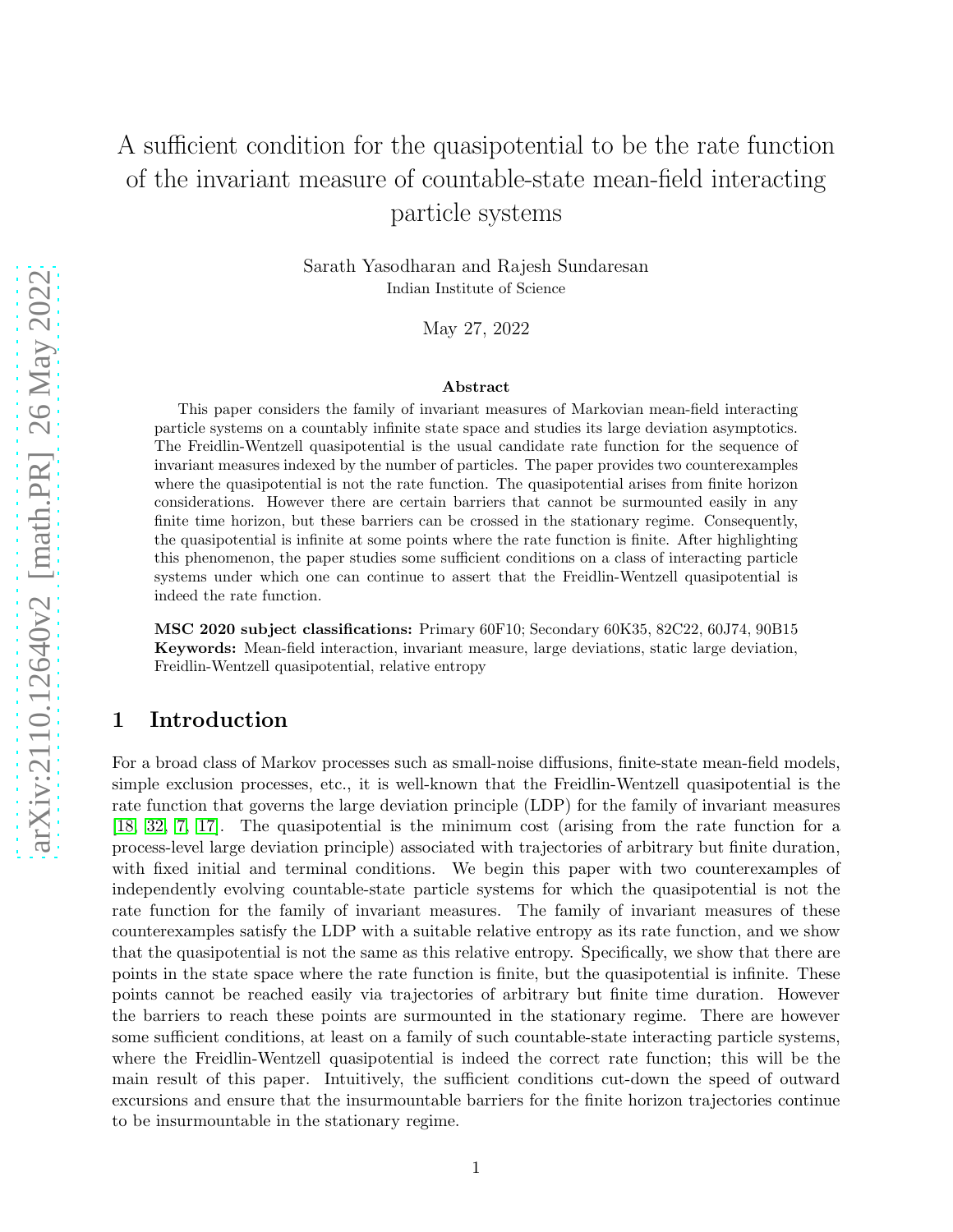Before we describe the counterexamples and the main result, let us introduce some notations and describe the model of a countable-state mean-field interacting particle system. Let  $Z$  denote the set of non-negative integers and let  $(\mathcal{Z}, \mathcal{E})$  denote a directed graph on  $\mathcal{Z}$ . Let  $\mathcal{M}_1(\mathcal{Z})$  denote the space of probability measures on  $\mathcal Z$  equipped with the total variation metric (which we denote by d). For each  $N \geq 1$ , let  $\mathcal{M}_1^N(\mathcal{Z}) \subset \mathcal{M}_1(\mathcal{Z})$  denote the set of probability measures on  $\mathcal{Z}$  that can arise as empirical measures of N-particle configurations on  $\mathcal{Z}^N$ . For each  $N \geq 1$ , we consider a Markov process with the infinitesimal generator acting on functions f on  $\mathcal{M}_1^N(\mathcal{Z})$ :

$$
\mathscr{L}^N f(\xi) \coloneqq \sum_{(z,z') \in \mathcal{E}} N\xi(z) \lambda_{z,z'}(\xi) \left[ f\left(\xi + \frac{\delta_{z'}}{N} - \frac{\delta_z}{N}\right) - f(\xi) \right], \xi \in \mathcal{M}_1^N(\mathcal{Z});\tag{1.1}
$$

here  $\lambda_{z,z'} : \mathcal{M}_1(\mathcal{Z}) \to \mathbb{R}_+$ ,  $(z, z') \in \mathcal{E}$ , are given functions that describe the transition rates and  $\delta$  denotes the Dirac measure. Such processes arise as the empirical measure of weakly interacting Markovian mean-field particle systems where the evolution of the state of a particle depends on the states of the other particles only through the empirical measure of the states of all the particles. Under suitable assumptions on the model, the martingale problem for  $\mathscr{L}^N$  is well posed and the associated Markov process possesses a unique invariant probability measure  $\wp^N$ . This paper highlights certain nuances associated with the large deviation principle for the sequence  $\{\wp^N, N \geq 0\}$ 1} on  $\mathcal{M}_1(\mathcal{Z})$ .

Fix  $T > 0$  and let  $\mu_{\nu_N}^N$  denote the Markov process with initial condition  $\nu_N \in \mathcal{M}_1^N(\mathcal{Z})$  whose infinitesimal generator is  $\mathscr{L}^N$ . Its sample paths are elements of  $D([0,T],\mathcal{M}_1^N(\mathcal{Z}))$ , the space of  $\mathcal{M}_1^N(\mathcal{Z})$ -valued functions on  $[0,T]$  that are right-continuous with left limits equipped with the Skorohod topology. Such processes have been well studied in the past. Under mild conditions on the transition rates, when  $\nu_N \to \nu$  in  $\mathcal{M}_1(\mathcal{Z})$  as  $N \to \infty$ , it is well-known that the family  $\{\mu_{\nu_N}^N, N \geq 1\}$  $\{\mu_{\nu_N}^N, N \geq 1\}$  $\{\mu_{\nu_N}^N, N \geq 1\}$  converges in probability, in  $D([0,T], \mathcal{M}_1(\mathcal{Z}))$ , as  $N \to \infty$  to the *mean-field limit*<sup>1</sup>:

<span id="page-1-4"></span><span id="page-1-3"></span><span id="page-1-1"></span>
$$
\dot{\mu}(t) = \Lambda_{\mu(t)}^* \mu(t), \mu(0) = \nu, \, t \in [0, T]; \tag{1.2}
$$

here  $\dot{\mu}(t)$  denotes the derivative of  $\mu$  at time  $t, \Lambda_{\xi}, \xi \in \mathcal{M}_1(\mathcal{Z})$ , denotes the rate matrix when the empirical measure is  $\xi$  (i.e.,  $\Lambda_{\xi}(z, z') = \lambda_{z, z'}(\xi)$  when  $(z, z') \in \mathcal{E}$ ,  $\Lambda_{\xi}(z, z') = 0$  when  $(z, z') \notin \mathcal{E}$ , and  $\Lambda_{\xi}(z,z) = -\sum_{z'\neq z} \lambda_{z,z'}(\xi)$ , and  $\Lambda_{\xi}^{*}$  denotes the transpose of  $\Lambda_{\xi}$ . The above dynamical system on  $\mathcal{M}_1(\mathcal{Z})$  is called the McKean-Vlasov equation. This mean-field convergence allows one to view the process  $\mu_{\nu_N}^N$  as a small random perturbation of the dynamical system [\(1.2\)](#page-1-1). The starting point of our study of the asymptotics of  $\{\wp^N, N \ge 1\}$  is the process-level LDP for  $\{\mu_{\nu_N}^N, \nu_N \in \mathcal{M}_1^N(\mathcal{Z}), N \ge 1\},\$ whenever  $\nu_N$  converges to  $\nu$  in  $\mathcal{M}_1(\mathcal{Z})$ . This LDP was established by Léonard [\[21\]](#page-31-2) when the initial conditions are fixed, and by Borkar and Sundaresan  $[7]$  when the initial conditions converge<sup>[2](#page-1-2)</sup> in  $\mathcal{M}_1(\mathcal{Z})$ . The rate function of this LDP is governed by "costs" associated with trajectories on [0, T] with initial condition  $\nu$ , which we denote by  $S_{[0,T]}(\varphi|\nu)$ ,  $\varphi \in D([0,T],\mathcal{M}_1(\mathcal{Z}))$  (see [\(2.1\)](#page-11-0) for its definition).

We assume that  $\xi^*$  is the unique globally asymptotically stable equilibrium of [\(1.2\)](#page-1-1). Define the Freidlin-Wentzell quasipotential

$$
V(\xi) := \inf \{ S_{[0,T]}(\varphi | \xi^*) : \varphi(0) = \xi^*, \varphi(T) = \xi, T > 0 \}, \xi \in \mathcal{M}_1(\mathcal{Z}).
$$
 (1.3)

From the theory of large deviations of the invariant measure of Markov processes [\[18,](#page-31-0) [32,](#page-32-0) [11,](#page-30-1) [7\]](#page-30-0), V is a natural candidate for the rate function of the family  $\{\wp^N, N \geq 1\}.$ 

<span id="page-1-0"></span><sup>&</sup>lt;sup>1</sup>See McKean [\[25\]](#page-31-3) in the context of interacting diffusions and Bordenave et al. [\[6\]](#page-30-2) in the context of countable-state mean-field models.

<span id="page-1-2"></span><sup>&</sup>lt;sup>2</sup>Often, as done in [\[7\]](#page-30-0), one lets  $\nu_N$  be random, and only requires  $\nu_N \to \nu$  in distribution, where  $\nu$  is deterministic. For simplicity, we restrict  $\nu_N$  to be deterministic.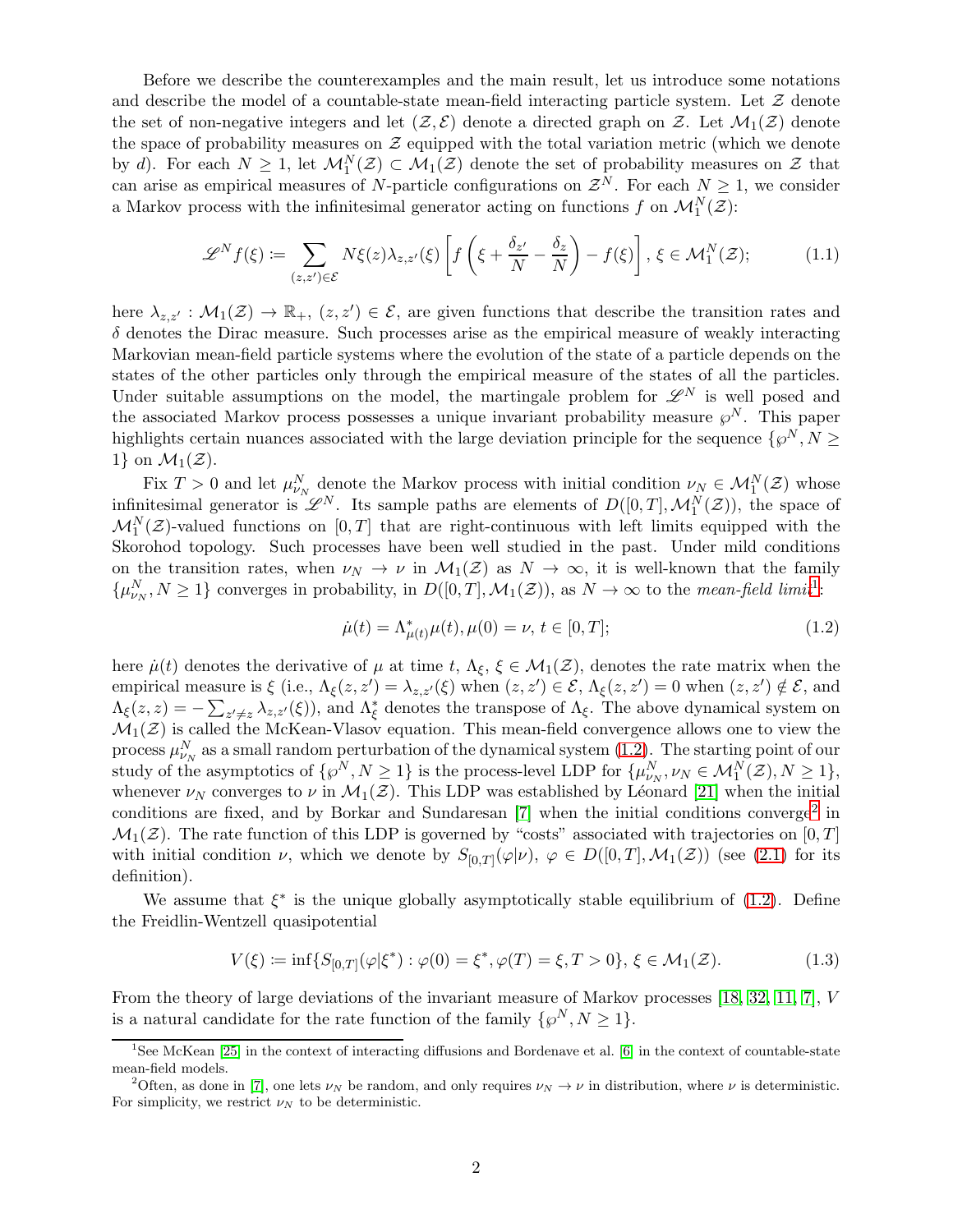<span id="page-2-0"></span>

Figure 1: Transition rates of an M/M/1 queue

### <span id="page-2-2"></span>1.1 Two counterexamples

We begin with two counterexamples for which  $V$  is not the rate function for the family of invariant measures.

### <span id="page-2-3"></span>1.1.1 Non-interacting M/M/1 queues

Consider the graph  $(\mathcal{Z}, \mathcal{E}_Q)$  whose edge set  $\mathcal{E}_Q$  consists of forward edges  $\{(z, z + 1), z \in \mathcal{Z}\}\$ and backward edges  $\{(z, z - 1), z \in \mathcal{Z} \setminus \{0\}\}\$  $\{(z, z - 1), z \in \mathcal{Z} \setminus \{0\}\}\$  $\{(z, z - 1), z \in \mathcal{Z} \setminus \{0\}\}\$  (see Figure 1). Let  $\lambda_f$  and  $\lambda_b$  be two positive numbers. Consider the generator  $L^Q$  acting on functions f on  $\mathcal Z$  by

$$
L^{Q}f(z):=\sum_{z':(z,z')\in\mathcal{E}_{Q}}\lambda_{z,z'}(f(z')-f(z)),\,z\in\mathcal{Z},
$$

where  $\lambda_{z,z+1} = \lambda_f$  for each  $z \in \mathcal{Z}$  and  $\lambda_{z,z-1} = \lambda_b$  for each  $z \in \mathcal{Z} \setminus \{0\}$ . When  $\lambda_f < \lambda_b$ , the invariant probability measure associated with this Markov process is

$$
\xi_Q^*(z) \coloneqq \left(1 - \frac{\lambda_f}{\lambda_b}\right) \left(\frac{\lambda_f}{\lambda_b}\right)^z, \ z \in \mathcal{Z}.
$$

For each  $N > 1$ , we consider N particles, each of which evolves independently as a Markov process on  $\mathcal Z$  with the infinitesimal generator  $L^Q$ . That is, the particles are independent M/M/1 queues. It is easy to check that the empirical measure of the system of particles is also a Markov process on the state space  $\mathcal{M}_1^N(\mathcal{Z})$  and it possesses a unique invariant probability measure, which we denote by  $\wp_{Q}^N$ .

On one hand, it is straightforward to see that the family  $\{\wp_Q^N, N \geq 1\}$  satisfies the LDP on  $\mathcal{M}_1(\mathcal{Z})$ . Indeed, under stationarity, the state of each particle is distributed as  $\xi_Q^*$ . As a consequence,  $\wp_Q^N$  is the law of the random variable  $\frac{1}{N} \sum_{n=1}^N \delta_{\zeta_n}$  on  $\mathcal{M}_1(\mathcal{Z})$ , where  $\zeta_1, \ldots, \zeta_N$  are independent and identically distributed (i.i.d.) as  $\xi_Q^*$ . Therefore, by Sanov's theorem [\[13,](#page-30-3) Theorem 6.2.10],  $\{\wp_Q^N, N \geq 1\}$  satisfies the LDP with the rate function  $I(\cdot || \xi_Q^*),$  where  $I: \mathcal{M}_1(\mathcal{Z}) \times \mathcal{M}_1(\mathcal{Z}) \to [0, \infty]$ is the relative entropy defined  $by<sup>3</sup>$  $by<sup>3</sup>$  $by<sup>3</sup>$ 

<span id="page-2-4"></span>
$$
I(\zeta||\nu) := \begin{cases} \sum_{z \in \mathcal{Z}} \zeta(z) \log \left( \frac{\zeta(z)}{\nu(z)} \right), & \text{if } \zeta \ll \nu, \\ \infty, & \text{otherwise.} \end{cases}
$$
(1.4)

On the other hand, it is natural to conjecture that the rate function for the family  $\{\wp_Q^N, N \geq 1\}$ is given by the quasipotential [\(1.3\)](#page-1-3) with  $\xi^*$  replaced by  $\xi_Q^*$ . However, as discussed in the next paragraph, the quasipotential is not the same as  $I(\cdot || \xi_Q^*)$ . Hence, from the uniqueness of the large

<span id="page-2-1"></span><sup>&</sup>lt;sup>3</sup>We use the convention  $0 \log 0 = 0$ .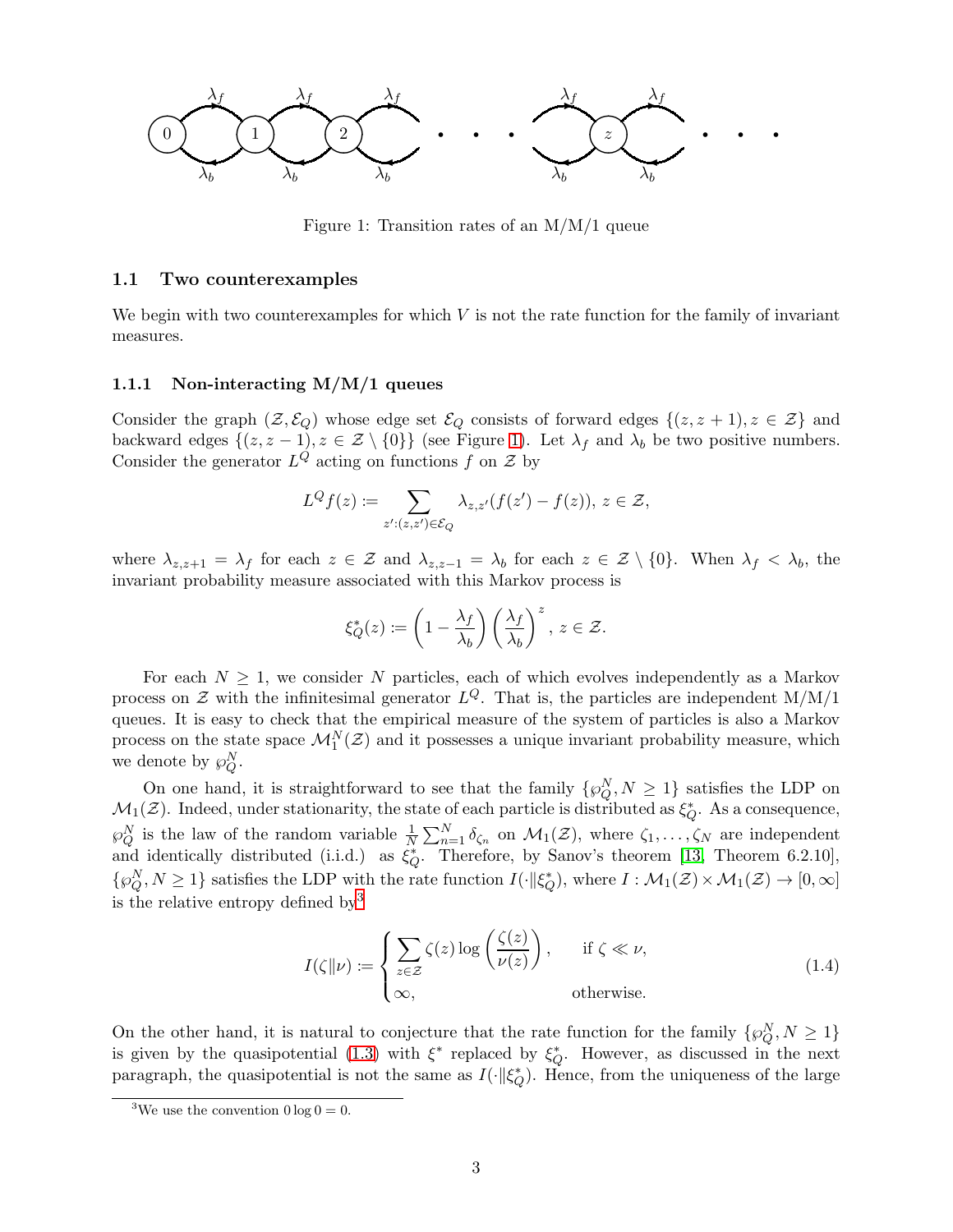deviations rate function [\[13,](#page-30-3) Lemma 4.1.4], the quasipotential does not govern the rate function for the family  $\{\wp_{Q}^{N}, N \geq 1\}.$ 

We now provide some intuition on why the quasipotential is not the rate function in the example under consideration. For a formal proof, see Section [8.](#page-26-0) Let  $\vartheta(z) = z \log z$ , and let  $\iota(z) = z$ ,  $z \in \mathcal{Z}$ . Using the fact that  $\xi_Q^*$  has geometric decay, it can be checked that  $I(\xi||\xi_Q^*)$  is finite if and only if the first moment of  $\xi$  (denoted by  $\langle \xi, \iota \rangle$ ) is finite. However it turns out that  $V(\xi)$  (i.e., the quantity in [\(1.3\)](#page-1-3) with  $\xi^*$  replaced by  $\xi_Q^*$ ) is finite if and only if the  $\vartheta$ -moment of  $\xi$  (denoted by  $\langle \xi, \vartheta \rangle$ ) is finite. In particular, if we consider a  $\xi \in M_1(\mathcal{Z})$  whose first moment is finite but  $\vartheta$ -moment is infinite then  $V(\xi) \neq I(\xi || \xi_Q^*)$ . Let  $\varepsilon > 0$ ,  $\xi \in \mathcal{M}_1(\mathcal{Z})$  be such that  $\langle \xi, \iota \rangle < \infty$  but  $\langle \xi, \vartheta \rangle = \infty$ , and consider the  $\varepsilon$ -neighbourhood of  $\xi$  in  $\mathcal{M}_1(\mathcal{Z})$ . By Sanov's theorem, the probability of this neighbourhood under  $\wp_{Q}^{N}$  is of the form  $\exp\{-N(I(\xi||\xi_{Q}^{*})+o(1))\}$ . For a fixed  $T>0$ , let us now try to estimate the probability of  $\mu_{V_N}^N(T)$  being in this neighbourhood when  $\nu_N$  is in a small neighbourhood of  $\xi_Q^*$ . If the process  $\mu^N$  is initiated at a  $\nu_N$  near  $\xi_Q^*$ , then the probability that the random variable  $\mu_{\nu_N}^N(T)$  is in the  $\varepsilon$ -neighbourhood of  $\xi$  is at most

$$
\exp\left\{-N\left(\inf_{\{\xi':d(\xi,\xi')\leq\varepsilon\}}V(\xi')+o(1)\right)\right\}.
$$

Since  $V$  is lower semicontinuous (we prove this in Lemma [5.4\)](#page-22-0), we must have

$$
\inf_{\{\xi':d(\xi,\xi')\leq\varepsilon\}}V(\xi')\to\infty\,\,\text{as}\,\,\varepsilon\to0.
$$

Hence we can choose an  $\varepsilon$  small enough so that  $\inf_{\{\xi':d(\xi,\xi')\leq\varepsilon\}}V(\xi') > 2I(\xi||\xi'_{Q})$ . For this  $\varepsilon$ , the probability that  $\mu_{\nu_N}^N(T)$  lies is the  $\varepsilon$ -neighbourhood of  $\xi$  is upper bounded by  $\exp\{-N \times (2I(\xi \| \xi_Q^*) +$  $o(1)$ }, which is smaller than  $\exp{-N(I(\xi||\xi_Q^*) + o(1))}$ , even in the exponential scale, for large enough N. That is, for any arbitrary but fixed T, we can find a small neighbourhood of  $\xi$  such that the probability that  $\mu_{\nu}^N(T)$  lies in that neighbourhood is smaller than what we expect to see in the stationary regime. In other words, there are some barriers in  $\mathcal{M}_1(\mathcal{Z})$  that cannot be surmounted in any finite time, yet these barriers can be crossed in the stationary regime. These barriers indicate that, to obtain the correct stationary regime probability of a small neighbourhood of  $\xi$  using the dynamics of  $\mu_{\nu}^N$ , one should wait longer than any fixed time horizon. That is, one should consider the random variable  $\mu_{\nu_N}^N(T(N))$ , where  $T(N)$  is a suitable function of N, and estimate the probability that  $\mu_{\nu_N}^N(T(N))$  belongs to a small neighbourhood of  $\xi$ . However it is not straightforward to obtain such estimates from the process-level large deviation estimates of  $\mu_{\nu_N}^N$ since the latter are usually available for a fixed time duration.

There are natural barriers in the context of finite-state mean-field models when the limiting dynamical system has multiple (but finitely many) stable equilibria [\[35\]](#page-32-1). In such situations, passages from a neighbourhood of one equilibrium to a neighbourhood of another take place over time durations of the form  $\exp\{N \times O(1)\}\$  where N is the number of particles<sup>[4](#page-3-0)</sup>. Interestingly, these barriers can be surmounted using trajectories of finite time durations; i.e., for any fixed  $T$ , the probability that the empirical measure process reaches a neighbourhood of an equilibrium at time  $T$ when it is initiated in a small neighbourhood of another equilibrium is of the form  $\exp\{-N \times O(1)\}\$ . In contrast, in the case of the above counterexample, the barriers cannot be surmounted in finite time durations; for any fixed T, the probability that  $\mu^{N}(T)$  reaches a small neighbourhood of a point in  $\mathcal{M}_1(\mathcal{Z})$  with finite first moment but infinite  $\vartheta$ -moment when it is initiated from a neighbourhood of  $\xi_Q^*$  is of the form exp{ $-N \times \omega(1)$ }. Hence we anticipate that the barriers that we encounter in the above counterexample are somehow more difficult to surmount than those that arise in the case of finite-state mean-field models with multiple stable equilibria.

<span id="page-3-0"></span> $^{4}O(1)$  refers to a bounded sequence, and  $\omega(1)$  refers to a sequence that goes to  $\infty$ .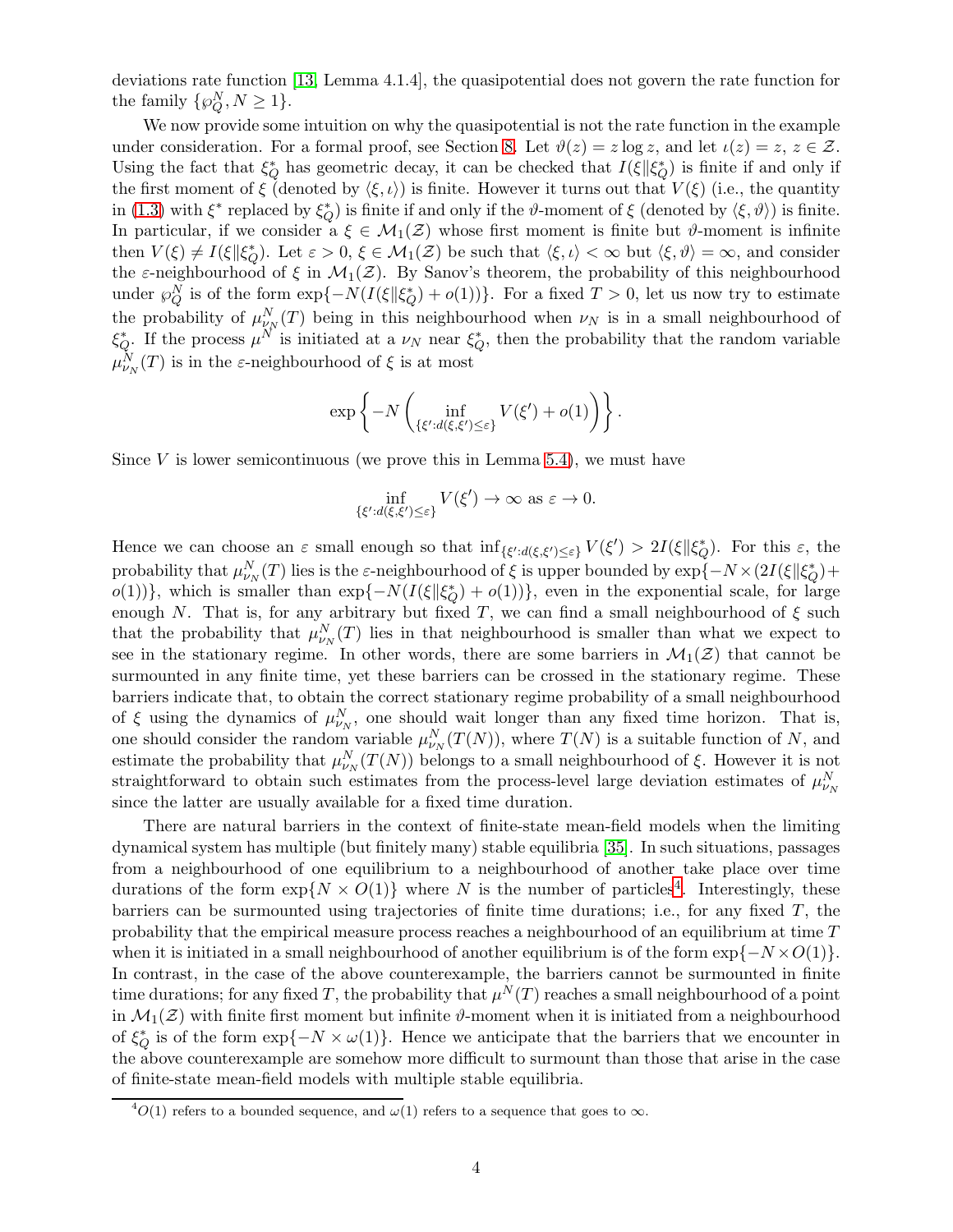<span id="page-4-0"></span>

Figure 2: Transition rates of a wireless node

#### <span id="page-4-3"></span>1.1.2 Non-interacting nodes in a wireless network

We provide another counterexample where the issue is similar. Consider the graph  $(\mathcal{Z}, \mathcal{E}_W)$  whose edge set  $\mathcal{E}_W$  consists of forward edges  $\{(z, z+1), z \in \mathcal{Z}\}\$ and backward edges  $\{(z, 0), z \in \mathcal{Z} \setminus \{0\}\}\$ (see Figure [2\)](#page-4-0). Let  $\lambda_f$  and  $\lambda_b$  be positive numbers. Consider the generator  $L^W$  acting on functions f on  $\mathcal Z$  by

$$
L^Wf(z):=\sum_{z':(z,z')\in\mathcal{E}_W}\lambda_{z,z'}(f(z')-f(z)), z\in\mathcal{Z},
$$

where  $\lambda_{z,z+1} = \lambda_f$  for each  $z \in \mathcal{Z}$  and  $\lambda_{z,0} = \lambda_b$  for each  $z \in \mathcal{Z} \setminus \{0\}$ . The invariant probability measure associated with this Markov process is

$$
\xi^*_W(z) \coloneqq \frac{\lambda_b}{\lambda_f + \lambda_b} \left(\frac{\lambda_f}{\lambda_f + \lambda_b}\right)^z, \, z \in \mathcal{Z}.
$$

Similar to the previous example, for each  $N \geq 1$ , we consider N particles, each of which evolves independently as a Markov process on  $\mathcal Z$  with the infinitesimal generator  $L^W$ . It is easy to check that the empirical measure of the system of particles possesses a unique invariant probability measure, which we denote by  $\wp_W^N$ . Under stationarity, the state of each particle is distributed as  $\xi_W^*$ . As a consequence,  $\wp_W^N$  is the law of the random variable  $\frac{1}{N} \sum_{n=1}^N \delta_{\zeta_n}$  on  $\mathcal{M}_1(\mathcal{Z})$ , where  $\zeta_1, \ldots, \zeta_N$ are i.i.d.  $\xi_W^*$ . Hence, by Sanov's theorem, the family  $\{\wp_W^N, N \geq 1\}$  satisfies the LDP with the rate function  $I(\cdot || \xi^*_{W})$ . As we show in Section [8,](#page-26-0) in this example too, the quasipotential [\(1.3\)](#page-1-3) with  $\xi^*$ replaced by  $\xi_W^*$  is not the same as  $I(\cdot | \xi_W^*)$ . As in the previous example, there are points  $\xi$  where  $V(\xi) = \infty$  but  $I(\xi||\xi_Q^*) < \infty$ , points  $\xi$  that have a finite first moment but infinite  $\vartheta$ -moment. Once again, the quasipotential does not govern the rate function for the family  $\{\wp_W^N, N \ge 1\}$ .

### 1.2 Assumptions and main result

We now provide some assumptions on the model of countable-state mean-field interacting particle systems that ensure that the barriers in  $\mathcal{M}_1(\mathcal{Z})$  that are insurmountable using trajectories of arbitrary but finite time duration remain insurmountable in the stationary regime as well. Under these assumptions, we prove the main result of this paper, i.e., the sequence of invariant measures  $\{\wp^N, N \geq 1\}$  satisfies the LDP with rate function V.

#### 1.2.1 Assumptions

Our first set of assumptions is on the mean-field interacting particle system (i.e., on the generator  $\mathscr{L}^N$  defined in [\(1.1\)](#page-1-4)).

<span id="page-4-2"></span><span id="page-4-1"></span>(A1) The edge set is given by  $\mathcal{E} = \{(z, z+1), z \in \mathcal{Z}\} \cup \{(z, 0), z \in \mathcal{Z} \setminus \{0\}\}.$ 

(A2) There exist positive constants  $\lambda$  and  $\underline{\lambda}$  such that

$$
\frac{\underline{\lambda}}{z+1} \leq \lambda_{z,z+1}(\xi) \leq \frac{\overline{\lambda}}{z+1}, \text{ and } \underline{\lambda} \leq \lambda_{z,0}(\xi) \leq \overline{\lambda},
$$

for each  $\xi \in \mathcal{M}_1(\mathcal{Z})$ .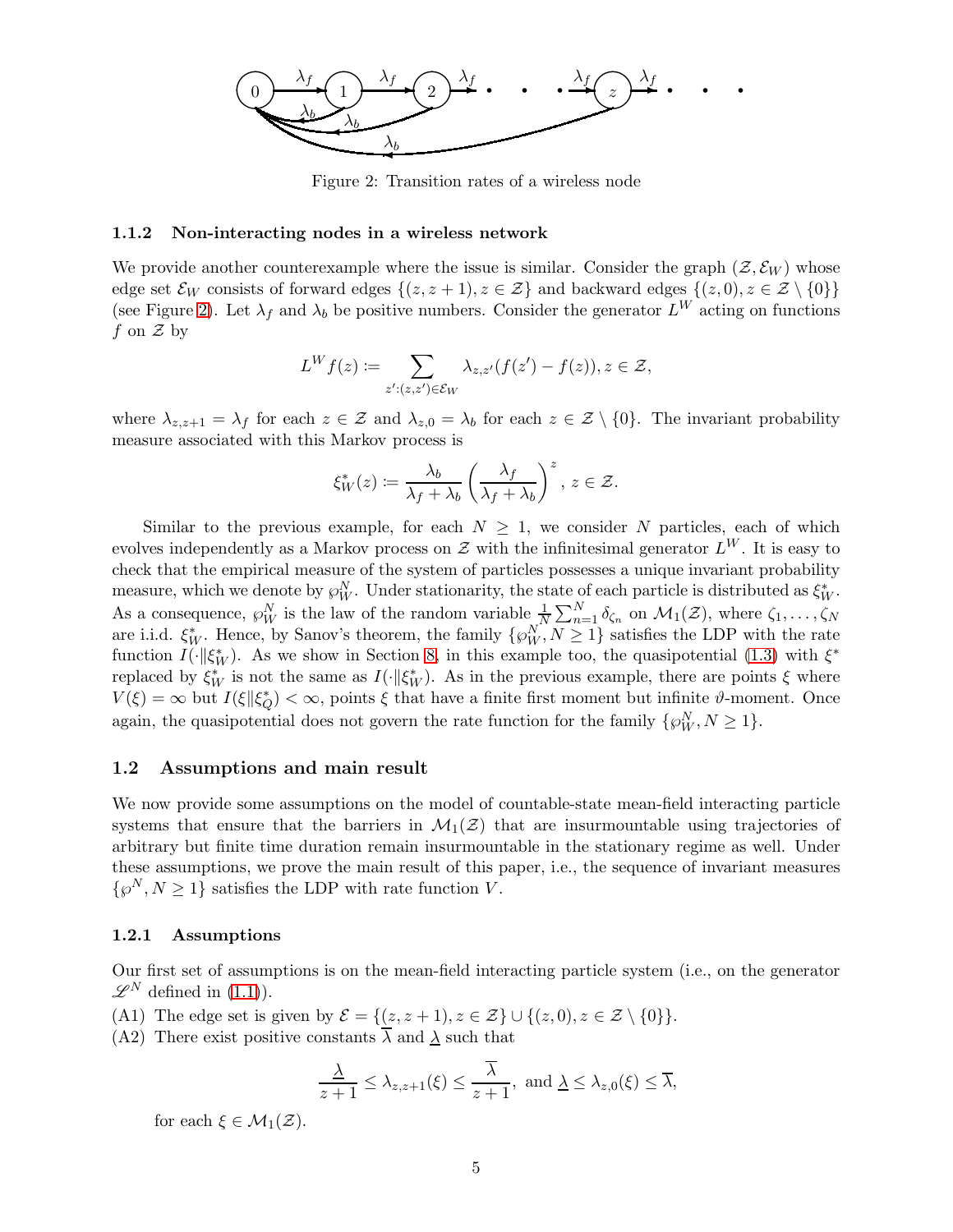<span id="page-5-0"></span>(A3) The functions  $(z + 1)\lambda_{z,z+1}(\cdot)$ ,  $z \in \mathcal{Z}$ , and  $\lambda_{z,0}(\cdot)$ ,  $z \in \mathcal{Z} \setminus \{0\}$ , are uniformly Lipschitz continuous on  $\mathcal{M}_1(\mathcal{Z})$ .

Note that assumption [\(A1\)](#page-4-1) considers a specific transition graph (Figure [2\)](#page-4-0) for each particle. This graph arises in the contexts of random backoff algorithms for medium access in wireless local area networks [\[20\]](#page-31-4) and decentralised control of loads in a smart grid [\[26\]](#page-31-5). Assumption [\(A2\)](#page-4-2) ensures that the forward transition rates at state z decays as  $1/z$ . This key assumption cuts down the speed of outward excursions and enables us to overcome the issue described in the counterexamples. To highlight this, consider a modified example of Section [1.1.2](#page-4-3) where  $\lambda_{z,z+1} = \lambda_f/(z+1)$ ,  $z \in \mathcal{Z}$ ; the rest of the description remains the same. Let  $\xi_W \in \mathcal{M}_1(\mathcal{Z})$  denote the invariant probability measure associated with one particle. It can be checked that  $\zeta_W(z)$  is of the order of  $\exp{\{-\vartheta(z)\}}$ , unlike  $\xi_W^*$  which has geometric decay. As a consequence,  $I(\xi|\tilde{\xi}_W)$  is finite if and only if the  $\vartheta$ moment of  $\xi$  is finite. Hence, by imposing [\(A2\),](#page-4-2) we have ensured that the barriers in  $\mathcal{M}_1(\mathcal{Z})$ that are insurmountable for finite time duration trajectories continue to remain insurmountable in the stationary regime; this is the key property that enables us to prove the main result of this paper. Assumption [\(A3\)](#page-5-0) is a uniform Lipschitz continuity property for the transition rates which is required for the process-level LDP for  $\mu_{\nu_N}^N$  to hold and for the the McKean-Vlasov equation [\(1.2\)](#page-1-1) to be well-posed.

Our second set of assumptions is on the McKean-Vlasov equation [\(1.2\)](#page-1-1). Let  $\mu_{\nu}$ ,  $\nu \in \mathcal{M}_1(\mathcal{Z})$ , denote the solution to the limiting dynamics [\(1.2\)](#page-1-1) with initial condition  $\nu \in M_1(\mathcal{Z})$ . Recall the function  $\vartheta$ . Define  $\mathscr{K}_M := {\{\xi \in \mathcal{M}_1(\mathcal{Z}) : \langle \xi, \vartheta \rangle \leq M\}}$ ,  $M > 0$ .

<span id="page-5-1"></span>(B1) There exists a unique globally asymptotically stable equilibrium  $\xi^*$  for the McKean-Vlasov equation [\(1.2\)](#page-1-1).

<span id="page-5-2"></span>(B2)  $\langle \xi^*, \vartheta \rangle < \infty$  and  $\lim_{t \to \infty} \sup_{\nu \in \mathcal{K}_M} \langle \mu_\nu(t), \vartheta \rangle = \langle \xi^*, \vartheta \rangle$  for each  $M > 0$ .

The first assumption above asserts that all the trajectories of  $(1.2)$  converge to  $\xi^*$  as time becomes large. The proof of the LDP upper and lower bounds for the family  $\{\wp^N, N \geq 1\}$  involves construction of trajectories that start at suitable compact sets, reach the stable equilibrium  $\xi^*$  using arbitrarily small cost, and then terminate at a desired point in  $\mathcal{M}_1(\mathcal{Z})$  starting from  $\xi^*$ . All these are enabled by assumption [\(B1\)](#page-5-1) (see more remarks about this assumption in Section [1.3\)](#page-6-0). The second assumption asserts that the  $\vartheta$ -moment of the solution to the limiting dynamics converges uniformly over initial conditions lying in sets of bounded  $\vartheta$ -moment. In the case of a non-interacting system that satisfies [\(A1\)](#page-4-1) but with constant forward transition rates (for example, see  $L^W$  in Section [1.1.2\)](#page-4-3), the analogue of this assumption can easily be verified: the first moment of the solution to the limiting dynamics converges uniformly over initial conditions lying in sets of bounded first moment. In fact, one can explicitly write down the first moment of the solution to the limiting dynamics in this case and verify this assumption easily. Assumption [\(B2\)](#page-5-2) is the analogous statement for our mean-field system that satisfies the  $1/z$ -decay of the forward transition rates in assumption [\(A2\).](#page-4-2)

### 1.2.2 Main result

We now state the main result of this paper, namely the LDP for the family of invariant measures  $\{\wp^N, N \geq 1\}$  under the assumptions  $(A1)$ – $(A3)$  and  $(B1)$ – $(B2)$ .

We first assert the existence and uniqueness of the invariant measure  $\varphi^N$  for  $\mathscr{L}^N$  for each  $N \geq 1$ , and the exponential tightness of the family  $\{\wp^N, N \geq 1\}.$ 

<span id="page-5-3"></span>**Proposition 1.1.** Assume [\(A1\)](#page-4-1) and [\(A2\).](#page-4-2) For each  $N \geq 1$ ,  $\mathscr{L}^N$  admits a unique invariant probability measure  $\wp^N$ . Further, the family  $\{\wp^N, N \geq 1\}$  is exponentially tight in  $\mathcal{M}_1(\mathcal{Z})$ .

Recall the quasipotential  $V$  defined in  $(1.3)$ . We now state the main result of this paper.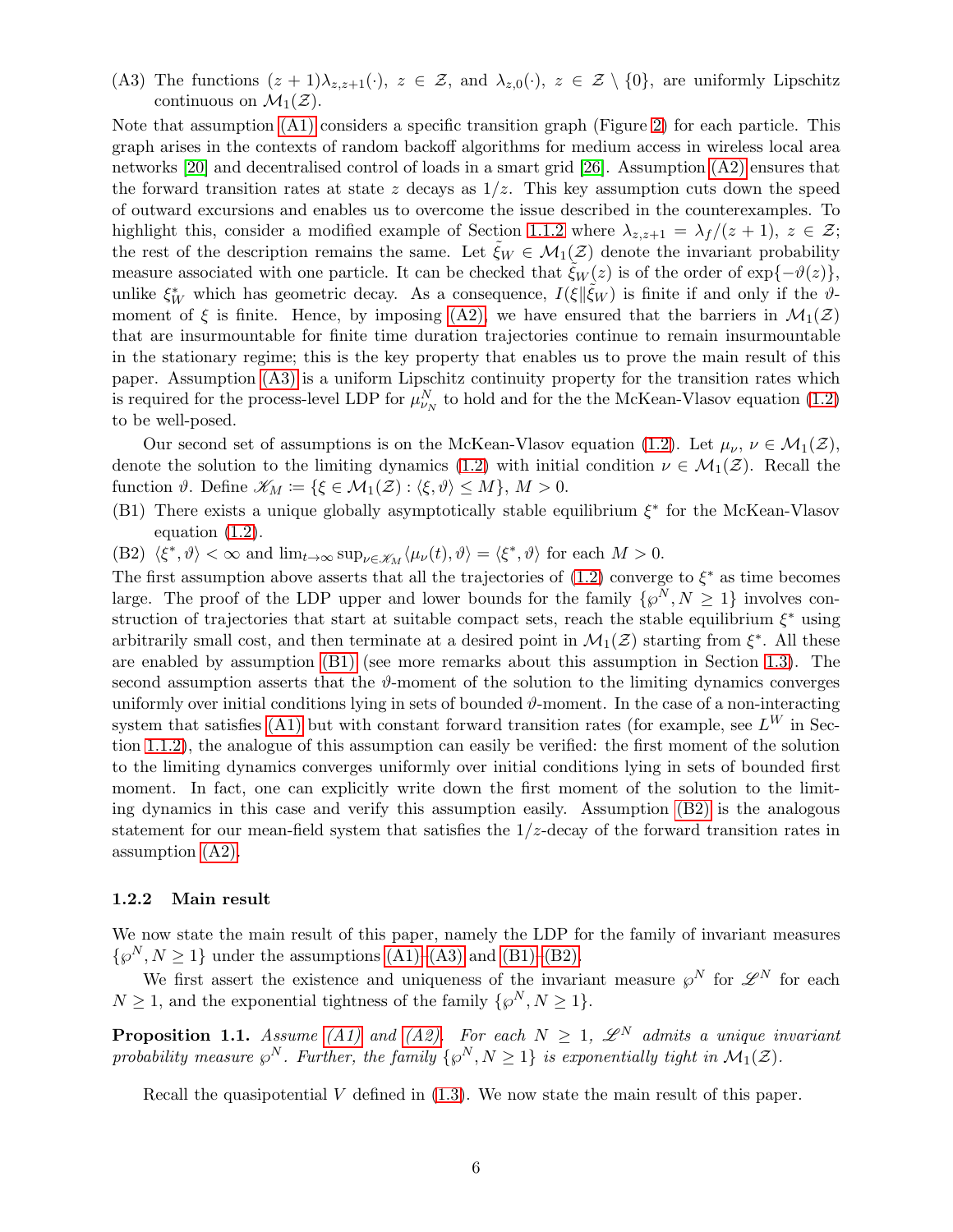<span id="page-6-2"></span>**Theorem 1.1.** Assume [\(A1\),](#page-4-1) [\(A2\),](#page-4-2) [\(A3\),](#page-5-0) [\(B1\),](#page-5-1) and [\(B2\).](#page-5-2) Then the family of probability measures  $\{\wp^N, N \geq 1\}$  satisfies the large deviation principle on  $\mathcal{M}_1(\mathcal{Z})$  with rate function V.

The proof of this result is carried out in Sections [4](#page-14-0)[–7.](#page-26-1) We begin with the process-level uniform LDP for  $\mu_{\nu_N}^N$  over compact subsets of  $\mathcal{M}_1(\mathcal{Z})$ ; this uniform LDP gives us the large deviation estimates for the process  $\mu_{\nu_N}^N$  uniformly over the initial conditions  $\nu_N$  lying in a given compact set (see Definition [2.2](#page-11-1) and Theorem [2.1\)](#page-12-0). We prove the LDP for the family  $\{\wp^N, N \geq 1\}$  by transferring this process-level uniform LDP for  $\mu_{\nu_N}^N$  over compact subsets of  $\mathcal{M}_1(\mathcal{Z})$  to the stationary regime. The proof of the LDP lower bound (in Section [4\)](#page-14-0) considers specific trajectories and lower bounds the probability of small neighbourhoods of points in  $\mathcal{M}_1(\mathcal{Z})$  under  $\wp^N$  using the probability that the process  $\mu_{\nu_N}^N$  remains close to these trajectories. For the proof of the upper bound, we require certain regularity properties of the quasipotential. These properties are established in Section [5.](#page-15-0) We first show a controllability<sup>[5](#page-6-1)</sup> property for V:  $V(\xi)$  is finite if and only if  $\langle \xi, \vartheta \rangle < \infty$ . Using the lower bound proved in Section [4,](#page-14-0) we then show that the level sets of  $V$  are compact subsets of  $\mathcal{M}_1(\mathcal{Z})$ . Since  $\mathcal{M}_1(\mathcal{Z})$  is not locally compact, this compactness-of-level-sets property implies that there are points in  $\mathcal{M}_1(\mathcal{Z})$  where V is discontinuous. However we show the following small cost connection property: whenever  $\xi_n \to \xi^*$  in  $\mathcal{M}_1(\mathcal{Z})$  and  $\langle \xi_n, \vartheta \rangle \to \langle \xi^*, \vartheta \rangle$  as  $n \to \infty$ , we have  $\lim_{n\to\infty} V(\xi_n) = V(\xi^*) = 0$ . These properties of the quasipotential are then used to transfer the process-level uniform LDP upper bound for  $\mu_{\nu_N}^N$  (uniform over compact subsets of  $\mathcal{M}_1(\mathcal{Z})$ ) to the LDP upper bound for the family of invariant measures. The proof of the upper bound is carried out in Section [6.](#page-22-1) Finally, we complete the proof of the theorem in Section [7.](#page-26-1)

While the proofs of our lower and upper bounds follow the general methodology of Sowers [\[32\]](#page-32-0), there are significant model-specific difficulties that arise in our context. The main novelty in the proof of Theorem [1.1](#page-6-2) is to establish the small cost connection property of the quasipotential V under assumptions  $(A1)$ – $(A3)$  and  $(B1)$ – $(B2)$ . That is, we can find trajectories of small cost that start at  $\xi^*$  and end at points in  $\mathcal{M}_1(\mathcal{Z})$  whose  $\vartheta$ -moment is not very far from that of  $\xi^*$ . In the work of Sowers [\[32\]](#page-32-0), this has been carried out by considering the "straight-line" trajectory that connects the attractor to the nearby point under consideration. Such a trajectory may not have small cost in our case since the mass transfer is restricted to the edges in  $\mathcal{E}$ . We overcome this difficulty by considering a piecewise constant velocity mass transfer via the edges in  $\mathcal{E}$ . We then carefully estimate the cost of this trajectory and prove the necessary *small cost connection* property. We also simplify the proof of the compactness of the lower level sets of  $V$ ; while Sowers [\[33,](#page-32-2) Proposition 7] studies the minimisation of the costs of trajectories over the infinite-horizon, we arrive at it by using the LDP lower bound and the exponential tightness of the family  $\{\wp^N, N \geq 1\}$ . We also remark that the methodology of Sowers  $[32]$  has been used by Cerrai and Röckner  $[11]$  in the context of stochastic reaction diffusion equations and by Cerrai and Paskal [\[9\]](#page-30-4) in the context of two-dimensional stochastic Navier-Stokes equations.

### <span id="page-6-0"></span>1.3 Discussion and future directions

The main result and the counterexamples suggest that in order for the family of invariant measures of a Markov process to satisfy the large derivation principle with rate function governed by the Freidlin-Wentzell quasipotential, one must have some *good* properties on the model under consideration. In the case of our main result, this goodness property was achieved by the  $1/z$ -decay of the forward transition rates from assumption  $(A2)$ . We use this assumption to show the exponential tightness of the invariant measure over compact subsets with bounded  $\vartheta$ -moments. It also enables us to show the necessary regularity properties of the quasipotential required to transfer the process-level large deviation result to the stationary regime. However a general treatment of the LDP for the family of invariant measures of Markov processes (that encompasses the cases

<span id="page-6-1"></span> $5$ This terminology is from Cerrai and Röckner [\[11\]](#page-30-1).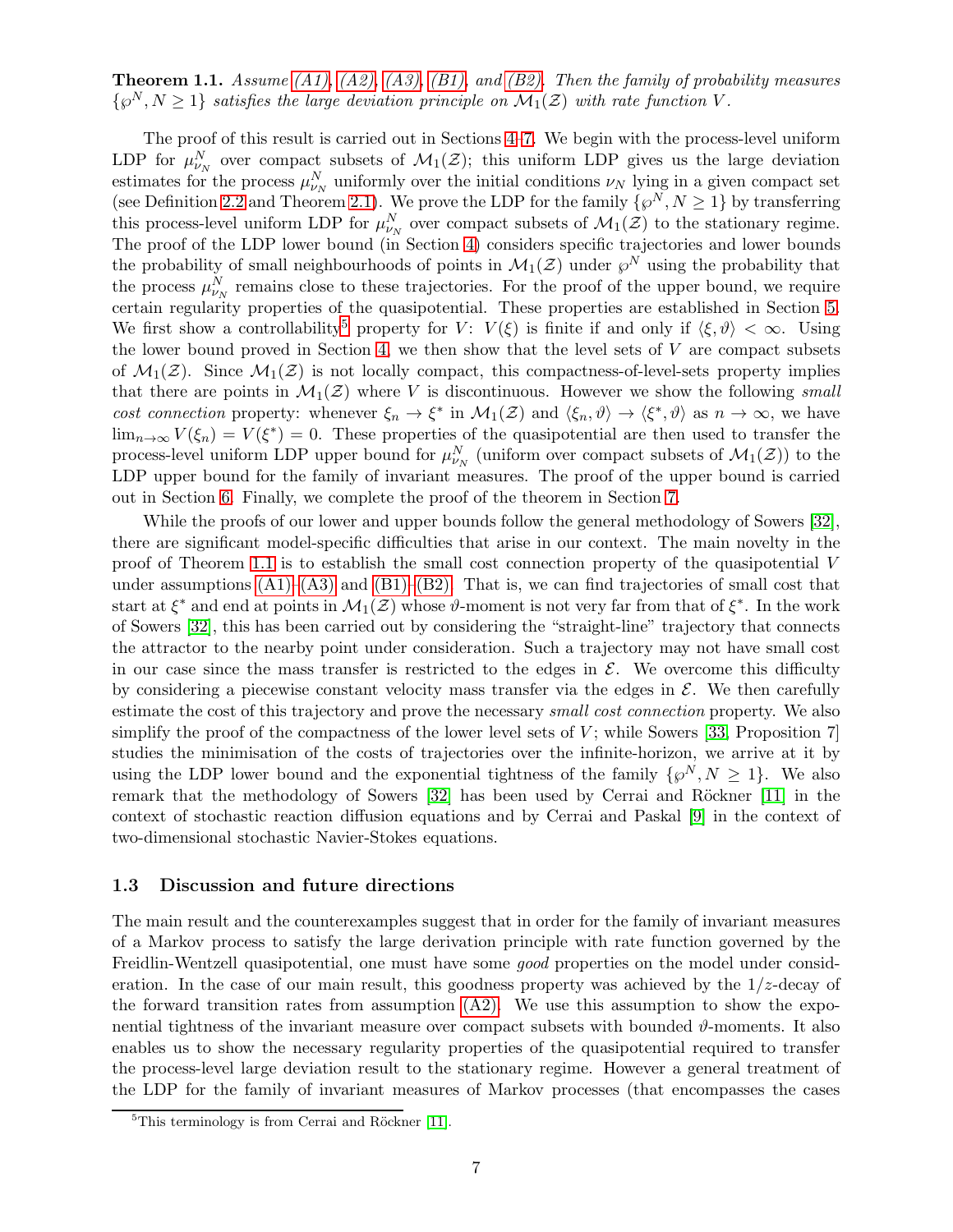of [\[32,](#page-32-0) [11,](#page-30-1) [9,](#page-30-4) [7,](#page-30-0) [17\]](#page-31-1)), especially when the ambient state space is not locally compact, is missing in the literature.

One of the assumptions that plays a significant role in the proof of our main result is the existence of a unique globally asymptotically stable equilibrium for the limiting dynamics (assumption  $(B1)$ <sup>[6](#page-7-0)</sup>. In general, the limiting dynamical system  $(1.2)$  could possess multiple  $\omega$ -limit sets. In that case the approach of our proofs breaks down. A well-known approach to study large deviations of the invariant measures in such cases is to focus on small neighbourhoods of these  $\omega$ -limit sets and then analyse the discrete time Markov chain that evolves on these neighbourhoods. The LDP then follows from the estimates of the invariant measure of this discrete time chain (see Freidlin and Wentzell [\[18,](#page-31-0) Chapter 6, Section 4]). However this approach requires the uniform LDP over open subsets of  $\mathcal{M}_1(\mathcal{Z})$ , which is not yet available for our mean-field model. If this can be established, along with the regularity properties of the quasipotential established in Section [5,](#page-15-0) one can not only use the above idea to extend our main result to the case when the limiting dynamical system possesses multiple ω-limit sets but also to study exit problems and metastability phenomena in our mean-field model.

Another definition of the quasipotential appears in the literature. It is given by the minimisation of costs of the form  $S_{(-\infty,0]}(\varphi)$  over infinite-horizon trajectories  $\varphi$  on  $(-\infty,0]$  such that the terminal time condition  $\varphi(0)$  is fixed and  $\varphi(t) \to \xi^*$  as  $t \to -\infty$  (see Sowers [\[32\]](#page-32-0), Cerrai and Röckner [\[11\]](#page-30-1)). While it is clear that the above definition of the quasipotential is a lower bound for V in  $(1.3)$ , unlike in Sowers  $[32]$  and Cerrai and Röckner  $[11]$ , we are not able to show that the two definitions are the same. A proof of this equality, or otherwise, will add more insight on the general case.

We remark that assumption [\(A3\)](#page-5-0) does not play a role in the proof of our main result. It is used to invoke the process-level LDP for  $\mu_{\nu_N}^N$  (see Theorem [2.1\)](#page-12-0) and the well-posedness of the limiting dynamical system [\(1.2\)](#page-1-1). If these two properties are established through some other means then the proof of Theorem [1.1](#page-6-2) holds verbatim without the need for assumption [\(A3\).](#page-5-0)

Finally, we mention that a time-independent variational formula for the quasipotential is available for some non-reversible models in statistical mechanics, see Bertini et al. [\[2,](#page-30-5) [3\]](#page-30-6). It is not clear if the quasipotential  $V$  in  $(1.3)$  admits a time-independent variational form. This would be an interesting direction to explore.

### 1.4 Related literature

Process-level large deviations of small-noise diffusion processes have been well studied in the past. For finite-dimensional large deviation problems, see Freidlin and Wentzell [\[18,](#page-31-0) Chapter 5], Liptser [\[23\]](#page-31-6), Veretennikov [\[34\]](#page-32-3), Puhalskii [\[28\]](#page-31-7), and the references therein. For infinite-dimensional problems where the state space is not locally compact, see Sowers [\[33\]](#page-32-2) and Cerrai and Röckner [\[10\]](#page-30-7). More recently, uniform large deviation principle (uniform LDP) for Banach-space valued stochastic differential equations over the class of bounded and open subsets of the Banach space have been studied by Salins et al. [\[30\]](#page-31-8). These have been used to study the exit times and metastability in such processes, see Salins and Spiliopoulos [\[31\]](#page-31-9). While the above works focus on diffusion processes, our work focuses on the stationary regime large deviations of countable-state mean-field models with jumps. In the spirit of the small-noise problems listed above, our process  $\mu_{\nu_N}^N$  can be viewed as a small random perturbation of the dynamical system [\(1.2\)](#page-1-1) on  $\mathcal{M}_1(\mathcal{Z})$ .

In the context of interacting particle systems, Dawson and Gärtner  $[12]$  established the process-level LDP for weakly interacting diffusion processes, and Léonard [\[21\]](#page-31-2) and Borkar and Sundaresan [\[7\]](#page-30-0) extended this to mean-field interacting particle systems with jumps. In this work, we focus

<span id="page-7-0"></span> ${}^{6}$ In the works of Sowers [\[32\]](#page-32-0), Cerrai and Röckner [\[11\]](#page-30-1), and Cerrai and Paskal [\[9\]](#page-30-4), their model assumptions ensure that [\(B1\)](#page-5-1) holds.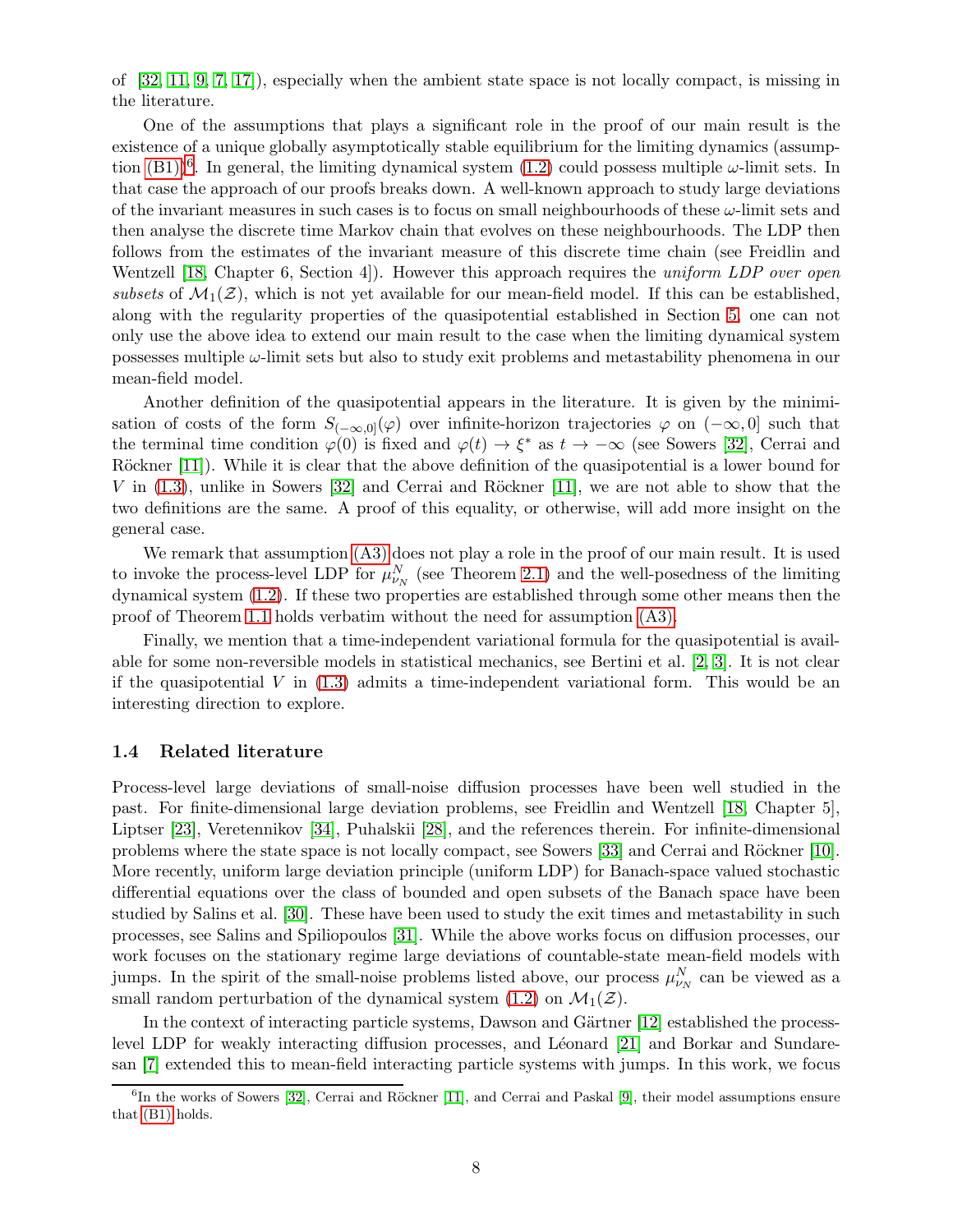on the stationary regime large deviations of mean-field models with jumps when the state of each particle comes from a countable set. For small-noise diffusion process on Euclidean spaces and finitestate mean-field models, since the state space (on which the empirical measure process evolves) is locally compact, the process-level large deviation results have been extended in a straightforward manner to the uniform LDP over the class of open subsets of the space. Such uniform large deviation estimates have been used to prove the large deviations of the invariant measure and the exit time estimates, see Freidlin and Wentzell [\[18,](#page-31-0) Chapter 6] in the context of diffusion processes, Borkar and Sundaresan [\[7\]](#page-30-0) and [\[35\]](#page-32-1) in the context of finite-state mean-field models. One of the key ingredients in these proofs is the continuity of the quasipotential. However in our case, the state space  $\mathcal{M}_1(\mathcal{Z})$  is infinite-dimensional and not locally compact. Therefore, since the quasipoten-tial [\(1.3\)](#page-1-3) is expected to have compact lower level sets, it cannot be continuous on  $\mathcal{M}_1(\mathcal{Z})$  unlike in the finite-dimensional problems mentioned above. Hence the ideas presented in [\[7\]](#page-30-0) are not directly applicable to our context of the LDP for the family of invariant measures.

Large deviations of the family of invariant measures for small-noise diffusion processes on non-locally compact spaces have also been studied in the past, see Sowers [\[32\]](#page-32-0) and Cerrai and Röckner [\[11\]](#page-30-1). They have a unique attractor for the limiting dynamics, and the proof essentially involves conversion of the uniform LDP over the finite-time horizon to the stationary regime. Martirosyan [\[24\]](#page-31-10) studied a situation where the limiting dynamical system possesses multiple attractors. For the study of large deviations of the family of invariant measures for simple exclusion processes, see Bodineau and Giacomin  $[5]$  and Bertini et al.  $[3]$ . More recently, Farfán et al.  $[17]$ extended this to a simple exclusion process whose limiting hydrodynamic equation has multiple attractors. Their proof proceeds similar to the case of finite-dimensional diffusions in Freidlin and Wentzell [\[18,](#page-31-0) Chapter 6, Section 4] by first approximating the process near the attractors and then using the Khasminskii reconstruction formula [\[19,](#page-31-11) Chapter 4, Section 4]. In particular, it requires the uniform LDP to hold over open subsets of the state space. Since their state space, although infinite-dimensional, is compact, the proof of the uniform LDP over open subsets easily follows from the process-level LDP. Also, the compactness of the state space simplifies the proofs of the small cost connection property from the attractors to nearby points, a property needed in the Khasminskii reconstruction. Although we restrict our attention to the case of a unique globally asymptotically stable equilibrium as in [\[32,](#page-32-0) [11\]](#page-30-1), the main novelty of our work is that we establish certain regularity properties of the quasipotential for countable-state mean-field models with jumps which were not done in the past. We then use these properties to prove the LDP for the family of invariant measures. Furthermore, we demonstrate two counterexamples where the stationary regime LDP's rate functions are not governed by the usual quasipotential. To the best of our knowledge, such examples where the LDP for the family of invariant measures hold but there rate functions are not governed by the usual Freidlin-Wentzell quasipotential are new. These examples are constructed in a way that the particle systems do not possess the *small cost connection* property from the attractor to nearby points with finite first moment but infinite  $\vartheta$ -moment.

Large deviations of the family of invariant measure for a queueing network in a finite-dimensional setting has been studied by Puhalskii [\[27\]](#page-31-12). Finally, large deviations of the family of invariant measures for a stochastic process under some general conditions has been studied by Puhalskii [\[29\]](#page-31-13). One of their conditions is the small cost connection property between any two nearby points in the state space, which cannot be satisfied by our countable-state mean-field model since our state space is not locally compact.

### 1.5 Organisation

This paper is organised as follows. In Section [2,](#page-9-0) we provide preliminary results on the large deviations over finite time horizons. The proof of the main result is carried out in Sections [3](#page-12-1)[–7.](#page-26-1) In Section [3,](#page-12-1) we prove the existence, uniqueness, and exponential tightness of the family of invariant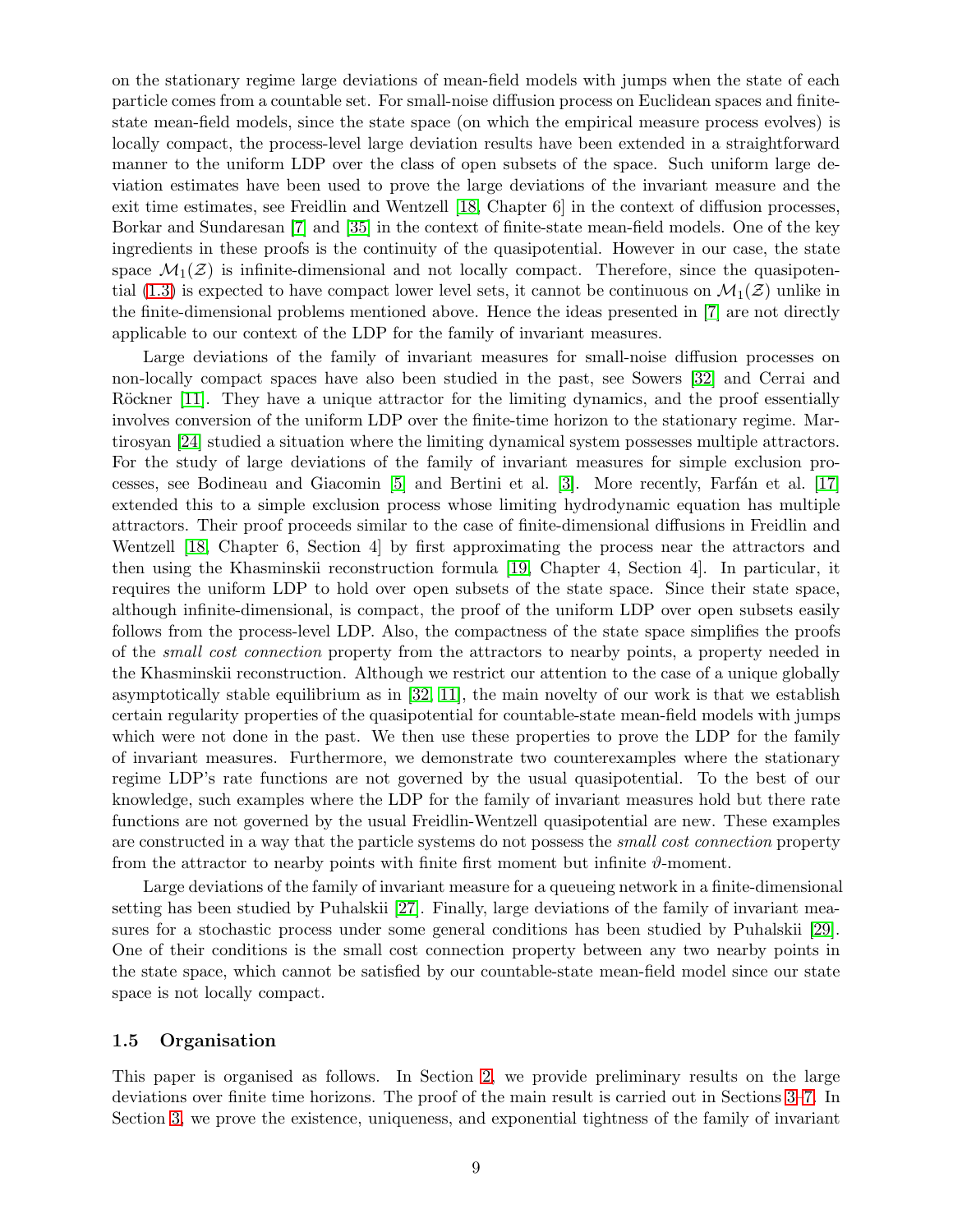measures. In Section [4,](#page-14-0) we prove the LDP lower bound for the family of invariant measures. In Section [5,](#page-15-0) we establish some regularity properties of the quasipotential  $V$  defined in [\(1.3\)](#page-1-3). In Section [6,](#page-22-1) we prove the LDP upper bound for the family of invariant measures. In Section [7,](#page-26-1) we complete the proof of the main result. Finally in Section [8,](#page-26-0) we prove that the quasipotential differs from the relative entropy (with respect to the globally asymptotically stable equilibrium) for the two counterexamples discussed in Section [1.1.](#page-2-2)

## <span id="page-9-0"></span>2 Preliminaries

### 2.1 Frequently used notation

We first summarise the frequently used notation in the paper. Let  $\mathcal Z$  denote the set of nonnegative integers and let  $(\mathcal{Z}, \mathcal{E})$  denote a directed graph on  $\mathcal{Z}$ . Let  $\mathbb{R}^{\infty}$  denote the infinite product of  $\mathbb{R}$ equipped with the topology of pointwise convergence. Let  $C_0(\mathcal{Z})$  denote the space of functions on  $\mathcal Z$ with compact support. Recall that  $\mathcal{M}_1(\mathcal{Z})$  denotes the space of probability measure on  $\mathcal{Z}$  equipped with the total variation metric (denoted by  $d$ ). This metric generates the topology of weak convergence on  $\mathcal{M}_1(\mathcal{Z})$ . By Scheffé's lemma [\[15,](#page-31-14) Chapter 3, Section 2],  $\mathcal{M}_1(\mathcal{Z})$  can be identified with the subset  $\{x \in \mathbb{R}^{\infty} : x_i \geq 0 \forall i, \sum_{i \geq 0} x_i = 1\}$  of  $\mathbb{R}^{\infty}$  with the subspace topology. For each  $N \geq 1$ , recall that  $\mathcal{M}_1^N(\mathcal{Z}) \subset \mathcal{M}_1(\mathcal{Z})$  denotes the space of probability measures on  $\mathcal{Z}$  that can arise as empirical measures of N-particle configurations on  $\mathcal{Z}^N$ . Recall that  $\vartheta(z) = z \log z, z \in \mathcal{Z}$ , with the convention that  $0 \log 0 = 0$ . Given  $\alpha \in C_0(\mathcal{Z})$  and  $g \in \mathbb{R}^\infty$ , let the bracket  $\langle \alpha, g \rangle$  denote  $\sum_{z \in \mathcal{Z}} \alpha(z) g(z)$ . Similarly, given  $f, g \in \mathbb{R}^{\infty}$ , let the bracket  $\langle f, g \rangle$  denote  $\lim_{n\to\infty} \sum_{k=0}^{n} f(k)g(k)$ , whenever the limit exists. For  $M > 0$ , define  $\mathscr{K}_M := \{ \xi \in \mathcal{M}_1(\mathcal{Z}) : \langle \xi, \vartheta \rangle \leq M \}$ ; by Prohorov's theorem,  $\mathscr{K}_M$  is a compact subset of  $\mathcal{M}_1(\mathcal{Z})$ . Define  $\mathscr{K} := \bigcup_{M \geq 1} \mathscr{K}_M$ . Let  $\xi^* \in \mathcal{M}_1(\mathcal{Z})$  denote the globally asymptotically stable equilibrium for the McKean-Vlasov equation [\(1.2\)](#page-1-1) (see assumption [\(B1\)\)](#page-5-1). For each  $\Delta > 0$ , define

$$
K(\Delta) \coloneqq \{ \xi \in \mathcal{K} : d(\xi^*, \xi) \leq \Delta \text{ and } |\langle \xi^*, \vartheta \rangle - \langle \xi, \vartheta \rangle| \leq \Delta \};
$$

note that  $K(\Delta)$  depends on  $\xi^*$  as well (which we do not indicate for ease of readability). Let  $\tau(u) := e^u - u - 1, u \in \mathbb{R}$ , denote the log-moment generating function of the centred unit rate Poisson law, and let

$$
\tau^*(u) := \begin{cases}\n\infty & \text{if } u < -1, \\
1 & \text{if } u = -1, \\
(u+1)\log(u+1) - u & \text{if } u > -1,\n\end{cases}
$$

denote its convex dual.

For a complete and separable metric space  $(S, d_0)$ ,  $A \subset S$ , and  $x \in S$ , let  $d_0(x, A)$  denote inf<sub>y∈A</sub>  $d_0(x, y)$ . Let  $D([0, T], S)$  denote the space of S-valued functions on [0, T] that are right continuous with left limits. It is equipped with the Skorohod topology which makes it a complete and separable metric space (see, for example, Ethier and Kurtz [\[16,](#page-31-15) Chapter 3]). Let  $\rho$  denote a metric on  $D([0,T],\mathcal{S})$  that generates the Skorohod topology. An element of  $D([0,T],\mathcal{S})$  is called a "trajectory", and we shall refer to the process-level large deviations rate function evaluated on a trajectory as the "cost" associated with that trajectory. For a trajectory  $\varphi$ , let both  $\varphi_t$  and  $\varphi(t)$ denote the evaluation of  $\varphi$  at time t. For  $N \geq 1$  and  $\nu \in M_1^N(\mathcal{Z})$ , let  $\mathbb{P}^N_\nu$  denote the solution to the  $D([0,T], \mathcal{M}_1^N(\mathcal{Z}))$ -valued martingale problem for  $\mathcal{L}^N$  with initial condition  $\nu$  (whenever the martingale problem for  $\mathscr{L}^N$  is well-posed). Let  $\mu_\nu^N$  denote the random element of  $D([0,T], \mathcal{M}_1^N(\mathcal{Z}))$ whose law is  $\mathbb{P}_{\nu}^N$ . For each  $\xi \in \mathcal{M}_1(\mathcal{Z})$ , let  $L_{\xi}$  denote the generator acting on functions f on  $\mathcal{Z}$  by

$$
f \mapsto L_{\xi}(z) \coloneqq \sum_{z': (z, z') \in \mathcal{E}} \lambda_{z, z'}(\xi)(f(z') - f(z)), \ z \in \mathcal{Z},
$$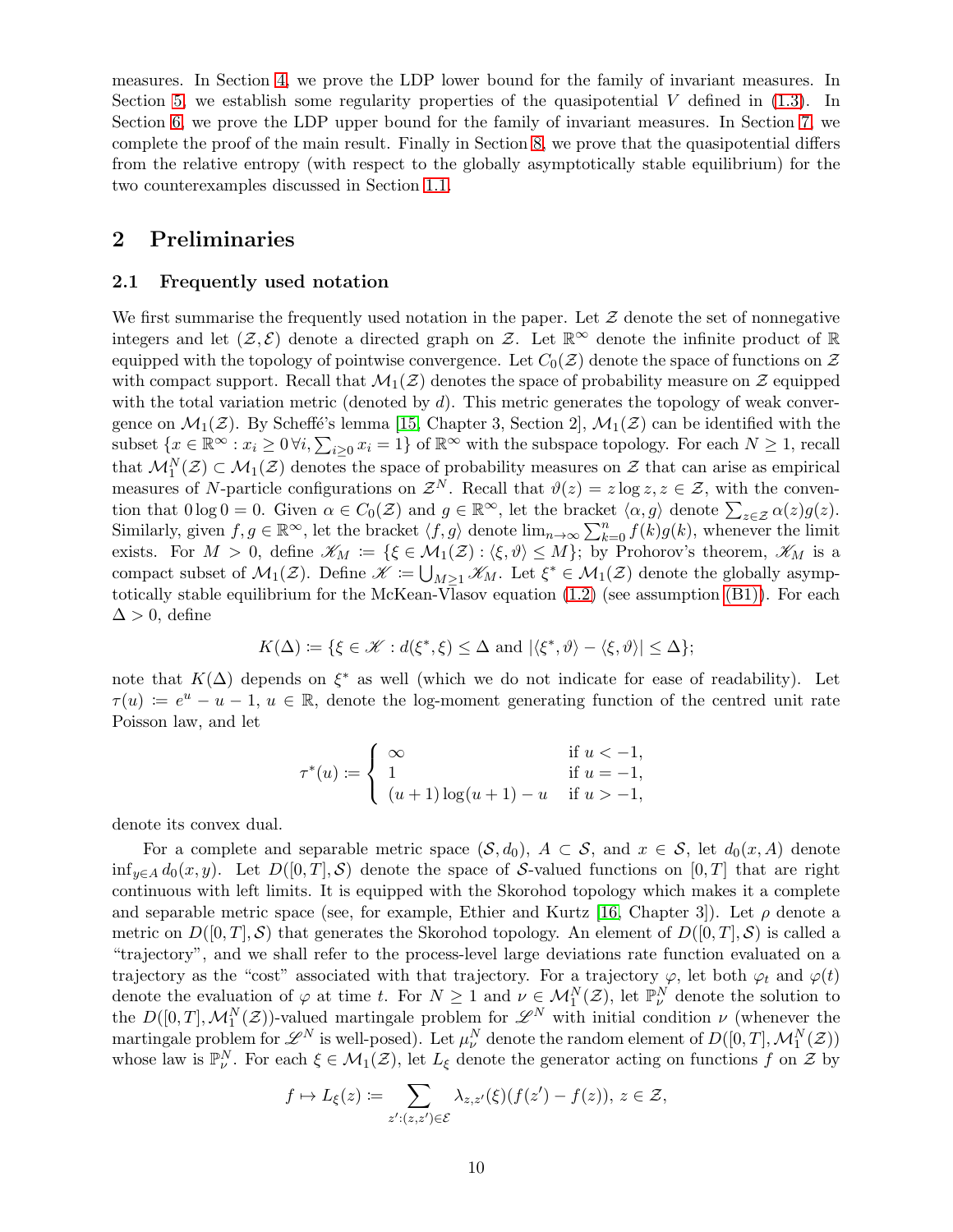i.e., the generator of the single particle evolving on  $\mathcal Z$  under the static mean-field  $\xi$ .

Let  $C_0^1([0,T]\times\mathcal{Z})$  denote the space of real-valued functions on  $[0,T]\times\mathcal{Z}$  with compact support that are continuously differentiable in the first argument. Given a trajectory  $\varphi \in D([0,T], \mathcal{M}_1(\mathcal{Z}))$ such that the mapping  $[0, T] \ni t \mapsto \varphi_t \in \mathcal{M}_1(\mathcal{Z})$  is absolutely continuous (see Dawson and Gärt-ner [\[12,](#page-30-8) Section 4.1]), one can define  $\dot{\varphi}_t \in \mathbb{R}^\infty$  for almost all  $t \in [0, T]$  such that

$$
\langle \varphi_t, f_t \rangle = \langle \varphi_0, f_0 \rangle + \int_{[0,t]} \langle \dot{\varphi}_u, f_u \rangle du + \int_{[0,t]} \langle \varphi_u, \partial_u f_u \rangle du
$$

holds for each  $f \in C_0^1([0, T] \times \mathcal{Z})$  and  $t \in [0, T]$ .

For a set A let ∼A denote the complement of A. For two numbers a and b, let  $a \vee b$  denote maximum of a and b. For a metric space S, let  $\mathcal{B}(S)$  denote the Borel  $\sigma$ -field on S. Finally, constants are denoted by C and their values may be different in each occurrence.

### 2.2 Process-level large deviations

We first recall the definition of the large deviation principle for a family of random variables indexed by one parameter.

**Definition 2.1** (Large deviation principle). Let  $(S, d_0)$  be a metric space. We say that a family  $\{X^N, N \geq 1\}$  of S-valued random variables defined on a probability space  $(\Omega, \mathcal{F}, P)$  satisfies the large deviation principle with rate function  $I: S \to [0, \infty]$  if

- (Compactness of level sets). For any  $s \geq 0$ ,  $\Phi(s) := \{x \in \mathcal{S} : I(x) \leq s\}$  is a compact subset of  $\mathcal{S}$ :
- (LDP lower bound). For any  $\gamma > 0$ ,  $\delta > 0$ , and  $x \in \mathcal{S}$ , there exists  $N_0 \ge 1$  such that

$$
P(d_0(X^N, x) < \delta) \ge \exp\{-N(I(x) + \gamma)\}
$$

for any  $N \geq N_0$ ;

• (LDP upper bound). For any  $\gamma > 0$ ,  $\delta > 0$ , and  $s > 0$ , there exists  $N_0 \ge 1$  such that

$$
P(d_0(X^N, \Phi(s)) \ge \delta) \le \exp\{-N(s - \gamma)\}\
$$

for any  $N \geq N_0$ .

This definition is also used to study the large deviations of a family of probability measures. For each  $N \geq 1$ , let  $P^N = P \circ (X^N)^{-1}$ , the law of the random variable  $X_N$  on  $(S, d_0)$ . We say that the family of probability measures  $\{P^N, N \geq 1\}$  satisfies the LDP on  $(\mathcal{S}, d_0)$  with rate function I if the sequence of S-valued random variables  $\{X^N, N \geq 1\}$  satisfies the LDP with rate function I.

The LDP lower bound in the above definition is equivalent to the following statement [\[18,](#page-31-0) Chapter 3, Section 3]

$$
\liminf_{N \to \infty} \frac{1}{N} \log P(X^N \in G) \ge - \inf_{x \in G} I(x), \text{ for all } G \subset S \text{ open.}
$$

Similarly, under the compactness of the level sets of the rate function  $I$ , the LDP upper bound above is equivalent to the following statement:

$$
\limsup_{N \to \infty} \frac{1}{N} \log P(X^N \in F) \le - \inf_{x \in F} I(x)
$$
, for all  $F \subset S$  closed.

To study the LDP for the family of invariant measures, we require estimates on the probabilities of the process-level large deviations of  $\mu_{\nu}^{N}$ . In particular, we consider hitting times of  $\mu_{\nu}^{N}$  on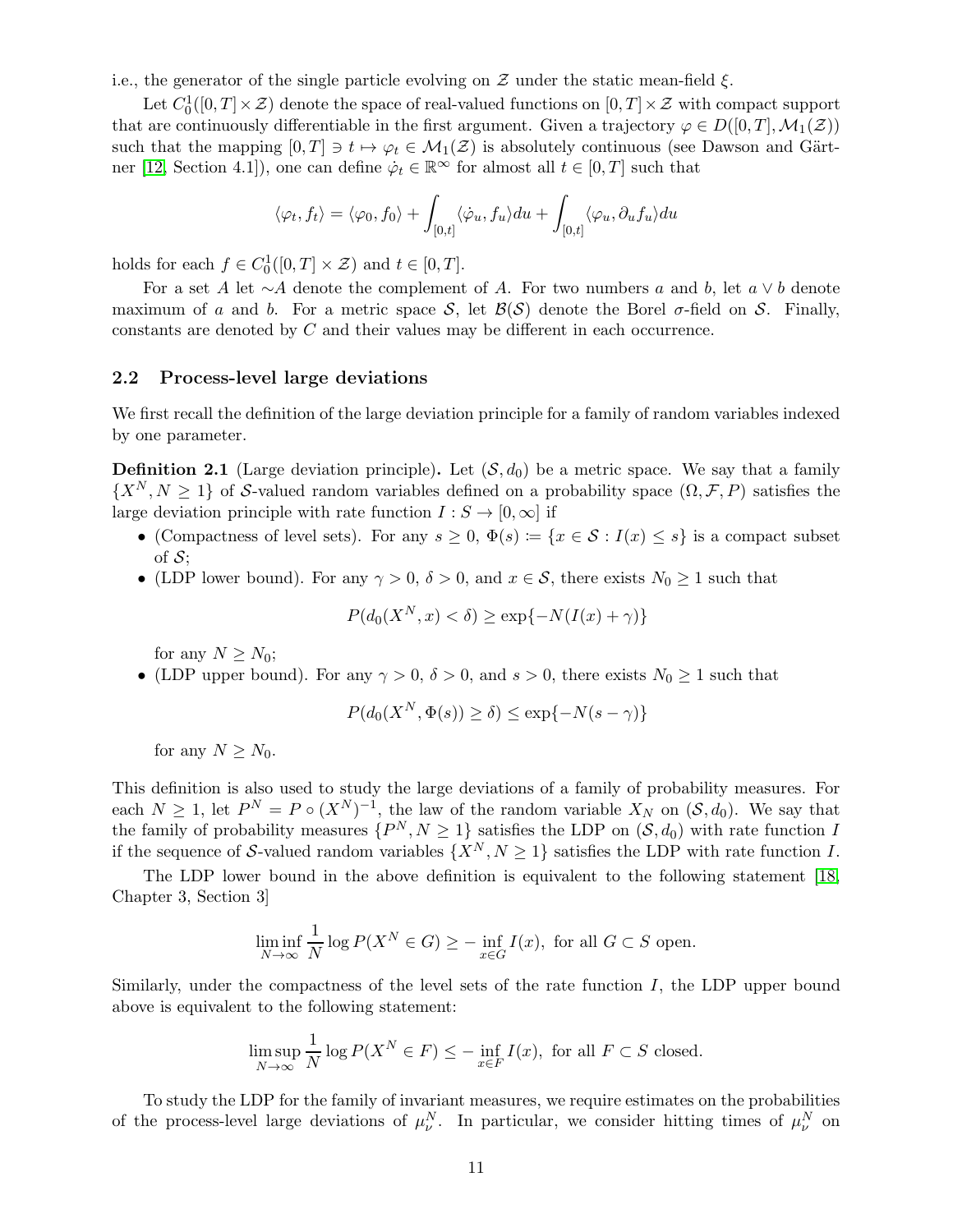certain subsets of the state space  $\mathcal{M}_1(\mathcal{Z})$  and apply the process-level large deviation lower and upper bounds for  $\mu_{\nu}^{N}$  starting at these subsets. Therefore, in addition to the scaling parameter N, we must consider the process  $\mu_{\nu}^{N}$  indexed by the initial condition  $\nu \in \mathcal{M}_{1}^{N}(\mathcal{Z})$ . To study the process-level large deviations of such stochastic processes indexed by two parameters, we use the following definition of the uniform large deviation principle (see Freidlin and Wentzell [\[18,](#page-31-0) Chapter 3, Section 3]).

<span id="page-11-1"></span>**Definition 2.2** (Uniform large deviation principle). Let  $(S, d_0)$  be a metric space. We say that a family  $\{X_y^N, y \in \mathcal{S}, N \geq 1\}$  of  $D([0, T], \mathcal{S})$ -valued random variables defined on a probability space  $(\Omega, \mathcal{F}, P)$  satisfies the uniform large derivation principle over the class A of subsets of S with the family of rate functions  $\{I_y, y \in \mathcal{S}\}, I_y : D([0,T], \mathcal{S}) \to [0, +\infty], y \in \mathcal{S}$ , if

- (Compactness of level sets). For each  $K \subset S$  compact and  $s \geq 0$ ,  $\bigcup_{y \in K} \Phi_y(s)$  is a compact subset of  $D([0,T],\mathcal{S})$ , where  $\Phi_y(s) := {\varphi \in D([0,T],\mathcal{S}) : \varphi_0 = y, I_y(\varphi) \leq s};$
- (Uniform LDP lower bound). For any  $\gamma > 0$ ,  $\delta > 0$ ,  $s > 0$ , and  $A \in \mathcal{A}$ , there exists  $N_0 \geq 1$ such that

$$
P(\rho(X_y^N, \varphi) < \delta) \ge \exp\{-N(I_y(\varphi) + \gamma)\},
$$

for all  $y \in A$ ,  $\varphi \in \Phi_u(s)$ , and  $N \geq N_0$ ;

• (Uniform LDP upper bound). For any  $\gamma > 0$ ,  $\delta > 0$ ,  $s_0 > 0$ , and  $A \in \mathcal{A}$ , there exists  $N_0 \geq 1$ such that

<span id="page-11-0"></span>
$$
P(\rho(X_y^N, \Phi_y(s)) \ge \delta) \le \exp\{-N(s-\gamma)\},\
$$

for all  $y \in A$ ,  $s \leq s_0$ , and  $N \geq N_0$ .

We now make some definitions. For each  $\nu \in M_1(\mathcal{Z})$  and  $T > 0$ , define the functional  $S_{[0,T]}(\cdot | \nu) : D([0,T], \mathcal{M}_1(\mathcal{Z})) \to [0,\infty]$  by

$$
S_{[0,T]}(\varphi|\nu) \coloneqq \int_{[0,T]} \sup_{\alpha \in C_0(\mathcal{Z})} \left\{ \langle \alpha, \dot{\varphi}_t - \Lambda_{\varphi_t}^* \varphi_t \rangle - \sum_{(z,z') \in \mathcal{E}} \tau(\alpha(z') - \alpha(z)) \lambda_{z,z'}(\varphi_t) \varphi_t(z) \right\} dt,\qquad(2.1)
$$

whenever  $\varphi(0) = \nu$  and the mapping  $[0,T] \ni t \mapsto \varphi_t \in \mathcal{M}_1(\mathcal{Z})$  is absolutely continuous;  $S_{[0,T]}(\varphi|\nu) =$  $\infty$  otherwise. Define the lower level sets of the functional  $S_{[0,T]}(\cdot | \nu)$  by

$$
\Phi_{\nu}^{[0,T]}(s) := \{ \varphi \in D([0,T], \mathcal{M}_1(\mathcal{Z})) : \varphi_0 = \nu, S_{[0,T]}(\varphi|\nu) \leq s \}, \ s > 0, \ \nu \in \mathcal{M}_1(\mathcal{Z}).
$$

The next lemma asserts that these level sets are compact in  $D([0,T],\mathcal{M}_1(\mathcal{Z}))$  when the initial conditions belong to a compact subset of  $\mathcal{M}_1(\mathcal{Z})$ . The proof is deferred to Appendix [A.](#page-28-0)

<span id="page-11-2"></span>**Lemma 2.1.** For each  $T > 0$ ,  $s > 0$ , and  $K \subset \mathcal{M}_1(\mathcal{Z})$  compact,

$$
\{\varphi \in D([0,T],\mathcal{M}_1(\mathcal{Z})) : \varphi(0) \in K, S_{[0,T]}(\varphi|\varphi(0)) \leq s\}
$$

is a compact subset of  $D([0, T], \mathcal{M}_1(\mathcal{Z}))$ .

The starting point of our study of the invariant measure asymptotics is the following uniform large deviation principle for the family  $\{\mu^N_\nu, \nu \in \mathcal{M}^N_1(\mathcal{Z}), N \geq 1\}$  over the class of compact subsets of  $\mathcal{M}_1(\mathcal{Z})$  with the family of rate functions  $\{S_{[0,T]}(\cdot|\nu), \nu \in \mathcal{M}_1(\mathcal{Z})\}$ . Its proof follows from the process-level LDP for  $\mu_{\nu}^{N}$  studied in Léonard [\[21\]](#page-31-2) for a fixed initial condition and its extension to the case when initial conditions converge to a point in  $\mathcal{M}_1(\mathcal{Z})$  in Borkar and Sundaresan [\[7\]](#page-30-0). The proof can be found in Appendix [A.](#page-28-0)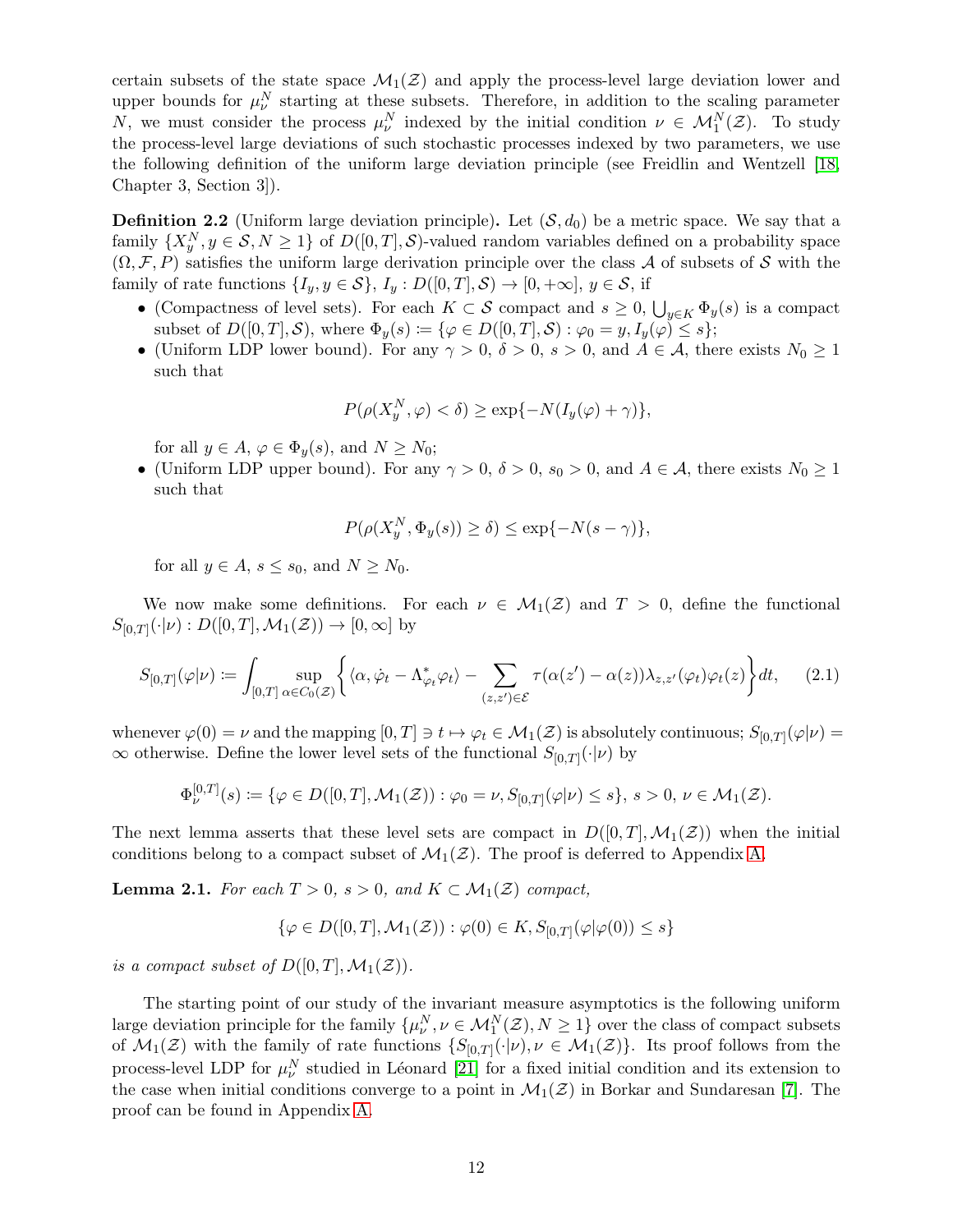<span id="page-12-0"></span>**Theorem 2.1.** Fix  $T > 0$  and assume [\(A1\),](#page-4-1) [\(A2\),](#page-4-2) and [\(A3\).](#page-5-0) Then the family of  $D([0, T], \mathcal{M}_1(\mathcal{Z}))$ valued random variables  $\{(\mu^N_\nu(t), t \in [0,T]), \nu \in \mathcal{M}_1^N(\mathcal{Z}), N \geq 1\}$  satisfies the uniform large deviation principle over the class of compact subsets of  $\mathcal{M}_1(\mathcal{Z})$  with the family of rate functions  $\{S_{[0,T]}(\cdot | \nu), \nu \in \mathcal{M}_1(\mathcal{Z})\}.$ 

The rate function  $S_{[0,T]}(\cdot|\nu)$  admits a non-variational representation in terms of a minimal cost "control" that modulates the transition rates across various edges in  $\mathcal E$  so that the desired trajectory is obtained.

**Theorem 2.2** (Non-variational representation; Léonard [\[22\]](#page-31-16)). Let  $\varphi \in D([0, T], \mathcal{M}_1(\mathcal{Z}))$  be such that  $S_{[0,T]}(\varphi|\varphi(0)) < \infty$ . Then there exists a measurable function  $h_{\varphi} : [0,T] \times \mathcal{E} \to \mathbb{R}$  such that

$$
\langle \varphi_t, f_t \rangle = \langle \varphi_0, f_0 \rangle + \int_{[0,t]} \langle \varphi_u, \partial_u f_u \rangle du + \int_{[0,t]} \sum_{(z,z') \in \mathcal{E}} (f_u(z') - f_u(z))(1 + h_{\varphi}(u, z, z')) \lambda_{z,z'}(\varphi_u) \varphi_u(z) du
$$
 (2.2)

holds for all  $t \in [0,T]$  and all  $f \in C_0^1([0,T] \times \mathcal{Z})$ , and  $S_{[0,T]}(\varphi | \varphi(0))$  admits the non-variational representation

<span id="page-12-3"></span><span id="page-12-2"></span>
$$
S_{[0,T]}(\varphi|\varphi(0)) = \int_{[0,T]} \sum_{(z,z')\in\mathcal{E}} \tau^*(h_{\varphi}(t,z,z'))\lambda_{z,z'}(\varphi_t)\varphi_t(z)dt.
$$

*Remark* 2.1. It can be shown that the rate function  $S_{[0,T]}$  defined in [\(2.1\)](#page-11-0) can also be expressed as

$$
S_{[0,T]}(\varphi|\nu) = \sup_{f \in C_0^1([0,T] \times \mathcal{Z})} \left\{ \langle \varphi_T, f_T \rangle - \langle \varphi_0, f_0 \rangle - \int_{[0,T]} \langle \varphi_u, \partial_u f_u \rangle du - \int_{[0,T]} \langle \varphi_u, L_{\varphi_u} f_u \rangle du - \int_{[0,T]} \sum_{(z,z') \in \mathcal{E}} \tau(f_u(z') - f_u(z)) \lambda_{z,z'}(\varphi_u) \varphi_u(z) du \right\}, \quad (2.3)
$$

 $\varphi \in D([0,T], \mathcal{M}_1(\mathcal{Z}))$ , see Léonard [\[22\]](#page-31-16). This form of the rate function will indeed be used in the proof of the counterexamples in Section [8.](#page-26-0)

## <span id="page-12-1"></span>3 Invariant measure: Existence, uniqueness, and exponential tightness

In this section we prove Proposition [1.1,](#page-5-3) the existence and uniqueness of the invariant measure  $\varphi^N$  for  $\mathscr{L}^N$  for each  $N \geq 1$ , and the exponential tightness of the family of invariant measures  $\{\varphi^N, N \geq 1\}$ . The proof relies on the standard Krylov-Bogolyubov argument and a coupling between the interacting particle system under consideration and a non-interacting system with maximal forward transition rates minimal backward transition rates.

We first introduce some notations for the non-interacting particle system. Let  $\overline{L}$  denote the generator acting on functions f on Z by  $f \mapsto \sum_{z':(z,z')\in \mathcal{E}} (f(z') - f(z))\lambda_{z,z'}$ ,  $z \in \mathcal{Z}$ , where  $\lambda_{z,z+1} =$  $\overline{\lambda}/(z+1)$  and  $\lambda_{z,0} = \underline{\lambda}$ . For each  $z \in \mathcal{Z}$ , let  $\overline{P}_z$  denote the solution to the  $D([0,T],\mathcal{Z})$ -valued martingale problem for  $\bar{L}$  with initial condition z. Integration with respect to  $\bar{P}_z$  is denoted by  $\bar{E}_z$ . Let  $\pi \in \mathcal{M}_1(\mathcal{Z})$  denote the unique invariant probability measures for  $\overline{L}$ . Integration with respect to  $\pi$  is denoted by  $\bar{E}_{\pi}$ . By solving the detailed balance equations for  $\bar{L}$ , we see that

$$
\pi(z) \le \pi(0) \left(\frac{\overline{\lambda}}{\underline{\lambda}}\right)^n \prod_{k=1}^n \frac{1}{k}, \ z \ge 1.
$$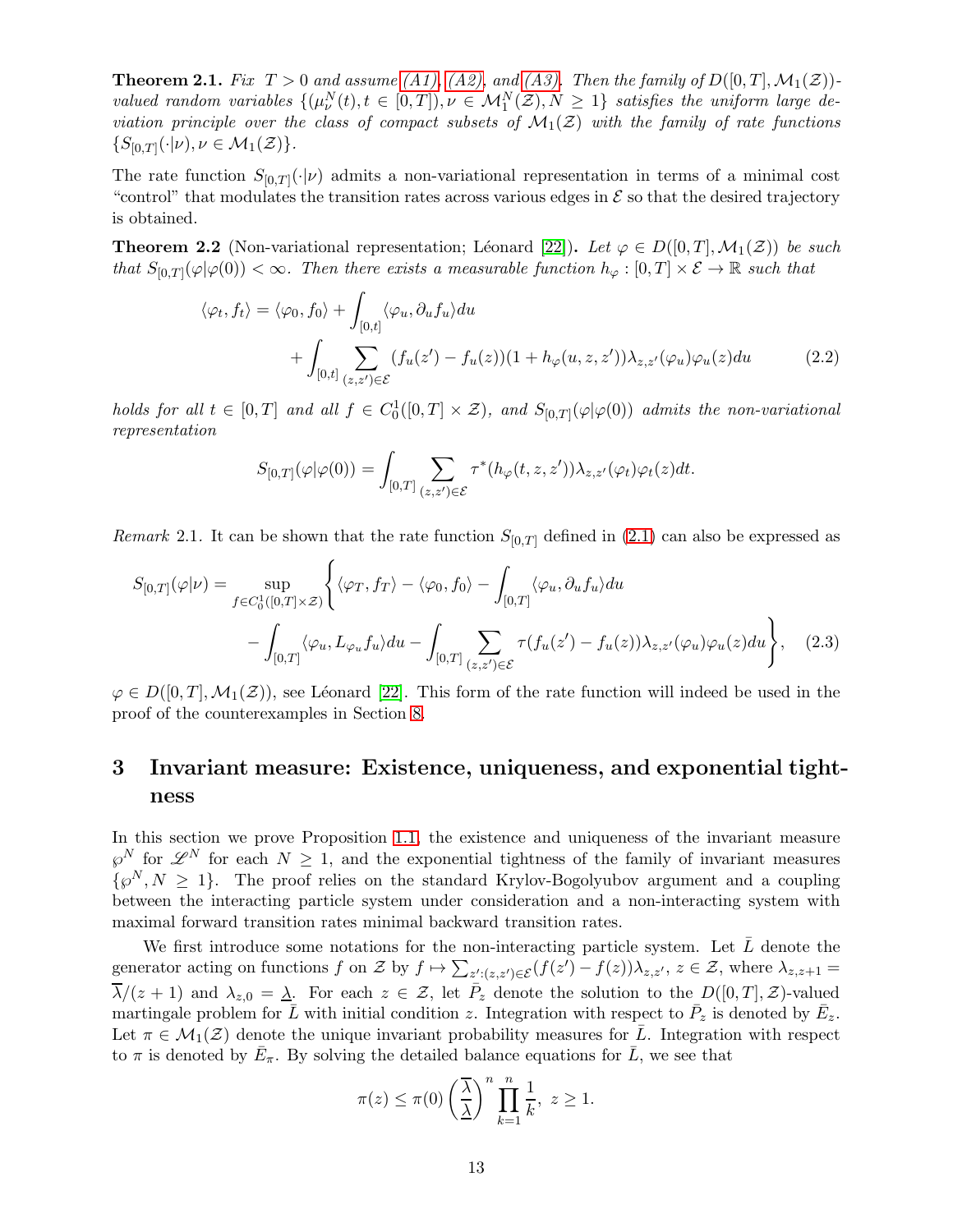In particular,  $\pi(z)$  has superexponential decay in z, and  $\bar{E}_{\pi}(\exp\{\beta \vartheta(X)\}) < \infty$  for small enough  $\beta > 0$ . Finally, for each  $N \geq 1$ , let  $\overline{\mathbb{P}}_{\nu}^{N}$  denote the solution to the  $D([0, T], \mathcal{M}_{1}^{N}(\mathcal{Z}))$ -valued martingale problem for  $\mathscr{L}^N$  with initial condition  $\nu$ ,  $\lambda_{z,z+1}(\zeta)$  replaced by  $\overline{\lambda}/(z+1)$  and  $\lambda_{z,0}(\zeta)$ replaced by  $\underline{\lambda}$  in [\(1.1\)](#page-1-4), respectively, for each  $\zeta \in \mathcal{M}_1(\mathcal{Z})$ . Integration with respect to  $\overline{\mathbb{P}}_V^N$  is denoted by  $\mathbb{E}^N_\nu$ . We are now ready to prove Proposition [1.1.](#page-5-3)

*Proof of Proposition [1.1.](#page-5-3)* Fix  $N > 1$ . We first show the existence and uniqueness of the invariant probability measure for  $\mathscr{L}^N$ . Consider the family of probability measures  $\{\eta^N_T, T \ge 1\}$  on  $\mathcal{M}_1(\mathcal{Z})$ defined by

$$
\eta_T^N(A) \coloneqq \frac{1}{T} \int_0^T \mathbb{P}_{\delta_0}^N(\mu^N(t) \in A) dt, A \in \mathcal{B}(\mathcal{M}_1(\mathcal{Z})), T \ge 1.
$$

Let  $X_n^N(t)$  denote the state of the nth particle at time t. Note that, for any  $t > 1$ ,  $M > 1$ , and  $\beta > 0$ ,

$$
\mathbb{P}_{\delta_0}^N(\mu^N(t) \notin \mathcal{K}_M) \leq \bar{\mathbb{P}}_{\delta_0}^N(\mu^N(t) \notin \mathcal{K}_M)
$$
\n
$$
= \bar{\mathbb{P}}_{\delta_0}^N\left(\sum_{n=1}^N \vartheta(X_n^N(t)) > NM\right)
$$
\n
$$
\leq \exp\{-NM\beta\}\bar{\mathbb{E}}_{\delta_0}^N\left(\exp\left\{\beta \sum_{n=1}^N \vartheta(X_n^N(t))\right\}\right)
$$
\n
$$
= \exp\{-NM\beta\}(\bar{E}_0(\exp\{\beta\vartheta(X_1^N(t))\}))^N. \tag{3.1}
$$

Here, the first inequality follows from a straightforward coupling between the evolution of each particle under  $\mathbb{P}_{\delta_0}^N$  and  $\overline{\mathbb{P}}_{\delta_0}^N$  in which (i) the *n*th particle under  $\overline{\mathbb{P}}_{\delta_0}^N$  moves from z to  $z + 1$  whenever it does so under  $\mathbb{P}_{\delta_0}^N$ , and (ii) the *n*th particle under  $\mathbb{P}_{\delta_0}^N$  moves to 0 (i.e., a z to 0 transition for some z) whenever it does so under  $\overline{\mathbb{P}}_{\delta_0}^N$ . The second inequality in  $(3.1)$  is a consequence of Chebyshev's inequality. Note that, again by a similar coupling between  $\bar{P}_0$  and  $\bar{P}_{\pi}$ , we have  $\bar{E}_0(\exp{\{\beta \vartheta(X_1^N(t))\}}) \leq \bar{E}_{\pi}(\exp{\{\beta \vartheta(X_1^N(t))\}}).$  The latter is finite for sufficiently small  $\beta > 0$ , thanks to the exp{ $-\vartheta(z)$ } decay of the probability measure  $\pi$  on  $\mathcal{Z}$ . Thus we can choose  $\bar{\beta} > 0$ small enough (independent of M) so that  $\log \bar{E}_{\pi}(\exp{\{\bar{\beta}\theta(X_1^N(t))\}}) < 1$ . Hence [\(3.1\)](#page-13-0) implies that

<span id="page-13-0"></span>
$$
\mathbb{P}^N_{\delta_0}(\mu^N(t) \notin \mathcal{K}_M) \le \exp\{-N(M\bar{\beta}-1)\}.
$$

Therefore, for any  $M > 0$  and  $T \geq 1$ , we get

<span id="page-13-1"></span>
$$
\eta_T^N(\sim \mathcal{K}_M) \le \exp\{-N(M\bar{\beta} - 1)\}.
$$
\n(3.2)

Since  $\mathscr{K}_M$  is a compact subset of  $\mathcal{M}_1(\mathcal{Z})$ , this show that the family  $\{\eta_T^N, T \geq 1\}$  is tight. Hence it follows that there exists an invariant probability measure  $\wp^N$  for  $\mathscr{L}^N$  (see, for example, Ethier and Kurtz [\[16,](#page-31-15) Theorem 9.3, page 240]). By Assumption [\(A1\),](#page-4-1)  $\mu^N$  is an irreducible Markov process; hence  $\wp^N$  is the unique invariant probability measure for  $\mathscr{L}^N$ .

We now show the exponential tightness of the family  $\{\wp^N, N \geq 1\}$ . Let  $M > 0$  be given, and choose  $M' = (M + 1)/\overline{\beta}$ . For each  $N \geq 1$ , since  $\wp^N$  is a weak limit of the family  $\{\eta^N_T, T \geq 1\}$  as  $T \to \infty$ , from [\(3.2\)](#page-13-1) with M replaced by M', it follows that

$$
\wp^N(\sim \mathcal{K}_{M'}) \le \liminf_{T \to \infty} \eta^N_T(\sim \mathcal{K}_{M'}) \le \exp\{-NM\}. \tag{3.3}
$$

for each  $N \geq 1$ . Hence,

<span id="page-13-2"></span>
$$
\limsup_{N \to \infty} \frac{1}{N} \log \wp^N(\sim \mathscr{K}_{M'}) \le -M,
$$

which establishes that the family  $\{\wp^N, N \geq 1\}$  is exponential tight. This completes the proof of the proposition.  $\Box$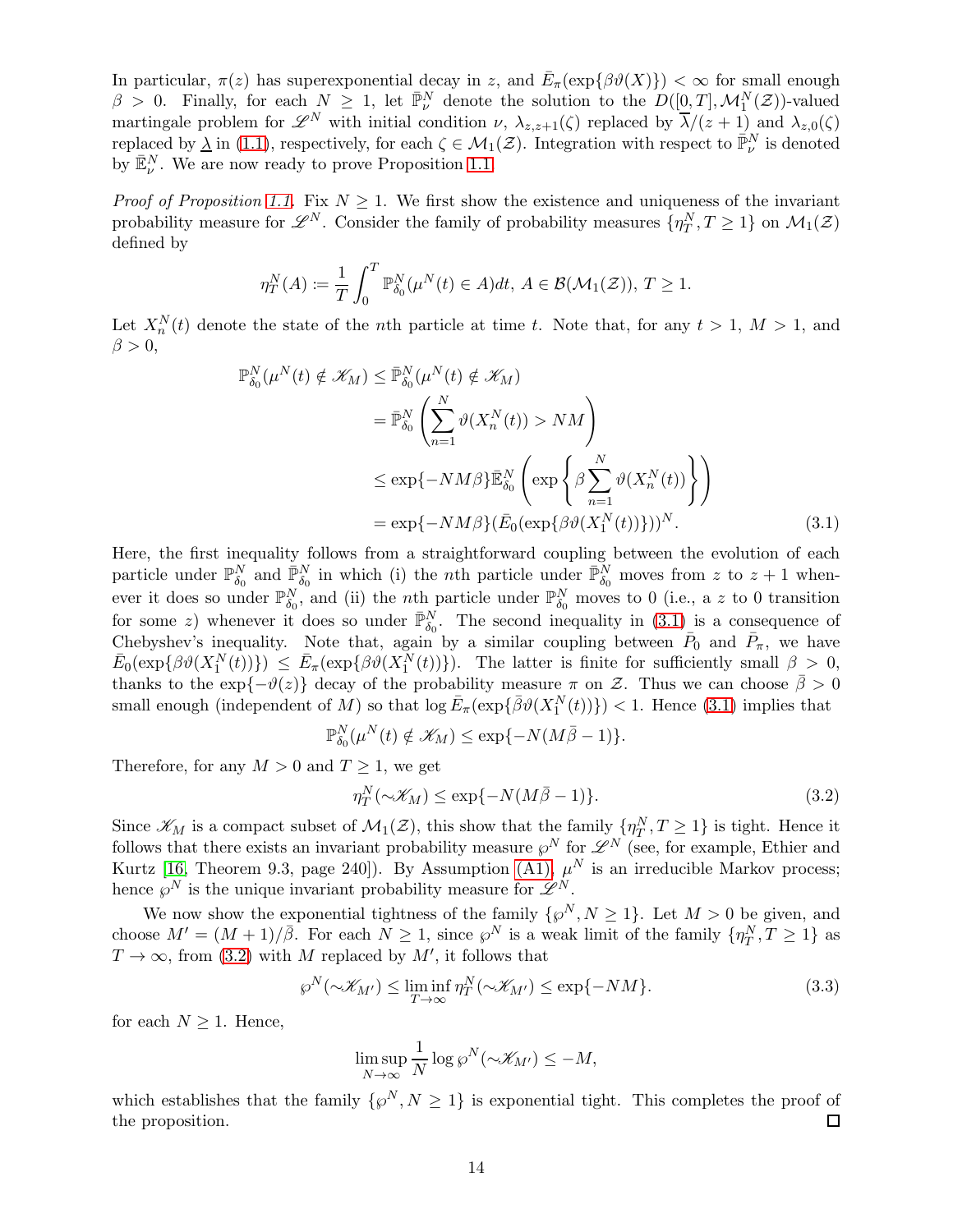## <span id="page-14-0"></span>4 The LDP lower bound

In this section we prove the LDP lower bound for the family  $\{\wp^N, N \geq 1\}$ . To lower bound the probability of a small neighbourhood of a point  $\xi$  under  $\varphi^N$ , we first produce a trajectory that starts at  $\mathscr{K}_M$  for a suitable  $M > 0$ , connects to  $\xi^*$  with a small cost, and then reaches  $\xi$  from  $\xi^*$ with cost arbitrarily close to  $V(\xi)$ . The probability of a small neighbourhood of  $\xi$  under  $\wp^N$  is then lower bounded by the probability that the process  $\mu^N$  remains in a small neighbourhood of the trajectory constructed above. The latter is then lower bounded using the uniform LDP lower bound for  $\mu^N$ , where the uniformity is over the initial condition lying in a given compact subset of  $\mathcal{M}_1(\mathcal{Z})$ .

We begin with a lemma that allows us to connect points in  $K(\Delta)$  to  $\xi^*$  for small enough  $\Delta$ with small cost. We omit its proof here, since it follows from a certain continuity property of V which will be shown in Lemma [5.3.](#page-20-0)

<span id="page-14-2"></span>**Lemma 4.1.** Given  $\gamma > 0$  there exist  $\Delta > 0$  and  $T = T(\Delta) > 0$  such that for any  $\zeta \in K(\Delta)$  there exists a trajectory  $\varphi$  on  $[0, T]$  such that  $\varphi(0) = \zeta$ ,  $\varphi(T) = \xi^*$ , and  $S_{[0, T]}(\varphi | \zeta) \leq \gamma$ .

We now prove the LDP lower bound for the family  $\{\wp^N, N \geq 1\}.$ 

<span id="page-14-4"></span>**Lemma 4.2.** For any  $\gamma > 0$ ,  $\delta > 0$ , and  $\xi \in M_1(\mathcal{Z})$ , there exists  $N_0 \geq 1$  such that

<span id="page-14-1"></span>
$$
\wp^N\{\zeta \in \mathcal{M}_1(\mathcal{Z}) : d(\zeta, \xi) < \delta\} \ge \exp\{-N(V(\xi) + \gamma)\}\tag{4.1}
$$

for all  $N \geq N_0$ .

*Proof.* Fix  $\gamma > 0$ ,  $\delta > 0$ , and  $\xi \in M_1(\mathcal{Z})$ . We may assume that  $V(\xi) < \infty$ ; if  $V(\xi) = \infty$ then [\(4.1\)](#page-14-1) trivially holds for all  $N \ge 1$ . Choose some  $M > 0$  and  $N_1 \ge 1$  such that  $\wp^N(\mathscr{K}_M) \ge 1/2$ for all  $N \geq N_1$ ; this is possible from the exponential tightness of the family  $\{\wp^N, N \geq 1\}$ , see Proposition [1.1.](#page-5-3) Using Lemma [4.1,](#page-14-2) choose  $\varepsilon > 0$  and  $T_0 > 0$  such that for any  $\zeta_1 \in K(\varepsilon)$  there exists a trajectory  $\varphi_1$  on  $[0, T_0]$  such that  $\varphi_1(0) = \zeta_1, \varphi_1(T_0) = \xi^*$ , and  $S_{[0, T_0]}(\varphi_1 | \zeta_1) \leq \gamma/4$ . Since  $\xi^*$  is the globally asymptotically stable equilibrium for [\(1.2\)](#page-1-1), for the above  $\varepsilon > 0$ , there exists a  $T_1 > 0$  such that for any  $\zeta \in \mathscr{K}_M$  we have  $\mu_{\zeta}(T_1) \in K(\varepsilon)$ , where  $\mu_{\zeta}$  denotes the solution to the McKean-Vlasov equation [\(1.2\)](#page-1-1) with initial condition  $\zeta$  (see assumption [\(B2\)\)](#page-5-2). Also, by the definition of  $V(\xi)$ , there exists a  $T_2 > 0$  and a trajectory  $\varphi_2$  such that  $\varphi_2(0) = \xi^*, \varphi_2(T_2) = \xi$ , and  $S_{[0,T_2]}(\varphi_2|\xi^*) \le V(\xi) + \gamma/4$ . Let  $T = T_1 + T_0 + T_2$ . Given  $\zeta \in \mathscr{K}_M$ , we construct a trajectory  $\varphi_{\zeta}$  on  $[0, T]$  by using the above three trajectories as follows. Let  $\varphi_{\zeta}(0) = \zeta$ ;  $\varphi_{\zeta}(t) = \mu_{\zeta}(t)$  for  $t \in [0, T_1]$ ;  $\varphi_{\zeta}(t) = \varphi_1(t - T_1)$  for  $t \in (T_1, T_1 + T_0);$  and  $\varphi_{\zeta}(t) = \varphi_2(t - (T_1 + T_0))$  for  $t \in (T_1 + T_0, T].$  Note that  $S_{[0,T]}(\varphi_{\zeta}|\zeta) \leq V(\xi) + \gamma/2$ . From the uniform continuity of  $\varphi_{\zeta}$  on  $[0,T]$ , we can choose  $\delta' > 0$ such that  $\rho(\varphi, \varphi_{\zeta}) < \delta'$  implies  $d(\varphi(T), \varphi_{\zeta}(T)) < \delta$  for any  $\varphi \in D([0, T], \mathcal{M}_1(\mathcal{Z}))$ . Then for each  $N \geq N_1$ , we have

$$
\wp^N\{\zeta \in \mathcal{M}_1(\mathcal{Z}) : d(\zeta, \xi) < \delta\} = \int_{\mathcal{M}_1^N(\mathcal{Z})} \mathbb{P}_{\zeta}^N(d(\mu^N(T), \xi) < \delta) \wp^N(d\zeta)
$$
\n
$$
\geq \int_{\mathcal{K}_M \cap \mathcal{M}_1^N(\mathcal{Z})} \mathbb{P}_{\zeta}^N(d(\mu^N(T), \xi) < \delta) \wp^N(d\zeta)
$$
\n
$$
\geq \int_{\mathcal{K}_M \cap \mathcal{M}_1^N(\mathcal{Z})} \mathbb{P}_{\zeta}^N(\rho(\mu^N, \varphi_{\zeta}) < \delta') \wp^N(d\zeta)
$$
\n
$$
\geq \frac{1}{2} \inf_{\zeta \in \mathcal{K}_M \cap \mathcal{M}_1^N(\mathcal{Z})} \mathbb{P}_{\zeta}^N(\rho(\mu^N, \varphi_{\zeta}) < \delta'; \tag{4.2}
$$

here the first equality follows since  $\wp^N$  is invariant to time shifts. By the uniform LDP lower bound in Theorem [2.1,](#page-12-0) there exists  $N_2 \geq N_1$  such that

<span id="page-14-3"></span>
$$
\mathbb{P}^N_{\zeta}(\rho(\mu^N, \varphi) < \delta') \ge \exp\{-N(S_{[0,T]}(\varphi|\zeta) + \gamma/4)\}
$$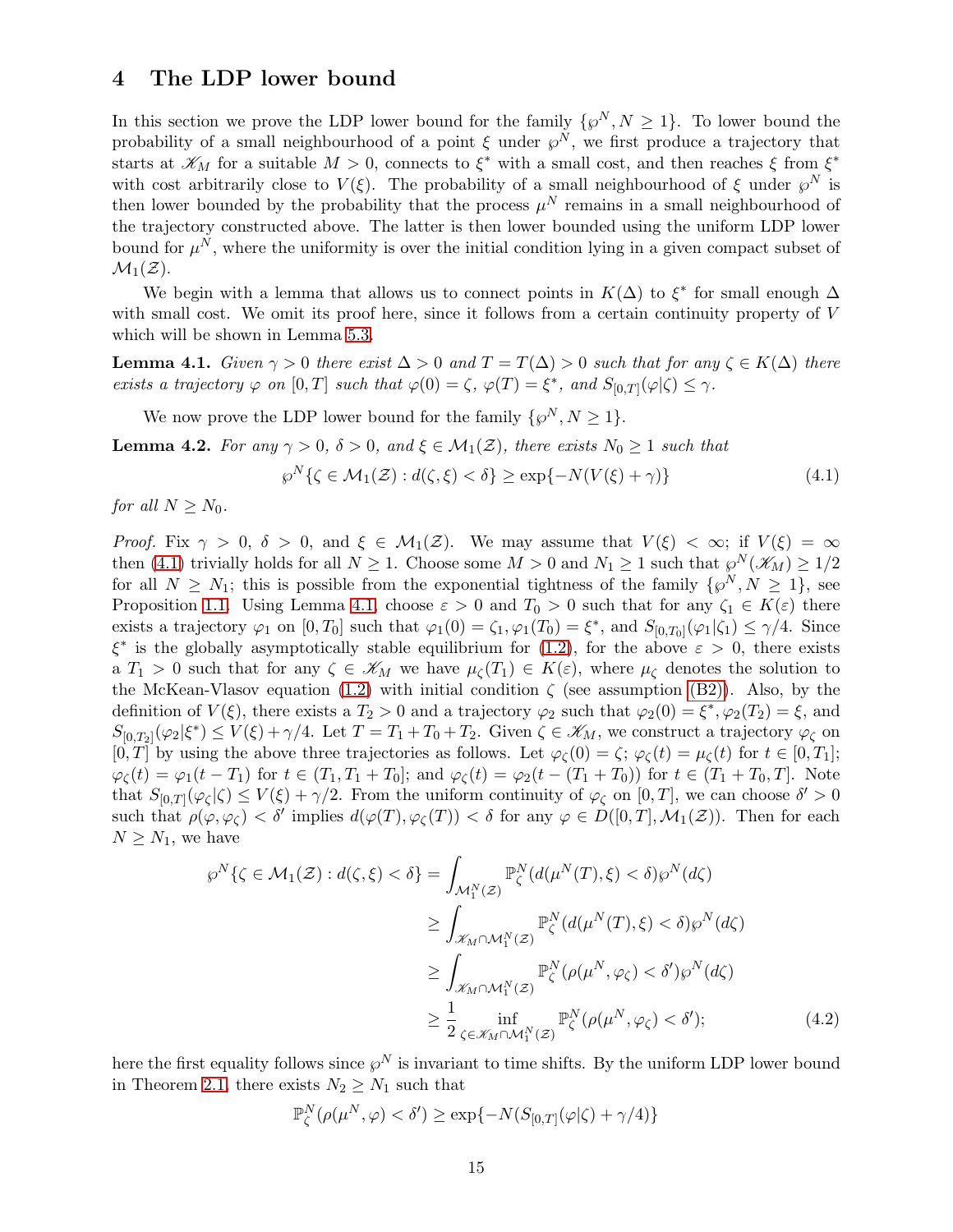for all  $\zeta \in \mathscr{K}_M \cap \mathcal{M}_1^N(\mathcal{Z}), \, \varphi \in \Phi_{\zeta}^{[0,T]}$  $\mathcal{L}_{\zeta}^{[0,1]}(V(\xi)+\gamma/2)$ , and  $N \geq N_2$ . Noting that  $S_{[0,T]}(\varphi_{\zeta}|\zeta) \leq V(\xi)+\gamma/2$ for any  $\zeta \in \mathscr{K}_M \cap \mathcal{M}_1^N(\mathcal{Z})$ , and using the above uniform LDP lower bound, [\(4.2\)](#page-14-3) becomes

$$
\wp^N\{\zeta \in \mathcal{M}_1(\mathcal{Z}) : d(\zeta, \xi) < \delta\} \ge \frac{1}{2} \exp\{-N(V(\xi) + 3\gamma/4)\}
$$

for all  $N \ge N_2$ . Finally, choose  $N_0 \ge N_2$  so that  $1/2 \ge \exp\{-N\gamma/4\}$ . Then the above becomes

$$
\wp^N\{\zeta \in \mathcal{M}_1(\mathcal{Z}) : d(\zeta, \xi) < \delta\} \ge \exp\{-N(V(\xi) + \gamma)\}
$$

<span id="page-15-0"></span>for all  $N \ge N_0$ . This completes the proof of LDP lower bound for the family  $\{\wp^N, N \ge 1\}$ .  $\Box$ 

## 5 Properties of the quasipotential

In this section we prove three key properties of the quasipotential  $V$ . These three properties are  $(i)$  a characterisation of the set of points for which V is finite,  $(ii)$  a certain continuity property for  $V$ , and (iii) the compactness of the lower level sets of  $V$ . These properties play an important role in the proof of the LDP upper bound in Section [6.](#page-22-1)

### 5.1 A characterisation of finiteness of the quasipotential

Recall the function  $\vartheta$  and the compact sets  $\mathscr{K}_M$ ,  $M > 0$ . We start with a lemma that enables us to connect  $\delta_0$ , the point mass at state 0, to a point  $\xi \in \mathscr{K}_M$  for some  $M > 0$ . This connection is made using a piecewise constant velocity trajectory wherein for each  $z \geq 1$ , we move the mass  $\xi(z)$ from state 0 to state z in z steps; in the kth step, we move the mass  $\xi(z)$  from state  $k-1$  to state k with unit velocity. The lemma asserts that the cost of this piecewise constant velocity trajectory is bounded above by a constant that depends only on M.

<span id="page-15-1"></span>**Lemma 5.1.** Given  $M > 0$  there exists a constant  $C_M$  depending on M such that for any  $\xi \in \mathscr{K}_M$ there exists a  $T > 0$  and a trajectory  $\varphi$  on  $[0,T]$  such that  $\varphi(0) = \delta_0$ ,  $\varphi(T) = \xi$ , and  $S_{[0,T]}(\varphi|\delta_0) \leq \pi$  $C_M$ .

*Proof.* Fix  $M > 0$  and  $\xi \in \mathscr{K}_M$ . Fix  $J \in \mathcal{Z} \setminus \{0\}$  and define  $\mathcal{Z}_J = \{1, 2, ..., J\}$ ,  $t_z = z\xi(z)$  for  $z \in \mathcal{Z}_J$ , and  $T_z = \sum_{z' \in \mathcal{Z}_J, z' \geq z} t_{z'}$ . Note that  $T_J \leq T_{J-1} \leq \cdots \leq T_1$ . We shall first construct a trajectory  $\varphi^J$  such that  $\varphi^J(0) = \delta_0$ ,  $\varphi^J(T_1)(z) = \xi(z)$  for each  $z \in \mathcal{Z}_J$ , and  $S_{[0,T_1]}(\varphi^J|\delta_0)$  bounded above by a constant independent of J.

Let  $T_{J+1} = 0$ . For each  $z \in \mathcal{Z}_J$ , starting with  $z = J$ , we move the mass  $\xi(z)$  from the state 0 to state z using a piecewise unit velocity trajectory over the time duration  $(T_{z+1}, T_{z+1} + t_z)$ . We define this trajectory  $\varphi^J$  on  $[0, T_1]$  as follows. Let  $\varphi_0^J = \delta_0$ . For each  $z \in \mathcal{Z}_J$  and  $1 \leq k \leq z$ , when  $t \in (T_{z+1} + (k-1)\xi(z), T_{z+1} + k\xi(z)]$ , let

$$
\dot{\varphi}_t^J(l) = \begin{cases} 1 & \text{if } l = k \\ -1 & \text{if } l = k - 1 \\ 0 & \text{otherwise,} \end{cases}
$$

 $l \in \mathcal{Z}$ , and define  $\varphi_t^J(l) = \delta_0(l) + \int_{[0,t]} \dot{\varphi}_u^J(l) du, l \in \mathcal{Z}, t \in [0,T].$ 

We now calculate the cost of this trajectory. For a fixed  $z \in \mathcal{Z}$  and  $1 \leq k \leq z$ , for each  $t \in (T_{z+1} + (k-1)\xi(z), T_{z+1} + k\xi(z)]$  and  $\alpha \in C_0(\mathcal{Z})$ , note that

$$
\langle \alpha, \dot{\varphi}_t^J - \Lambda_{\varphi_t^J}^* \varphi_t^J \rangle - \sum_{(z, z') \in \mathcal{E}} \tau(\alpha(z') - \alpha(z)) \lambda_{z, z'}(\varphi_t^J) \varphi_t^J(z)
$$
  
= 
$$
(\alpha(k) - \alpha(k-1)) - \sum_{(z, z') \in \mathcal{E}} (\exp{\alpha(z') - \alpha(z)} - 1) \lambda_{z, z'}(\varphi_t^J) \varphi_t^J(z).
$$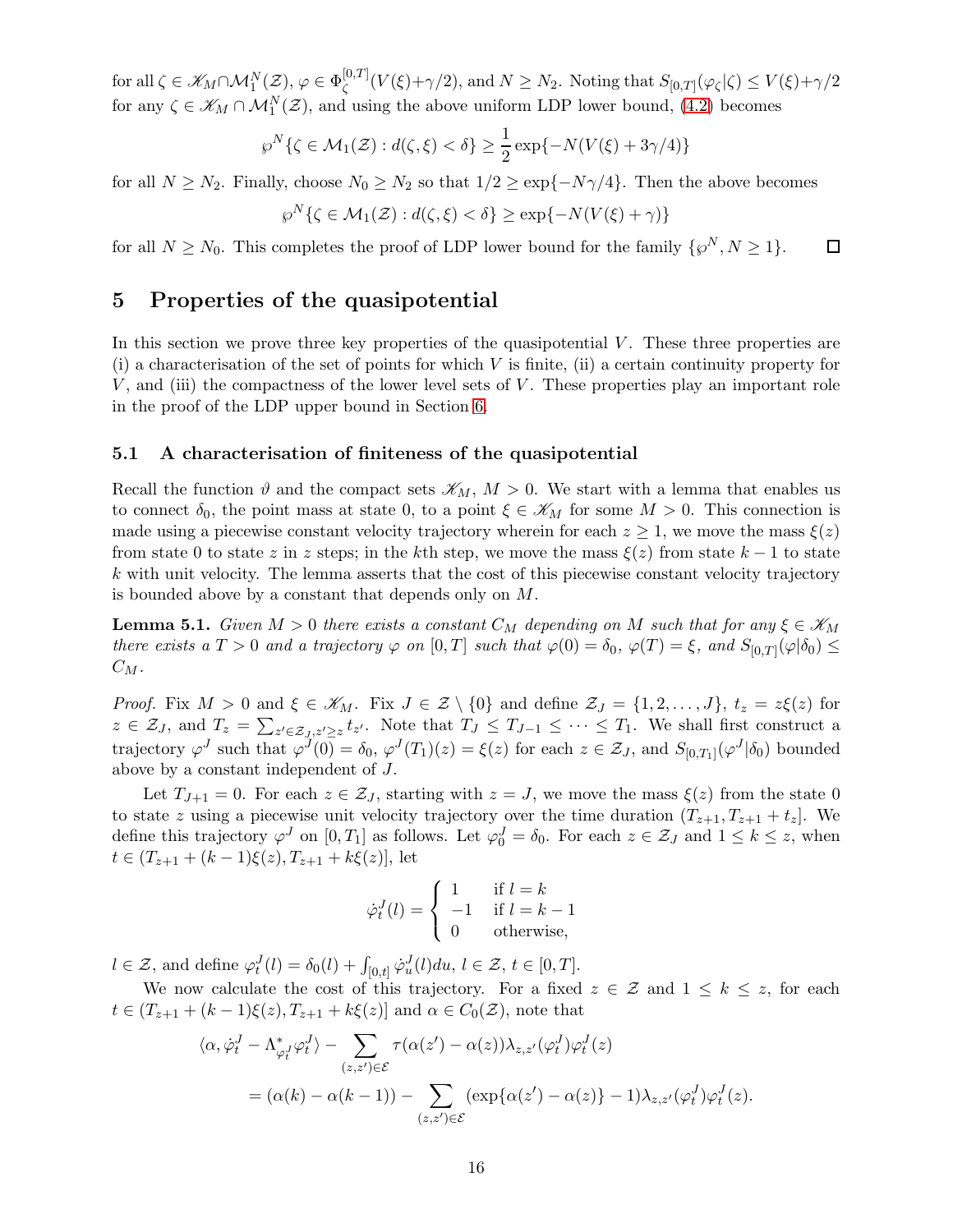Hence,

$$
\sup_{\alpha \in C_0(\mathcal{Z})} \left\{ \langle \alpha, \dot{\varphi}_t^J - \Lambda_{\varphi_t^J}^* \varphi_t^J \rangle - \sum_{(z, z') \in \mathcal{E}} \tau(\alpha(z') - \alpha(z)) \lambda_{z, z'}(\varphi_t^J) \varphi_t^J(z) \right\}
$$
\n
$$
\leq \sup_{x \in \mathbb{R}} (x - (\exp\{x\} - 1) \lambda_{k-1, k}(\varphi_t^J) \varphi_t^J(k-1))
$$
\n
$$
+ \sup_{\alpha \in C_0(\mathcal{Z})} \left( - \sum_{(z, z') \in \mathcal{E}; (z, z') \neq (k-1, k)} (\exp\{\alpha(z') - \alpha(z)\} - 1) \lambda_{z, z'}(\varphi_t^J) \varphi_t^J(z) \right)
$$
\n
$$
\leq \log \left( \frac{1}{\varphi_t^J(k-1)\lambda_{k-1, k}(\varphi_t^J)} \right) + 2\overline{\lambda}
$$
\n
$$
\leq \log \left( \frac{1}{\varphi_t^J(k-1)} \right) + \log k + \log \left( \frac{1}{\underline{\lambda}} \right) + 2\overline{\lambda}, \tag{5.1}
$$

where the last two inequalities follow from assumption  $(A2)$ . Consider the first term above. For k > 1, integration of this quantity over the time duration  $t \in (T_{z+1} + (k-1)\xi(z), T_{z+1} + k\xi(z))$ gives

<span id="page-16-0"></span>
$$
\int_{(T_{z+1}+(k-1)\xi(z),T_{z+1}+k\xi(z)]} \log\left(\frac{1}{\varphi_t^J(k-1)}\right) dt = -\int_{\xi(z)}^0 \log\left(\frac{1}{u}\right) du
$$
\n
$$
= (u\log u - u)\Big|_{\xi(z)}^0
$$
\n
$$
= \xi(z)\log\left(\frac{1}{\xi(z)}\right) + \xi(z),
$$

where the first equality follows from the variable change  $u = \varphi_t^J(k-1)$  and the facts (i)  $\dot{\varphi}_t^J(k-1) =$  $-1$ , (ii)  $\varphi_t^J(k-1) = \xi(z)$  when  $t = T_{z+1} + (k-1)\xi(z)$ , (iii)  $\varphi_t^J(k-1) = 0$  when  $t = T_{z+1} + k\xi(z)$ , and (iv)  $du = -dt$ . For  $k = 1$ , using the bound  $\varphi_t^J(0) \geq \varphi_t^J(0) - (1 - \sum_{z' \geq z} \xi(z'))$ , we get

$$
\int_{(T_{z+1},T_{z+1}+\xi(z))} \log\left(\frac{1}{\varphi_t^J(0)}\right) dt
$$
\n
$$
\leq \int_{(T_{z+1},T_{z+1}+\xi(z))} \log\left(\frac{1}{\varphi_t^J(0)-(1-\sum_{z'\geq z}\xi(z'))}\right) dt
$$
\n
$$
= -\int_{\xi(z)}^0 \log\left(\frac{1}{u}\right) du,
$$

where the last equality follows from the variable change  $u = \varphi_t^J(0) - (1 - \sum_{z' \geq z} \xi(z'))$ , and the facts (i)  $\varphi_t^J(0) = -1$ , (ii)  $\varphi_t^J(0) = 1 - \sum_{z' > z} \xi(z')$  when  $t = T_{z+1}$  so that  $\varphi_t^J(0) - (1 - \sum_{z' \ge z} \xi(z')) = \xi(z)$ when  $t = T_{z+1}$ , (iii)  $\varphi_t^J(0) = 1 - \sum_{z' \geq z} \xi(z')$  when  $t = T_{z+1} + \xi(z)$  so that  $\varphi_t^J(0) - (1 - \sum_{z' \geq z} \xi(z')) =$ 0 when  $t = T_{z+1} + \xi(z)$ , and (iv)  $\overline{du} = -dt$ . Thus, proceeding as before for the case  $\overline{k} > 1$ , we arrive at

$$
\int_{(T_{z+1},T_{z+1}+\xi(z))} \log\left(\frac{1}{\varphi_t^J(0)}\right) dt \le \xi(z) \log\left(\frac{1}{\xi(z)}\right) + \xi(z).
$$

Hence, integrating [\(5.1\)](#page-16-0) over  $t \in (T_{z+1} + (k-1)\xi(z), T_{z+1} + k\xi(z)]$  and summing over  $1 \leq k \leq z$ , we get, for each  $z \in \mathcal{Z}_J$ ,

$$
\int_{(T_{z+1},T_{z+1}+t_z]} \sup_{\alpha \in C_0(\mathcal{Z})} \left\{ \langle \alpha, \dot{\varphi}_t^J - \Lambda_{\varphi_t^J}^* \varphi_t^J \rangle - \sum_{(z,z') \in \mathcal{E}} \tau(\alpha(z') - \alpha(z)) \lambda_{z,z'}(\varphi_t^J) \varphi_t^J(z) \right\} dt
$$
  

$$
\leq z \xi(z) \log \left( \frac{1}{\xi(z)} \right) + \tilde{C}_z,
$$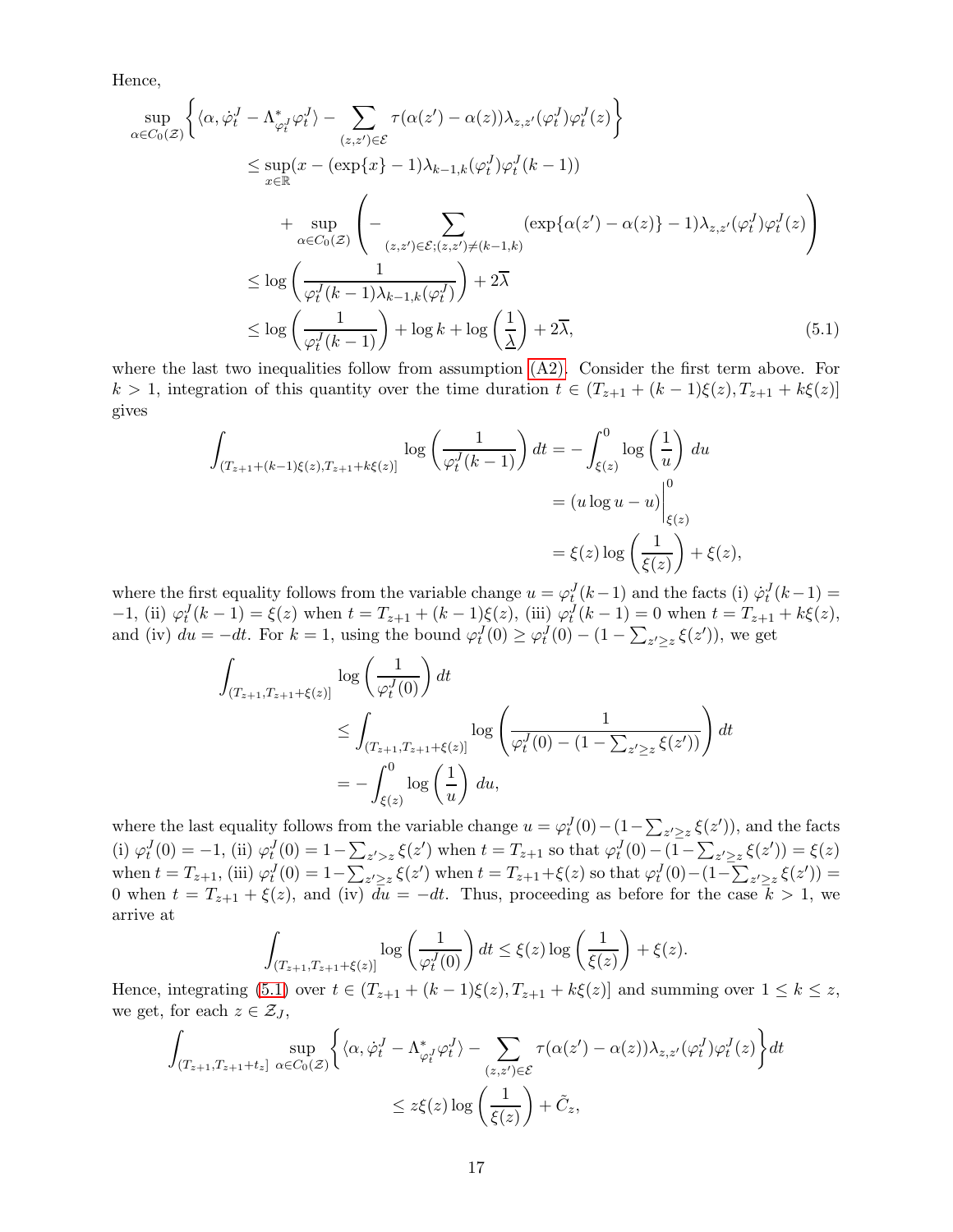where  $\tilde{C}_z = (z \log z + z)\xi(z) + z\xi(z) \left( \log \left( \frac{1}{\lambda} \right) \right)$  $\left(\frac{1}{\Delta}\right) + 2\overline{\lambda}$ . Let  $\tilde{C}^{J} = \sum_{z \in \mathcal{Z}_{J}} \tilde{C}_{z}$ . Thus, summing the above display over  $z \in \mathcal{Z}_J$ , we arrive at

<span id="page-17-0"></span>
$$
S_{[0,T_1]}(\varphi^J|\delta_0) \leq \sum_{z \in \mathcal{Z}_J} z\xi(z) \log \left(\frac{1}{\xi(z)}\right) + \tilde{C}^J.
$$

Note that

$$
\sum_{z \in \mathcal{Z}_J} z\xi(z) \log \left( \frac{1}{\xi(z)} \right) = \sum_{\substack{z \in \mathcal{Z}_J:\\ \xi(z) \le 1/z^3}} z\xi(z) \log \left( \frac{1}{\xi(z)} \right) + \sum_{\substack{z \in \mathcal{Z}_J:\\ \xi(z) > 1/z^3}} z\xi(z) \log \left( \frac{1}{\xi(z)} \right)
$$
\n
$$
\leq \frac{1}{e} + \sum_{\substack{z \in \mathcal{Z}_J\\ \xi(z) \le 1/z^3}} \frac{3 \log z}{z^2} + 3 \sum_{\substack{z \in \mathcal{Z}_J:\\ \xi(z) > 1/z^3}} (z \log z) \xi(z)
$$
\n
$$
\leq \frac{1}{e} + 3 \sum_{z \in \mathcal{Z}_J} \left\{ \frac{\log z}{z^2} + (z \log z) \xi(z) \right\}, \tag{5.2}
$$

where the first inequality comes from the fact that the mapping  $x \mapsto x \log(1/x)$  is monotonically increasing for  $x \in [0, 1/e]$ . Hence,

$$
S_{[0,T_1]}(\varphi^J|\delta_0) \le \frac{1}{e} + 3 \sum_{z \in \mathcal{Z}_J} \left\{ \frac{\log z}{z^2} + (z \log z) \xi(z) \right\} + \tilde{C}^J, \ J \ge 1.
$$

Define  $T = \sum_{z \in \mathcal{Z}} z\xi(z)$ . We now extend the trajectory  $\varphi^J$  to  $(T_1, T]$  by defining  $\varphi_t^J = \varphi_{T_1}^J$  for  $t \in (T_1, T]$ . Noting that  $\dot{\varphi}_t^J(z) = 0$  for all  $z \in \mathcal{Z}$  on  $t \in (T_1, T]$ , this extension suffers an additional cost of at most  $2\overline{\lambda}T$ . Hence, we get

$$
S_{[0,T]}(\varphi^J|\delta_0) \le \frac{1}{e} + 3\sum_{z \in \mathcal{Z}_J} \left\{ \frac{\log z}{z^2} + (z \log z)\xi(z) \right\} + \tilde{C}^J + 2\overline{\lambda}T.
$$

Noting that (i) the right hand side above is upper bounded by  $\langle \xi, \vartheta \rangle C(\overline{\lambda}, \underline{\lambda})$ , where  $C(\overline{\lambda}, \underline{\lambda})$  is a constant depending on  $\overline{\lambda}$  and  $\underline{\lambda}$ , and (ii)  $\langle \xi, \vartheta \rangle \leq M$ , the above display yields

$$
S_{[0,T]}(\varphi^J|\delta_0) \le C(M, \overline{\lambda}, \underline{\lambda}),
$$

where  $C(M, \overline{\lambda}, \lambda)$  is a constant depending on  $M, \overline{\lambda}$ , and  $\lambda$ . Using the compactness of the level sets of  $S_{[0,T]}$  (see Lemma [2.1\)](#page-11-2), it follows that the sequence of trajectories  $\{\varphi^J, J \ge 1\}$  has a convergent subsequence. Re-indexing the original sequence, let  $\varphi^J \to \varphi$  in  $D([0,T], \mathcal{M}_1(\mathcal{Z}))$  as  $J \to \infty$ . By construction, for each  $J \in \mathcal{Z} \setminus \{0\}$ ,  $\varphi_T^J(z) = \xi(z)$  for all  $z \in \mathcal{Z}_J$ ; hence  $\varphi_T(z) = \xi(z)$  for all  $z \in \mathcal{Z}$ . By the lower semicontinuity of  $S_{[0,T]}$ , it follows that

$$
S_{[0,T]}(\varphi|\delta_0) \le \liminf_{J \to \infty} S_{[0,T]}(\varphi^J|\delta_0) \le C(M, \overline{\lambda}, \underline{\lambda}).
$$

This completes the proof of the lemma.

We are now ready to characterise the set of points  $\xi$  in  $\mathcal{M}_1(\mathcal{Z})$  whose  $V(\xi)$  is finite.

<span id="page-17-1"></span>**Lemma 5.2.**  $V(\xi) < \infty$  if and only if  $\xi \in \mathcal{K}$ . Furthermore, for any  $M > 0$ , there exists a constant  $C_M > 0$  such that  $\xi \in \mathscr{K}_M$  implies  $V(\xi) \leq C_M$ .

 $\Box$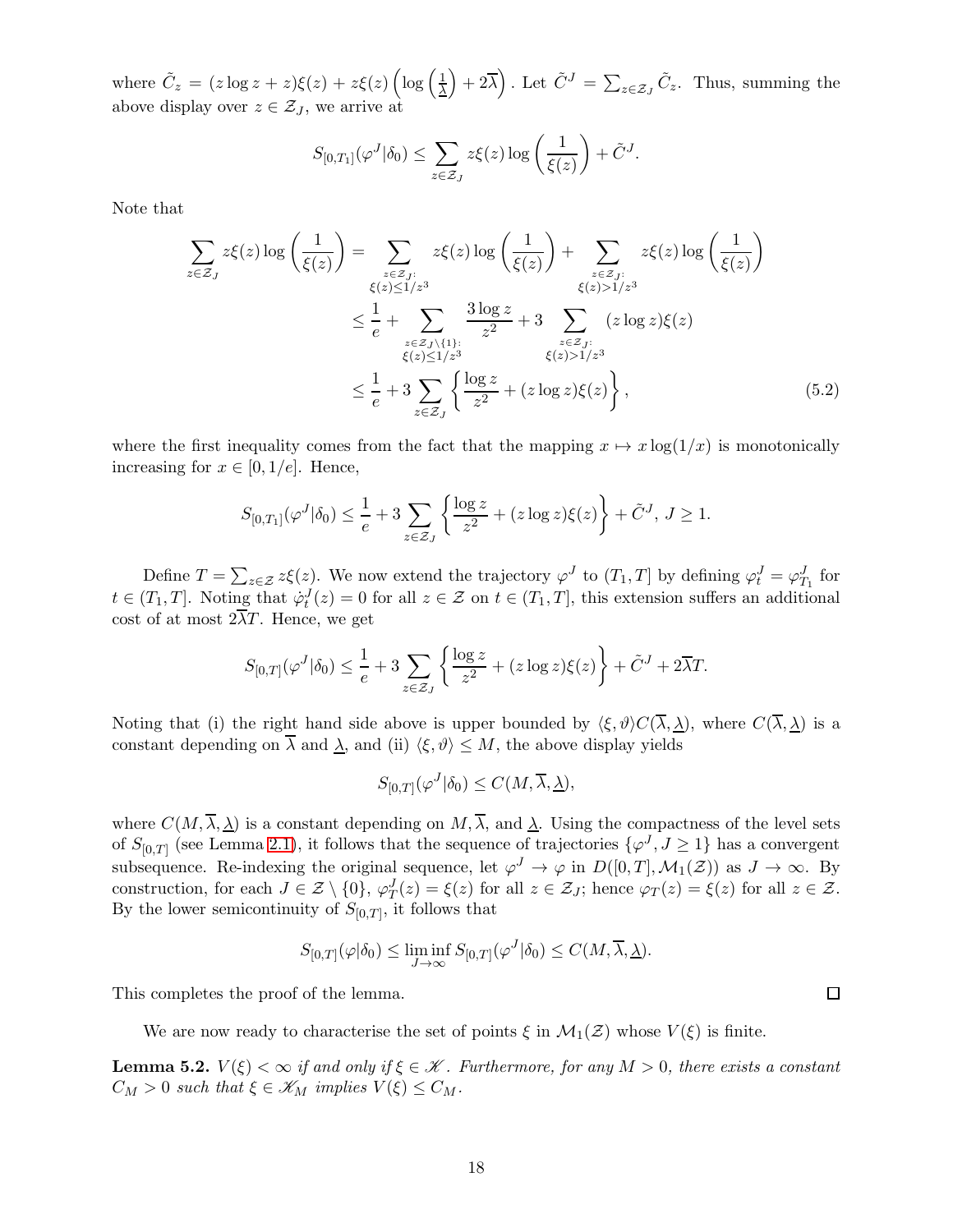*Proof.* Let  $\xi \in M_1(\mathcal{Z})$  be such that  $V(\xi) < \infty$ . Then there exists a  $T > 0$  and a trajectory  $\varphi$  on  $[0,T]$  such that  $\varphi(0) = \xi^*, \varphi(T) = \xi$ , and  $S_{[0,T]}(\varphi|\xi^*) \le V(\xi) + 1$ . By Theorem [2.2,](#page-12-2) there exists a measurable function  $h_{\varphi}$  on  $[0, T] \times \mathcal{E}$  such that

$$
\langle \varphi_t, f \rangle = \langle \varphi_0, f \rangle + \int_{[0,t]} \sum_{(z,z') \in \mathcal{E}} (f(z') - f(z))(1 + h_{\varphi}(u, z, z')) \lambda_{z,z'}(\varphi_u) \varphi_u(z) du \tag{5.3}
$$

holds for all  $t \in [0, T]$  and  $f \in C_0(\mathcal{Z})$ , and  $S_{[0,T]}(\varphi | \varphi(0))$  is given by

<span id="page-18-0"></span>
$$
S_{[0,T]}(\varphi|\varphi(0)) = \int_{[0,T]} \sum_{(z,z')\in\mathcal{E}} \tau^*(h_{\varphi}(t,z,z'))\lambda_{z,z'}(\varphi_t)\varphi_t(z)dt.
$$

For any  $x \geq 0$  and  $y \in \mathbb{R}$ , using the convex duality relation  $(x - 1)y \leq \tau^*(x - 1) + \tau(y)$ , we get the inequality  $xy \leq \tau^*(x-1) + (\exp\{y\} - 1)$ . Hence, from the above non-variational representation for  $S_{[0,T]}(\varphi|\varphi(0))$ , [\(5.3\)](#page-18-0) implies

$$
\langle \varphi_t, f \rangle \leq \langle \xi^*, f \rangle + \int_{[0,t]} \sum_{(z,z') \in \mathcal{E}} \tau^*(h_{\varphi}(u,z,z')) \lambda_{z,z'}(\varphi_u) \varphi_u(z) du
$$
  
+ 
$$
\int_{[0,t]} \sum_{(z,z') \in \mathcal{E}} (\exp\{f(z') - f(z)\} - 1) \lambda_{z,z'}(\varphi_u) \varphi_u(z) du
$$
  

$$
\leq \langle \xi^*, f \rangle + V(\xi) + 1
$$
  
+ 
$$
\int_{[0,t]} \sum_{(z,z') \in \mathcal{E}} (\exp\{f(z') - f(z)\} - 1) \lambda_{z,z'}(\varphi_u) \varphi_u(z) du.
$$
 (5.4)

Recall the function  $\vartheta$  on  $\mathcal{Z}$ . For  $n \geq 1$ , define

<span id="page-18-1"></span>
$$
\vartheta_n(z) = \begin{cases} \vartheta(z), & \text{if } z \le n, \\ 0, & \text{otherwise.} \end{cases}
$$

By convexity, note that  $\vartheta_n(z+1) - \vartheta_n(z) \leq 1 + \log(z+1)$  and  $\vartheta_n(0) - \vartheta_n(z) \leq 0$ , for each  $z \in \mathcal{Z}$ . Therefore, using the upper bound for the transition rates from assumption  $(A2)$ , observe that

$$
\int_{[0,t]} \sum_{(z,z')\in\mathcal{E}} (\exp\{\vartheta_n(z') - \vartheta_n(z)\} - 1) \lambda_{z,z'}(\varphi_u)\varphi_u(z) du \le \overline{\lambda}(e-1)t,
$$

for each  $t \in [0, T]$  and  $n \geq 1$ . It follows from [\(5.4\)](#page-18-1) with f replaced by  $\vartheta_n$  that

$$
\langle \varphi_t, \vartheta_n \rangle \le \langle \xi^*, \vartheta_n \rangle + V(\xi) + 1 + \overline{\lambda}(e - 1)T
$$

for each  $t \in [0, T]$  and  $n \geq 1$ . Letting  $n \to \infty$  and using monotone convergence, we conclude that

$$
\sup_{t \in [0,T]} \langle \varphi_t, \vartheta \rangle = \sup_{t \in [0,T]} \lim_{n \to \infty} \langle \varphi_t, \vartheta_n \rangle \le \langle \xi^*, \vartheta \rangle + V(\xi) + 1 + \overline{\lambda}(e-1)T. \tag{5.5}
$$

In particular,  $\langle \xi, \vartheta \rangle \leq \langle \xi^*, \vartheta \rangle + V(\xi) + 1 + \overline{\lambda}(e-1)T$ . It follows that  $\xi \in \mathscr{K}$ .

Conversely, let  $\xi \in \mathcal{K}$ . Let  $M > 0$  be such that  $\xi \in \mathcal{K}_M$ . By Lemma [5.1,](#page-15-1) there exists a  $T > 0$  and a trajectory  $\varphi^{(2)}$  on  $[0, T]$  such that  $\varphi^{(2)}(0) = \delta_0$ ,  $\varphi^{(2)}(T) = \xi$ , and  $S_{[0,T]}(\varphi^{(2)}|\delta_0) \le C_M$ for some constant  $C_M > 0$  depending on M. Let  $t_0 = 0$ ,  $t_z = \sum_{z'=1}^{z} \xi(z')$ ,  $z \in \mathcal{Z} \setminus \{0\}$ , and  $T_1 = \sum_{z' \neq 0} \xi(z')$ . We now construct another trajectory  $\varphi^{(1)}$  on  $[0,T_1]$  such that  $\varphi^{(1)}(0) = \xi^*$ ,  $\varphi^{(1)}(T_1) = \delta_0$ , and  $S_{[0,T_1]}(\varphi^{(1)}|\xi^*) < \infty$ . This trajectory is constructed using piecewise constant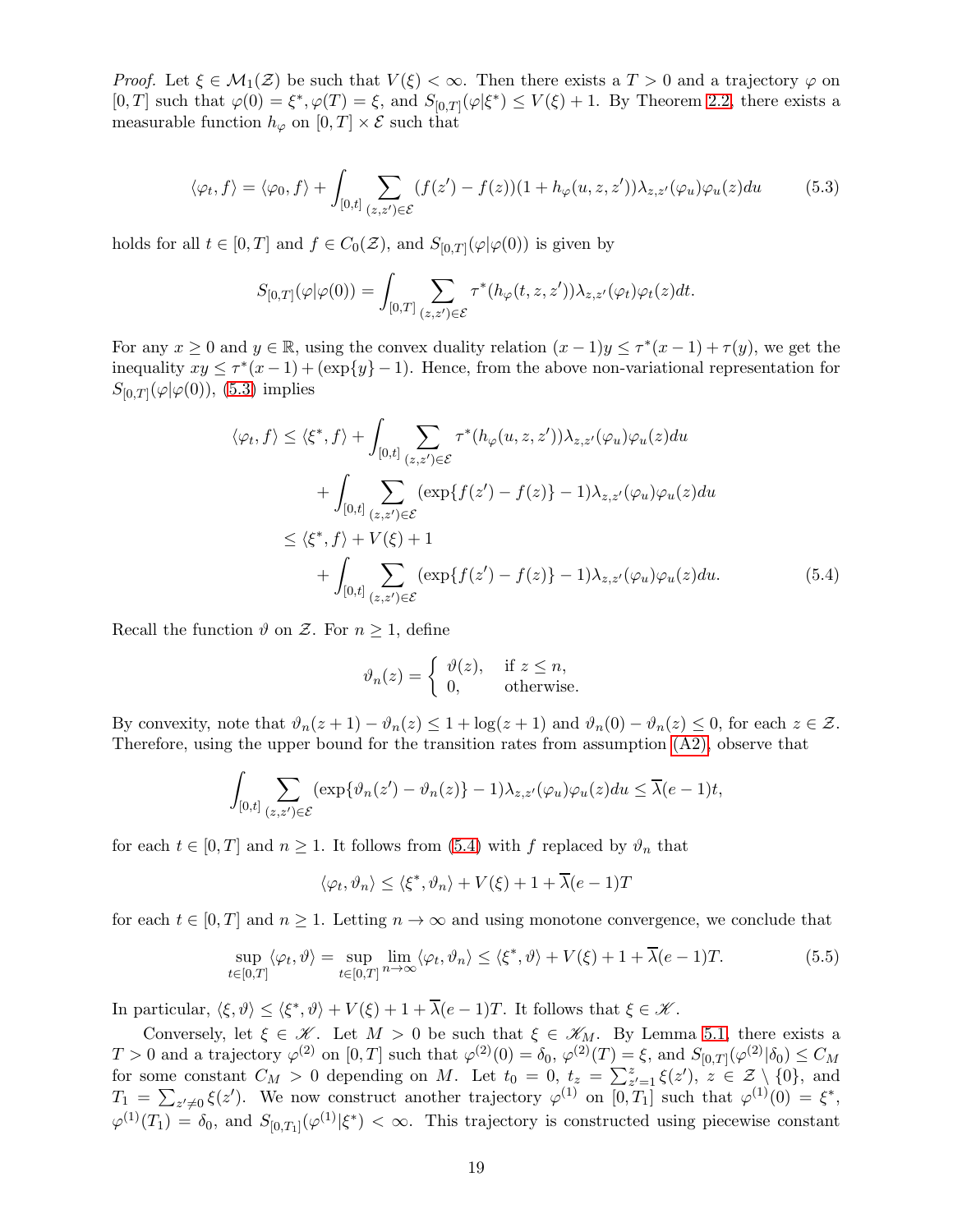velocity paths and its cost  $S_{[0,T_1]}(\varphi^{(1)}|\xi^*)$  is computed using arguments similar to those used in the proof of Lemma [5.1;](#page-15-1) we provide the details here for completeness. When  $t \in (t_{z-1}, t_z]$  for some  $z \in \mathcal{Z} \setminus \{0\}$ , let

$$
\dot{\varphi}_t^{(1)}(l) = \begin{cases}\n-1, & \text{if } l = z, \\
1, & \text{if } l = 0, \\
0, & \text{otherwise,} \n\end{cases}
$$

 $l \in \mathcal{Z}$ , and define  $\varphi_t^{(1)}$  $t^{(1)}(t) = \varphi_0^{(1)}$  $\mathcal{O}_0^{(1)}(l) + \int_{[0,t]} \dot{\varphi}_u^{(1)}(l) du, l \in \mathcal{Z}, t \in [0,T_1].$  Note that, for each  $\alpha \in C_0(\mathcal{Z}),$ when  $t \in (t_{z-1}, t_z]$  for some  $z \in \mathcal{Z} \setminus \{0\}$ , we have

$$
\begin{split} \bigg\{ & \langle \alpha, \dot{\varphi}_t^{(1)} - \Lambda_{\varphi_t^{(1)}}^* \varphi_t^{(1)} \rangle - \sum_{(z, z') \in \mathcal{E}} \tau(\alpha(z') - \alpha(z)) \lambda_{z, z'}(\varphi_t^{(1)}) \varphi_t^{(1)}(z) \bigg\} \\ & = (\alpha(0) - \alpha(z)) - (\exp\{\alpha(0) - \alpha(z)\} - 1) \lambda_{z, 0}(\varphi_t^{(1)}) \varphi_t^{(1)}(z) \\ & - \sum_{(z_0, z') \in \mathcal{E}: (z_0, z') \neq (z, 0)} (\exp\{\alpha(z') - \alpha(z_0)\} - 1) \lambda_{z_0, z'}(\varphi_t^{(1)}) \varphi_t^{(1)}(z_0) \bigg\}, \end{split}
$$

so that optimising the left hand side of the above display over  $\alpha \in C_0(\mathcal{Z})$  yields

$$
\begin{split} \sup_{\alpha \in C_0(\mathcal{Z})} \bigg\{ & \langle \alpha, & \dot{\varphi}_t^{(1)} - \Lambda_{\varphi_t^{(1)}}^* \varphi_t^{(1)} \rangle - \sum_{(z,z') \in \mathcal{E}} \tau(\alpha(z') - \alpha(z)) \lambda_{z,z'}(\varphi_t^{(1)}) \varphi_t^{(1)}(z) \bigg\} \\ & \leq \log \left( \frac{1}{\varphi_t^{(1)}(z) \lambda_{z,0}(\varphi_t^{(1)})} \right) + 2\bar{\lambda} \\ & \leq \log \left( \frac{1}{\varphi_t^{(1)}(z)} \right) + \log \left( \frac{1}{\underline{\lambda}} \right) + 2\overline{\lambda}, \end{split}
$$

where the last inequality follows form the lower bound on the backward transition rates in as-sumption [\(A2\).](#page-4-2) Integrating the above over  $(t_{z-1}, t_z]$  and summing over  $z \in \mathcal{Z} \setminus \{0\}$ , we arrive at

$$
S_{[0,T_1]}(\varphi^{(1)}|\xi) \leq \sum_{z \in \mathcal{Z} \setminus \{0\}} \left\{ \xi^*(z) \log \frac{1}{\xi^*(z)} + \xi^*(z) \left( \log \left( \frac{1}{\underline{\lambda}} \right) + 2\overline{\lambda} \right) \right\}.
$$

Since  $\xi^* \in \mathcal{K}$ , proceeding via the steps in [\(5.2\)](#page-17-0), we conclude that the right hand side of the above display is finite. We combine  $\varphi^{(1)}$  and  $\varphi^{(2)}$  and define a new trajectory  $\tilde{\varphi}$  on  $[0, T_1 + T]$  as follows:  $\tilde{\varphi}(t) = \varphi^{(1)}(t)$  on  $t \in [0, T_1]$ ;  $\tilde{\varphi}(t) = \varphi^{(2)}(t - T_1)$  on  $t \in (T_1, T_1 + T]$ . Note that  $\tilde{\varphi}(0) = \xi^*$ ,  $\tilde{\varphi}(T_1+T) = \xi$ , and  $S_{[0,T_1+T]}(\tilde{\varphi}|\xi^*) < \infty$ . Hence  $V(\xi) < \infty$ .

To prove the second statement, we note that given any  $M > 0$ , for any  $\xi \in \mathscr{K}_M$ , the cost of the trajectory  $\tilde{\varphi}$  constructed in the previous paragraph is bounded above by a constant depending only on M (and not on  $\xi$ ). This completes the proof of the lemma.  $\Box$ 

### 5.2 Continuity

We now establish a certain continuity property of the quasipotential  $V$ . Since  $V$  has compact level sets and the space  $\mathcal{M}_1(\mathcal{Z})$  is not locally compact, we cannot expect V to be continuous on  $\mathcal{M}_1(\mathcal{Z})$ . In fact, for any point  $\xi \in M_1(\mathcal{Z})$  with  $V(\xi) < \infty$ , one can produce a sequence  $\{\xi_n, n \geq 1\}$  such that  $\xi_n \to \xi$  in  $\mathcal{M}_1(\mathcal{Z})$  as  $n \to \infty$ , and  $\langle \xi_n, \vartheta \rangle = \infty$  for all  $n \geq 1$ , so that  $\inf_{n \geq 1} V(\xi_n) = \infty$ . We prove that V is continuous under the convergence of  $\vartheta$ -moments when it is restricted to  $\mathscr K$ . That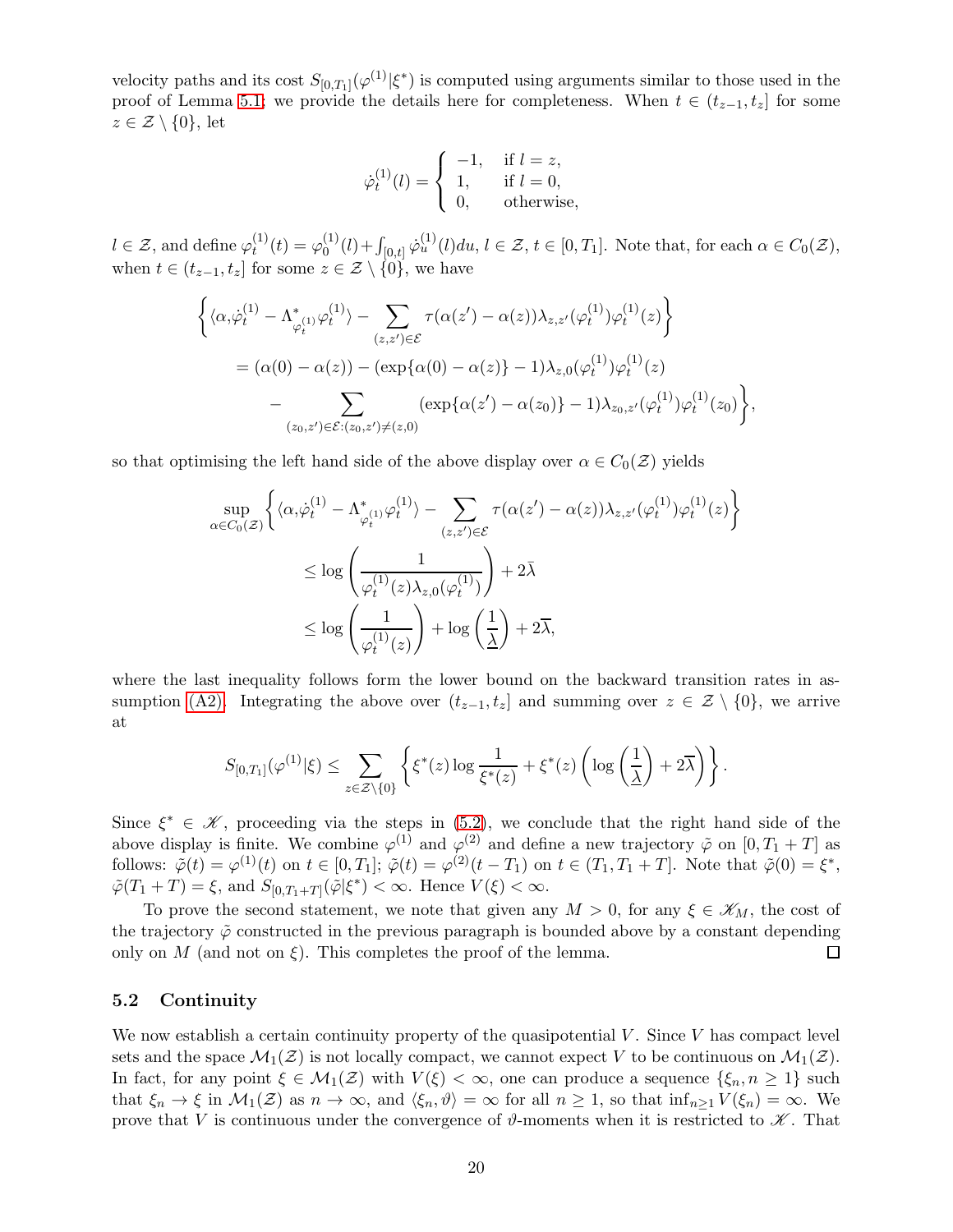is, when  $\xi_n, \xi \in \mathcal{K}, \xi_n \to \xi$  in  $\mathcal{M}_1(\mathcal{Z})$ , and  $\langle \xi_n, \vartheta \rangle \to \langle \xi, \vartheta \rangle$  as  $n \to \infty$ , then  $V(\xi_n) \to V(\xi)$  as  $n \to \infty$ . Towards this, we produce a trajectory that connects  $\xi$  to  $\xi_n$  by first moving the mass from all the large enough states z back to the state 0, then producing a constant velocity trajectory that fills the required mass from state 0 to all the large enough states  $z$ , and finally adjusting mass within a finite subset of  $\mathcal Z$  to reach  $\xi_n$ . We show that the cost of the trajectory constructed above can be made arbitrarily small for large enough  $n$ .

<span id="page-20-0"></span>**Lemma 5.3.** Let  $\xi_n \in \mathcal{K}$ ,  $n \geq 1$ , and  $\xi \in \mathcal{K}$ . Suppose that  $\xi_n \to \xi$  in  $\mathcal{M}_1(\mathcal{Z})$  and  $\langle \xi_n, \vartheta \rangle \to \langle \xi, \vartheta \rangle$ as  $n \to \infty$ . Then  $V(\xi_n) \to V(\xi)$  as  $n \to \infty$ .

*Proof.* We first prove that  $\limsup_{n\to\infty} V(\xi_n) \leq V(\xi)$ . Fix  $\varepsilon > 0$ . Let  $z_0 \in \mathcal{Z}$  be such that  $\sum_{z>z_0}\vartheta(z)\xi(z)<\varepsilon/6$ . Then choose  $n_1\geq 1$  such that  $\sum_{z>z_0}\vartheta(z)\xi_n(z)<\varepsilon/3$  holds for all  $n\geq n_1$ ; this is possible since  $\xi_n \to \xi$  in  $\mathcal{M}_1(\mathcal{Z})$  and  $\langle \xi_n, \vartheta \rangle \to \langle \xi, \vartheta \rangle$  as  $n \to \infty$ . Let  $t_{z_0} = 0, t_z =$  $\sum_{z}^{z}$  $z_{z=z_0+1}^z \xi(z')$ ,  $z > z_0$ , and  $T_0 = \sum_{z'>z_0} \xi(z')$ . Define the trajectory  $\varphi^{(0)}$  on  $[0, T_0]$  as follows. When  $t \in (t_{z-1}, t_z]$  for some  $z > z_0$ , let

$$
\dot{\varphi}_t^{(0)}(l) = \begin{cases}\n-1, & \text{if } l = z, \\
1, & \text{if } l = 0, \\
0, & \text{otherwise,} \n\end{cases}
$$

 $l \in \mathcal{Z}$ , and define  $\varphi_t^{(0)}$  $t_0^{(0)}(l) = \xi(l) + \int_{[0,t]} \dot{\varphi}_u^{(0)}(l) du, l \in \mathcal{Z}, t \in [0,T_1].$  Note that  $\varphi_{T_0}^{(0)}$  $T_0^{(0)}(z) = \xi(z)$  for  $1 \leq z \leq z_0, \varphi_{T_0}^{(0)}$  $T_0^{(0)}(z) = 0$  for  $z > z_0$ , and  $\varphi_{T_0}^{(0)}$  $T_0^{(0)}(0) = \xi(0) + \sum_{z>z_0} \xi(z)$ . Let  $M = (\sup_{n\geq n_1} \langle \xi_n, \vartheta \rangle) \vee$  $\langle \xi, \vartheta \rangle + 1$ . Using ideas similar to those used in the proof of Lemma [5.2,](#page-17-1) it can be checked that  $S_{[0,T_0]}(\varphi^{(0)}|\xi) \leq C_0(M,\overline{\lambda},\underline{\lambda})\varepsilon$ , for some constant  $C_1(M,\overline{\lambda},\underline{\lambda})$  depending on  $M, \overline{\lambda}$ , and  $\underline{\lambda}$ .

Let  $\varepsilon_n = \sum_{z>z_0} \xi_n(z)$ . If  $\varepsilon_n > \varphi_{T_0}^{(0)}(0)$ , then we move the extra mass  $\varepsilon_n - \varphi_{T_0}^{(0)}$  $T_0^{(0)}(0)$  from the states  $\{1, 2, \ldots, z_0\}$  to state 0 as follows. Let  $T_1 = T_0 + \varepsilon_n - \varphi_{T_0}^{(0)}$  $T_0^{(0)}(0)$ . When t is between  $T_0+\sum_{z'=z+1}^{z_0}\varphi^{(0)}_{T_0}$  $\frac{(0)}{T_0}(z')$  and  $(T_0 + \sum_{z'=z}^{z_0} \varphi_{T_0}^{(0)})$  $(T_0^{(0)}(z')) \wedge T_1$  for some  $z \le z_0$ , let

$$
\dot{\varphi}_t^{(1)}(l) = \begin{cases}\n-1, & \text{if } l = z, \\
1, & \text{if } l = 0, \\
0, & \text{otherwise,} \n\end{cases}
$$

 $l \in \mathcal{Z}$ . Define the trajectory  $\varphi^{(1)}$  on  $[0,T_1]$  as follows:  $\varphi^{(1)}_t = \varphi^{(0)}_t$  when  $t \in [0,T_0]$ ;  $\varphi^{(1)}_t$  $t^{(1)}(l) =$  $\varphi_{T_\alpha}^{(0)}$  $T_0^{(0)}(l) + \int_{[0,t]} \dot{\varphi}_u^{(1)}(l) du, l \in \mathcal{Z}, t \in (T_0,T_1].$  Note that  $\varphi^{(1)}$  depends on n, but we suppress this in the notation for ease of readability. Again, since  $\varepsilon_n$  is smaller than  $\varepsilon/3$ , by using calculations similar to those used in the proof of Lemma [5.2,](#page-17-1) we see that  $S_{[T_0,T_1]}(\varphi^{(1)}|\varphi^{(0)}_{T_0})$  $T_0^{(0)}$ )  $\leq C_1(M, \lambda, \underline{\lambda})\varepsilon$  for some constant  $C_1(M, \overline{\lambda}, \underline{\lambda})$  depending on  $M$ ,  $\overline{\lambda}$ , and  $\underline{\lambda}$ . On the other hand, if  $\varepsilon_n \leq \varphi_{T_0}^{(0)}$  $T_0^{(0)}(0)$ , we set  $T_1 = T_0$  and  $\varphi_t^{(1)} = \varphi_t^{(0)}$  $t_t^{(0)}$  on [0, T<sub>1</sub>]. In both cases, we have  $\varphi_{T_1}^{(1)}$  $T_1^{(1)}(0) \geq \varepsilon_n$ .

Let  $T_2 = (z_0 + 1)\varepsilon_n$ . We now construct another trajectory  $\varphi^{(2)}$  on  $[0, T_2]$  to transfer the mass  $\varepsilon_n$  from state 0 (in  $\varphi_{T_1}^{(1)}$  $\mathcal{T}_1^{(1)}$  to state  $z_0 + 1$ . Let  $\varphi_0^{(2)} = \varphi_{T_1}^{(1)}$  $T_1^{(1)}$ . When  $t \in ((z-1)\varepsilon_n, z\varepsilon_n]$  for some  $z \in \{1, 2, \ldots, z_0 + 1\}, \text{ let }$ 

$$
\dot{\varphi}_t^{(2)}(l) = \begin{cases}\n-1, & \text{if } l = z - 1, \\
1, & \text{if } l = z, \\
0, & \text{otherwise,} \n\end{cases}
$$

 $l \in \mathcal{Z}$ , and define  $\varphi_t^{(2)}$  $t^{(2)}(l) \, = \, \varphi_{T_1}^{(1)}$  $T_1^{(1)}(l) + \int_{[0,t]} \dot{\varphi}_u^{(2)}(l) du, \ l \in \mathcal{Z}, \ t \in (0,T_2].$  Note that  $|x \log(\frac{1}{x}) |y| \log(\frac{1}{y})| \leq \delta + \delta \log(1/\delta)$  whenever  $|x-y| \leq \delta$ , and that  $\varepsilon_n \leq \varepsilon/(z_0 \log z_0)$ . Hence, using calculations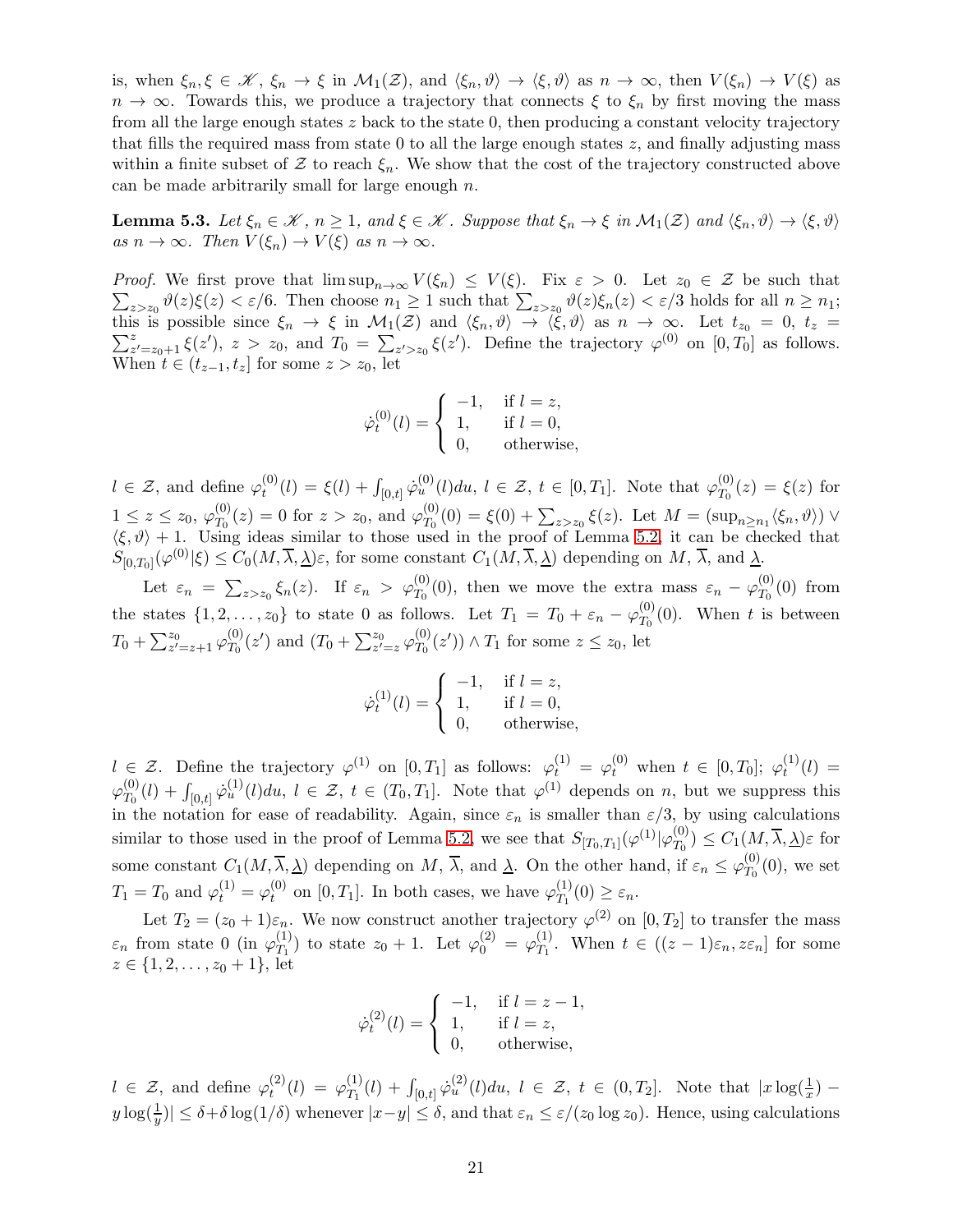similar to those done in the proof of Lemma [5.1,](#page-15-1) we see that  $S_{[0,T_2]}(\varphi^{(2)} | \varphi^{(1)}_{T_1})$  $T_1^{(1)}$  can be bounded above by  $C_2(M, \overline{\lambda}, \underline{\lambda})\varepsilon \log(1/\varepsilon)$  where  $C_2(M, \overline{\lambda}, \underline{\lambda})$  is a constant depending on  $M, \overline{\lambda}$ , and  $\underline{\lambda}$ , for each  $n \geq n_1$ (recall that  $\varphi^{(2)}$  depends on *n*).

Note that  $\varphi_{T_2}^{(2)}$  $T_2(z_0+1) = \varepsilon_n$ . We now construct a trajectory that distributes this mass  $\varepsilon_n$ from the state  $z_0 + 1$  to all the states  $z \ge z_0 + 1$  to match with  $\xi_n(z)$ . Let  $t'_z = z \xi_n(z)$  for  $z \ge z_0 + 2$  and  $T_3 = \sum_{z \ge z_0 + 2} t'_z$ . Similar to the construction in the proof of Lemma [5.1,](#page-15-1) we can now construct a trajectory  $\varphi^{(3)}$  on  $[0, T_3]$  such that  $\varphi_0^{(3)} = \varphi_{T_2}^{(2)}$  $\frac{(2)}{T_2}, \, \varphi_{T_3}^{(3)}$  $T_3^{(5)}(z) = \xi_n(z)$  for each  $z \ge z_0 + 1$ , and  $S_{[0,T_3]}(\varphi^{(3)}|\varphi^{(2)}_{T_2})$  $T_2^{(2)}$   $\leq C_3(M, \lambda, \underline{\lambda})\varepsilon$  for some constant  $C_3(M, \lambda, \underline{\lambda})$  depending on  $M$ ,  $\lambda$ , and  $\underline{\lambda}$ , for all  $n \geq n_1$ .

Finally, we construct a trajectory that connects  $\varphi_{T_2}^{(3)}$  $T_3^{(5)}$  to  $\xi_n$  by adjusting the mass within the states  $\{0, 1, \ldots, z_0\}$ . Note that  $\varphi_{T_3}^{(3)}$  $T_3^{(0)}(z) = \xi_n(z)$  for each  $z \ge z_0 + 1$ . Let  $\mathcal{Z}_0 \subset \{1, 2, ..., z_0\}$ denote the set of all  $z \in \{1, 2, \ldots, z_0\}$  such that  $\varphi_{T_3}^{(3)}$  $T_3^{(5)}(z) > \xi_n(z)$ . Similar to the construction of  $\varphi^{(1)}$ , for each  $z \in \mathcal{Z}_0$ , we move the mass  $\varphi_{T_3}^{(3)}$  $T_3^{(0)}(z) - \xi_n(z)$  from state z to state 0 using unit velocity over a time duration  $\varphi_{T_2}^{(3)}$  $T_3^{(0)}(z) - \xi_n(z)$ . Once these mass transfers are complete, similar to the construction of  $\varphi^{(2)}$ , for each  $z \notin \mathcal{Z}_0$ , we move the mass  $\xi_n(z) - \varphi_{T_3}^{(3)}$  $T_3^{(3)}(z)$  using a piecewise constant velocity trajectory from state 0 to state z over the time duration  $z(\xi_n(z) - \varphi_{T_3}^{(3)})$  $T_3^{(3)}(z)$ ). Let  $T_4\,=\,\sum_{z\in \mathcal{Z}_0} (\varphi_{T_3}^{(3)}$  $\mathcal{T}^{(3)}_{T_3}(z)-\xi_n(z)) + \sum_{z \notin \mathcal{Z}_0, z \leq z_0} z(\xi_n(z)-\varphi^{(3)}_{T_3})$  $T_3^{(5)}(z)$ ). Let  $\tilde{\varepsilon}_n = \max_{z \in \{1,2,\dots,z_0\}} |\xi_n(z) \varphi_{T_2}^{(3)}$  $T_3(z)$ . Then using arguments similar to those used in the proof of Lemma [5.1,](#page-15-1) we see that  $S_{[0,T_4]}(\varphi^{(4)}|\varphi^{(3)}_{T_3})$  $T_3^{(0)} \leq C_4(M, \lambda, \underline{\lambda}) \tilde{\varepsilon}_n \log(1/\tilde{\varepsilon}_n)$  for some constant  $C_4(M, \lambda, \underline{\lambda})$  depending on  $M$ ,  $\lambda$ , and  $\lambda$ , for all  $n \geq n_1$ . Since  $\tilde{\varepsilon}_n \to 0$  as  $n \to \infty$ , we can choose  $n_2 \geq n_1$  such that  $\tilde{\varepsilon}_n \log(1/\tilde{\varepsilon}_n) \leq \varepsilon \log(1/\varepsilon)$ for all  $n \geq n_2$ . Therefore  $S_{[0,T_4]}(\varphi^{(4)} | \varphi^{(3)}_{T_3})$  $(T_{T_3}^{(5)}) \leq C_4(M, \lambda, \underline{\lambda})\varepsilon \log(1/\varepsilon)$  for all  $n \geq n_2$ .

Let  $T = \sum_{i=1}^{4} T_i$ . We now append the four paths  $\varphi^{(i)}$ ,  $1 \leq i \leq 4$ , constructed in the previous paragraphs over the time duration  $[0,T]$  to get a path  $\varphi$  such that  $\varphi_0 = \xi$ ,  $\varphi_T = \xi_n$  and  $S_{[0,T]}(\varphi|\xi) \le$  $C(M, \overline{\lambda}, \underline{\lambda})\varepsilon \log(1/\varepsilon)$  where  $C(M, \overline{\lambda}, \underline{\lambda})$  is a constant depending on M,  $\overline{\lambda}$  and  $\underline{\lambda}$ . Hence, for each  $n \geq n_2$ , we have

$$
V(\xi_n) \le V(\xi) + S_{[0,T_4]}(\varphi|\xi) \le V(\xi) + C(M,\overline{\lambda},\underline{\lambda})\varepsilon \log(1/\varepsilon).
$$

Therefore,  $\limsup_{n\to\infty} V(\xi_n) \leq V(\xi) + C(M,\overline{\lambda},\underline{\lambda})\varepsilon \log(1/\varepsilon)$ . Letting  $\varepsilon \to 0$  and noting that  $\varepsilon \log(1/\varepsilon) \to 0$ , we arrive at  $\limsup_{n \to \infty} V(\xi_n) \leq V(\xi)$ .

To prove  $\liminf_{n\to\infty} V(\xi_n) \geq V(\xi)$ , we reverse the role of  $\xi_n$  and  $\xi$  in the above argument. That is, we construct a trajectory  $\varphi$  on  $[0,T]$  such that  $\varphi_0 = \xi_n$ ,  $\varphi_T = \xi$ , and  $S_{[0,T]}(\varphi|\xi_n) \leq \varepsilon_n$  for all  $n \geq 1$ , where  $\varepsilon_n \to 0$  as  $n \to \infty$ . Thus, we get

$$
V(\xi) \leq V(\xi_n) + \varepsilon_n.
$$

Letting  $n \to \infty$ , we conclude that  $\liminf_{n\to\infty} V(\xi_n) \geq V(\xi)$ . This completes the proof of the lemma.  $\Box$ 

<span id="page-21-0"></span>Remark 5.1. The choice of  $n_1$  in the above proof suggests that the inequality lim sup $_{n\to\infty}$   $V(\xi_n) \leq$  $V(\xi)$  can be proved as long as  $\xi_n \to \xi$  in  $\mathcal{M}_1(\mathcal{Z})$  as  $n \to \infty$  and lim sup $_{n \to \infty} \langle \xi_n, \vartheta \rangle \leq \langle \xi, \vartheta \rangle$  holds. Similarly, the inequality  $\liminf_{n\to\infty} V(\xi_n) \geq V(\xi)$  can be proved as long as  $\xi_n \to \xi$  in  $\mathcal{M}_1(\mathcal{Z})$  and  $\liminf_{n\to\infty}\langle \xi_n, \vartheta \rangle \geq \langle \xi, \vartheta \rangle$  holds. This observation will be later used in the proof of the compactness of the lower level sets of  $V$ .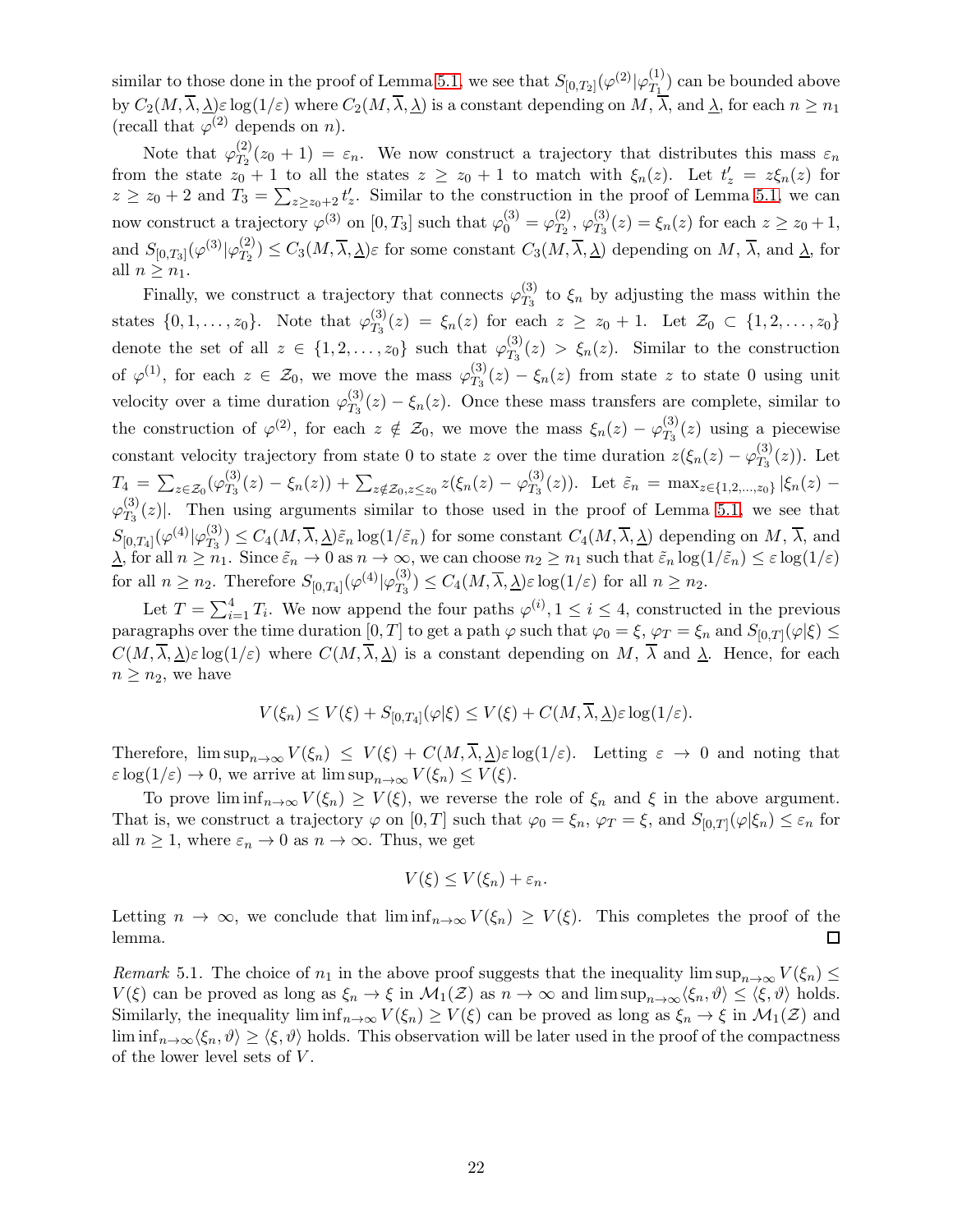### 5.3 Compactness of the lower level sets of the quasipotential

Define the level sets of  $V$  by

$$
\Xi(s) \coloneqq \{ \xi \in \mathcal{M}_1(\mathcal{Z}) : V(\xi) \le s \}, \, s > 0.
$$

In this section we establish the compactness of  $\Xi(s)$  for each  $s > 0$ .

<span id="page-22-0"></span>**Lemma 5.4.** For each  $s > 0$ ,  $\Xi(s)$  is a compact subset of  $\mathcal{M}_1(\mathcal{Z})$ .

*Proof.* We first prove an inclusion property of the level sets of V, namely, given  $M > 0$  there exists  $M' > 0$  such that

<span id="page-22-2"></span>
$$
\{\xi \in \mathcal{M}_1(\mathcal{Z}) : V(\xi) \le M\} \subset \mathcal{K}_{M'}.\tag{5.6}
$$

On one hand, using Proposition [1.1](#page-5-3) on the exponential tightness of the family  $\{\wp^N, N \geq 1\}$ , choose  $M' > 0$  (see [\(3.3\)](#page-13-2)) such that

$$
\limsup_{N \to \infty} \frac{1}{N} \log \wp^N(\sim \mathscr{K}_{M'}) \leq -(M+1).
$$

On the other hand, using the LDP lower bound established in Lemma [4.2](#page-14-4) and the compactness of  $\mathscr{K}_{M'}$ , we have

$$
\liminf_{N \to \infty} \frac{1}{N} \log \varrho^N(\sim \mathcal{K}_{M'}) \geq - \inf_{\xi \notin \mathcal{K}_{M'}} V(\xi).
$$

Combining the above two displays, we get

$$
-\inf_{\xi \notin \mathcal{K}_{M'}} V(\xi) \leq \liminf_{N \to \infty} \frac{1}{N} \log \varphi^N(\sim \mathcal{K}_{M'}) \leq \limsup_{N \to \infty} \frac{1}{N} \log \varphi^N(\sim \mathcal{K}_{M'}) \leq -(M+1).
$$

That is,  $\xi \notin \mathscr{K}_{M'}$  implies  $V(\xi) \geq M + 1 > M$ . This shows [\(5.6\)](#page-22-2). By Prohorov's theorem,  $\mathscr{K}_M$  is a compact subset of  $\mathcal{M}_1(\mathcal{Z})$ ; hence [\(5.6\)](#page-22-2) shows that  $\Xi(s)$  is precompact for each  $s > 0$ .

We now show that  $\Xi(s)$  is closed in  $\mathcal{M}_1(\mathcal{Z})$ . Let  $\xi_n \in \Xi(s)$  for each  $n \geq 1$  and let  $\xi_n \to \xi$  in  $\mathcal{M}_1(\mathcal{Z})$  as  $n \to \infty$ . By Fatou's lemma, we have  $\liminf_{n \to \infty} \langle \xi_n, \vartheta \rangle \geq \langle \xi, \vartheta \rangle$ . Hence, by Remark [5.1,](#page-21-0) we have  $\liminf_{n\to\infty} V(\xi_n) \geq V(\xi)$ . Thus,  $\xi \in \Xi(s)$ . This completes the proof of the lemma. □

### <span id="page-22-1"></span>6 The LDP upper bound

For  $m \in \mathbb{N}$ , define

$$
\mathscr{S}_m(\Delta, M) = \{ \varphi \in D([0, m], \mathcal{M}_1(\mathcal{Z})) : \varphi(0) \in \mathscr{K}_M, \varphi(n) \notin K(\Delta) \text{ for all } n = 1, 2, \dots, m \}.
$$

That is,  $\mathscr{S}_m(\Delta, M)$  denotes the set of all trajectories that start at  $\mathscr{K}_M$  and do not intersect  $K(\Delta)$  at all integer time points in [0, m]. We begin with a lemma that asserts that the elements of  $\mathscr{S}_m(\Delta, M)$ for large enough  $m$  must have non-trivial cost. The key idea used in the proof comes from the compactness of level sets of the process-level large deviations rate function  $S_{[0,T]}(\cdot|\nu), \nu \in K$ , for any compact subset K of  $\mathcal{M}_1(\mathcal{Z})$  (see Lemma [2.1\)](#page-11-2).

<span id="page-22-3"></span>**Lemma 6.1.** For any  $s > 0$ ,  $M > 0$ , and  $\Delta > 0$ , there exists  $m_0 \in \mathbb{N}$  such that

<span id="page-22-4"></span>
$$
\inf\{S_{[0,m_0]}(\varphi|\varphi(0)), \varphi \in \mathscr{S}_{m_0}(\Delta, M)\} > s. \tag{6.1}
$$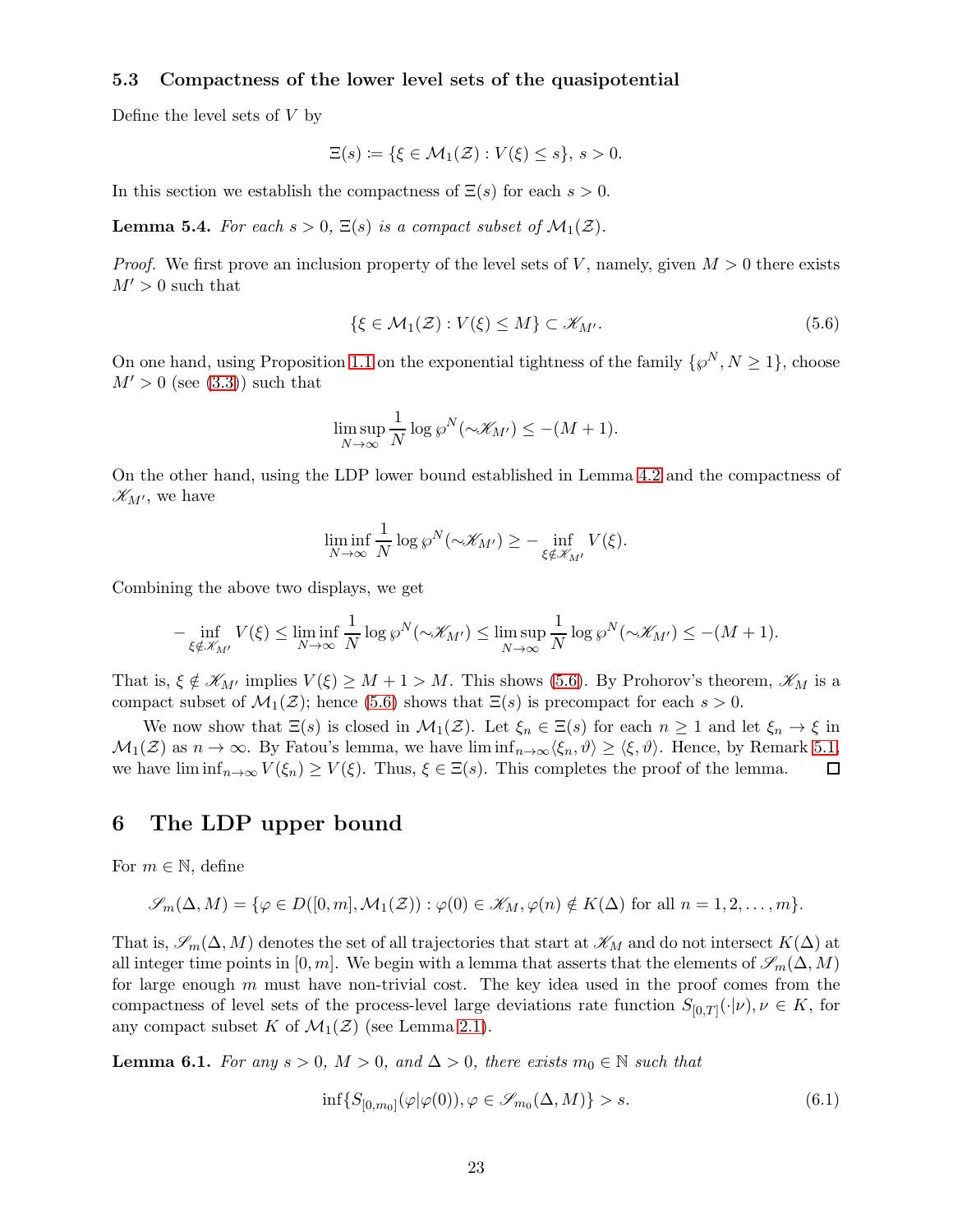*Proof.* Suppose not. Then there exist  $s > 0$ ,  $M > 0$ ,  $\Delta > 0$ , a sequence of positive numbers  $\{\varepsilon_m, m \geq 1\}$  such that  $\varepsilon_m \to 0$  as  $m \to \infty$ , and a sequence of trajectories  $\{\varphi_m, m \geq 1\}$  such that  $\varphi_m \in \mathscr{S}_m(\Delta, M)$ , and  $S_{[0,m]}(\varphi_m|\varphi_m(0)) \leq s + \varepsilon_m$  for each  $m \geq 1$ .

Note that there exists an  $M_1 > 0$  such that  $\varphi_m(t) \in \mathscr{K}_{M_1}$  for each  $t \in [0, m]$  and each  $m \geq 1$ . Indeed, by Lemma [5.2,](#page-17-1) there exists  $C_M > 0$  such that  $\zeta \in K(\Delta)$  implies  $V(\zeta) \leq C_M$ . Thus, for each  $m \geq 1$ , there exist a  $\bar{T}_m > 0$  and a trajectory  $\bar{\varphi}_m$  on  $[0, \bar{T}_m]$  such that  $\bar{\varphi}_m(0) = \xi^*$ ,  $\bar{\varphi}_m(\bar{T}_m) = \zeta \in K(\Delta)$ , and  $S_{[0,\bar{T}_m]}(\bar{\varphi}_m | \xi^*) \leq C_M + 1$ . We extend this trajectory  $\bar{\varphi}_m$  to  $(\bar{T}_m, \bar{T}_m + m]$ by defining  $\bar{\varphi}_m(t) = \varphi_m(t - \overline{\tilde{T}}_m)$  on  $t \in (\bar{T}_m, \bar{T} + m]$ . Note that  $S_{[0, \bar{T}_m + m]}(\bar{\varphi}_m | \xi^*) \leq C_M + 1 + s + \varepsilon_m$ , so that  $V(\varphi_m(t)) \leq C_M + 1 + s + \varepsilon_m$  for each  $t \in [0, m]$  and each  $m \geq 1$ . Thus, we can find an  $M_1 > 0$  such that [\(5.6\)](#page-22-2) holds with M replaced by  $C_M + s + \sup_{m \geq 1} \varepsilon_m + 2$  and M' replaced by  $M_1$ . It follows that  $\varphi_m(t) \in \mathcal{K}_{M_1}$  for each  $t \in [0, m]$  and each  $m \geq 1$ .

For the above choice of  $M_1$ , using assumption [\(B2\),](#page-5-2) choose  $T_1 > 1$  such that  $\mu_{\zeta}(t) \in K(\Delta/2)$  for each  $t \geq T_1$  and each  $\zeta \in \mathscr{K}_{M_1}$ , where  $\mu_{\zeta}$  is the solution to the McKean-Vlasov equation [\(1.2\)](#page-1-1) with initial condition  $\zeta$ . Note that the closure of the set of all trajectories  $\varphi$  on  $[0, T_1]$  in  $D([0, T_1], \mathcal{M}_1(\mathcal{Z}))$ with initial condition  $\varphi(0) \in \mathscr{K}_{M_1}$  and  $\varphi(T_1) \notin K(\Delta)$  does not contain any trajectory of the McKean-Vlasov equation [\(1.2\)](#page-1-1). It follows from Lemma [2.1](#page-11-2) that

$$
\beta \coloneqq \inf \{ S_{[0,T_1]}(\varphi | \varphi(0)), \varphi(0) \in \mathcal{K}_{M_1}, \varphi(n) \notin K(\Delta) \text{ for each } n = 1,2,\ldots, \lfloor T_1 \rfloor \} > 0.
$$

Therefore, noting that  $\varphi_m(t) \in \mathscr{K}_{M_1}$  for each  $t \in [0, m]$  and  $m \geq 1$ , we see that

$$
S_{[0,m]}(\varphi_m|\varphi_m(0)) \ge \sum_{n=1}^{\lfloor m/T_1 \rfloor} S_{[(n-1)T_1, nT_1]}(\varphi_m|\varphi_m((n-1)T_1))
$$
  

$$
\ge \left\lfloor \frac{m}{T_1} \right\rfloor \beta
$$
  

$$
\to \infty \text{ as } m \to \infty,
$$

which contradicts our assumption. This completes the proof of the lemma.

With a slight abuse of notation, given  $A \subset \mathcal{M}_1(\mathcal{Z}), s > 0$ , and  $T > 0$ , define

$$
\Phi_A^{[0,T]}(s) := \{ \varphi \in D([0,T], \mathcal{M}_1(\mathcal{Z})) : \varphi(0) \in A, S_{[0,T]}(\varphi | \varphi(0)) \leq s \}.
$$

We now prove a certain containment property for elements of  $\mathcal{M}_1(\mathcal{Z})$  that can arise as end-points of trajectories in  $\Phi_{K(\Delta)}^{[0,T]}(s)$ ,  $s > 0$  and  $\Delta > 0$ , i.e., points  $\xi \in \mathcal{M}_1(\mathcal{Z})$  such that there exists a trajectory  $\varphi$  with  $\varphi_0 \in K(\Delta)$  and  $S_{[0,T]}(\varphi|\varphi_0) \leq s$ . We prove that such points are not far from the lower level sets of V in  $\mathcal{M}_1(\mathcal{Z})$ . This connection between trajectories over finite time horizons and the level sets of the quasipotential  $V$  is the key to transfer the process-level LDP upper bound in Theorem [2.1](#page-12-0) to the LDP upper bound for the family of invariant measures  $\{\wp^N, N \geq 1\}$ .

<span id="page-23-0"></span>**Lemma 6.2.** For any  $s > 0$  and  $\delta > 0$  there exists  $\Delta > 0$  and  $T_1 \geq 1$  such that for all  $T \geq T_1$ ,

$$
\{\varphi(T): \varphi \in \Phi_{K(\Delta)}^{[0,T]}(s)\} \subset \{\xi \in \mathcal{M}_1(\mathcal{Z}): d(\xi, \Xi(s)) \le \delta\}. \tag{6.2}
$$

*Proof.* Suppose not. Then there exist  $s > 0$ ,  $\delta > 0$ , sequences  $\{\Delta_n, n \geq 1\}$ ,  $\{T_n, n \geq 1\}$  such that  $\Delta_n \downarrow 0$  and  $T_n \uparrow \infty$  as  $n \to \infty$ , and trajectories  $\varphi_n \in \Phi^{[0,T_n]}_{K(\Delta_n)}$  $K(\Delta_n)(s)$  such that  $d(\varphi_n(T_n), \Xi(s)) > \delta$ for each  $n \geq 1$ . Let  $\xi_n = \varphi_n(T_n)$ ,  $n \geq 1$ . By Lemma [5.3,](#page-20-0) there exists a  $T' > 0$  and a sequence  $\{\varepsilon_n, n \geq 1\}$ , with  $\varepsilon_n \to 0$  as  $n \to \infty$ , such that for any  $\zeta' \in K(\Delta_n)$  there exists a trajectory  $\bar{\varphi}^{\zeta'}$  on  $[0,T']$  such that  $\bar{\varphi}^{\zeta'}(0) = \xi^*, \bar{\varphi}^{\zeta'}(T') = \zeta'$ , and  $S_{[0,T']}(\bar{\varphi}^{\zeta'}|\xi^*) \leq \varepsilon_n$ . For each  $n \geq 1$ , let  $\tilde{\varphi}_n$  be the trajectory on  $[0, T' + T_n]$  defined as follows. Let  $\tilde{\varphi}_n(0) = \xi^*; \ \tilde{\varphi}_n(t) = \bar{\varphi}^{\varphi_n(0)}(t)$  on

<span id="page-23-1"></span> $\Box$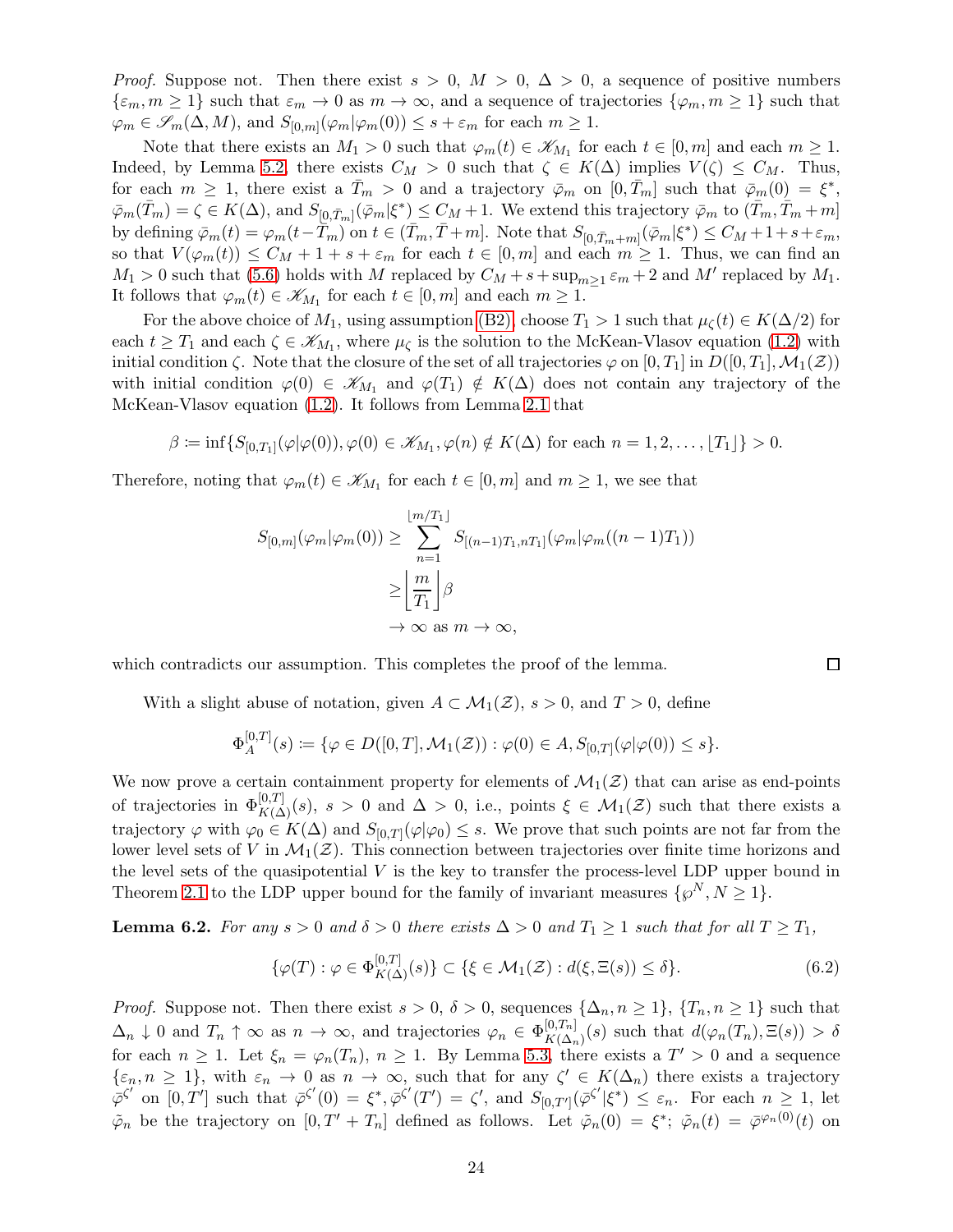$t \in [0,T']$ ;  $\tilde{\varphi}_n(t) = \varphi_n(t-T')$  on  $t \in (T',T'+T_n]$ . In particular,  $\tilde{\varphi}_n(T'+T_n) = \xi_n$ . Clearly,  $S_{[0,T'+T_n]}(\tilde{\varphi}_n|\xi^*) \leq s+\varepsilon_n$ . It follows that  $V(\xi_n) \leq s+\varepsilon_n$ . Using the compactness of the lower level sets of V (see Lemma [5.4\)](#page-22-0), we can find a convergent subsequence of  $\{\xi_n, n \geq 1\}$ ; after re-indexing and denoting this convergent subsequence by  $\{\xi_n, n \geq 1\}$ , let  $\xi_n \to \xi$  in  $\mathcal{M}_1(\mathcal{Z})$  as  $n \to \infty$ . By assumption,  $d(\xi_n, \Xi(s)) > \delta$  for each  $n \geq 1$ , and hence  $d(\xi, \Xi(s)) \geq \delta$ . Using the lower semicontinuity of  $V$ , we see that

$$
V(\xi) \le \liminf_{n \to \infty} V(\xi_n) \le \liminf_{n \to \infty} (s + \varepsilon_n) = s.
$$

Hence  $\xi \in \Xi(s)$ . This contradicts  $d(\xi, \Xi(s)) \geq \delta$ , which is a consequence of our assumption. This proves the lemma.  $\Box$ 

We are now ready to prove the LDP upper bound for the family  $\{\wp^N, N \geq 1\}$ . The proof relies on the uniform LDP upper bound in Theorem [2.1,](#page-12-0) the exponential tightness of the family  $\{\varphi^N, N \geq 1\}$ , the containment property established in Lemma [6.2,](#page-23-0) an estimate on the probability that  $\mu^N$  lies in  $\mathscr{S}_m(M, \Delta)$  (which uses the process-level uniform LDP upper bound in Theorem [2.1](#page-12-0) and the result of Lemma [6.1\)](#page-22-3), and finally the strong Markov property of  $\mu^N$ .

<span id="page-24-2"></span>**Lemma 6.3.** For any  $\gamma > 0$ ,  $\delta > 0$ , and  $s > 0$ , there exists  $N_0 \geq 1$  such that

$$
\wp^N\{\zeta \in \mathcal{M}_1(\mathcal{Z}) : d(\zeta, \Xi(s)) \ge \delta\} \le \exp\{-N(s-\gamma)\}\
$$

for all  $N \geq N_0$ .

*Proof.* Fix  $\gamma > 0$ ,  $\delta > 0$ , and  $s > 0$ . Choose  $M > 0$  and  $N_1 \geq 1$  such that  $\wp^N(\sim \mathscr{K}_M) \leq \exp\{-Ns\}$ for all  $N \geq N_1$ ; this is possible from the exponential tightness of the family  $\{\wp^N, N \geq 1\}$ , see Proposition [1.1.](#page-5-3) For the given  $s > 0$  and  $\delta > 0$ , from Lemma [6.2,](#page-23-0) choose  $\Delta > 0$  and  $T_1 > 0$ such that [\(6.2\)](#page-23-1) holds for all  $T \geq T_1$ . For the above choice of  $\Delta > 0$  and  $M > 0$ , by Lemma [6.1,](#page-22-3) choose  $m_0 \in \mathbb{N}$  such that such that [\(6.1\)](#page-22-4) holds. By (6.1) and the compactness of  $\Phi_{\mathscr{K}_M}^{[0,m_0]}$  in  $D([0,m_0],\mathcal{M}_1(\mathcal{Z}))$ , the closure of  $\mathscr{S}_{m_0}(\Delta,M)$  does not intersect  $\Phi_{\mathscr{K}_M}^{[0,m_0]}$ . It follows that there exists  $a \delta_0 > 0$  such that  $\varphi \in \mathscr{S}_{m_0}(\Delta, M)$  implies  $\rho(\varphi, \Phi_{\mathscr{K}_M}^{[0,m_0]}(s)) \ge \delta_0$ . Hence by the uniform LDP upper bound in Theorem [2.1,](#page-12-0) there exists  $N_2 \geq N_1$  such that

<span id="page-24-1"></span><span id="page-24-0"></span>
$$
\mathbb{P}_{\zeta}^{N}(\mu^{N} \in \mathscr{S}_{m_{0}}(\Delta, M)) \leq \mathbb{P}_{\zeta}^{N}(\rho(\mu^{N}, \Phi_{\mathscr{K}_{M}}^{[0,m_{0}]}) \geq \delta_{0})
$$
  

$$
\leq \exp\{-N(s - \gamma/2)\}\tag{6.3}
$$

for all  $\zeta \in \mathscr{K}_M \cap \mathcal{M}_1^N(\mathcal{Z})$  and  $N \geq N_2$ . Thus, with  $T = m_0 + T_1$  and  $N \geq N_2$ , we have

$$
\wp^N\{\zeta \in \mathcal{M}_1(\mathcal{Z}) : d(\zeta, \Xi(s)) \ge \delta\}
$$
\n
$$
= \int_{\mathcal{M}_1^N(\mathcal{Z})} \mathbb{P}_{\zeta}^N(d(\mu^N(T), \Xi(s)) \ge \delta) \wp^N(d\zeta)
$$
\n
$$
\le \exp\{-Ns\} + \int_{\mathcal{K}_M \cap \mathcal{M}_1^N(\mathcal{Z})} \mathbb{P}_{\zeta}^N(d(\mu^N(T), \Xi(s)) \ge \delta) \wp^N(d\zeta)
$$
\n
$$
\le \exp\{-Ns\} + \sup_{\zeta \in \mathcal{K}_M \cap \mathcal{M}_1^N(\mathcal{Z})} \mathbb{P}_{\zeta}^N(\mu^N \in \mathcal{S}_{m_0}(\Delta, M))
$$
\n
$$
+ \int_{\mathcal{K}_M \cap \mathcal{M}_1^N(\mathcal{Z})} \mathbb{P}_{\zeta}^N(\mu^N \notin \mathcal{S}_{m_0}(\Delta, M), d(\mu^N(T), \Xi(s)) \ge \delta) \wp^N(d\zeta)
$$
\n
$$
\le \exp\{-Ns\} + \exp\{-N(s - \gamma/2)\}
$$
\n
$$
+ \int_{\mathcal{K}_M \cap \mathcal{M}_1^N(\mathcal{Z})} \mathbb{P}_{\zeta}^N(\mu^N \notin \mathcal{S}_{m_0}(\Delta, M), d(\mu^N(T), \Xi(s)) \ge \delta) \wp^N(d\zeta); \quad (6.4)
$$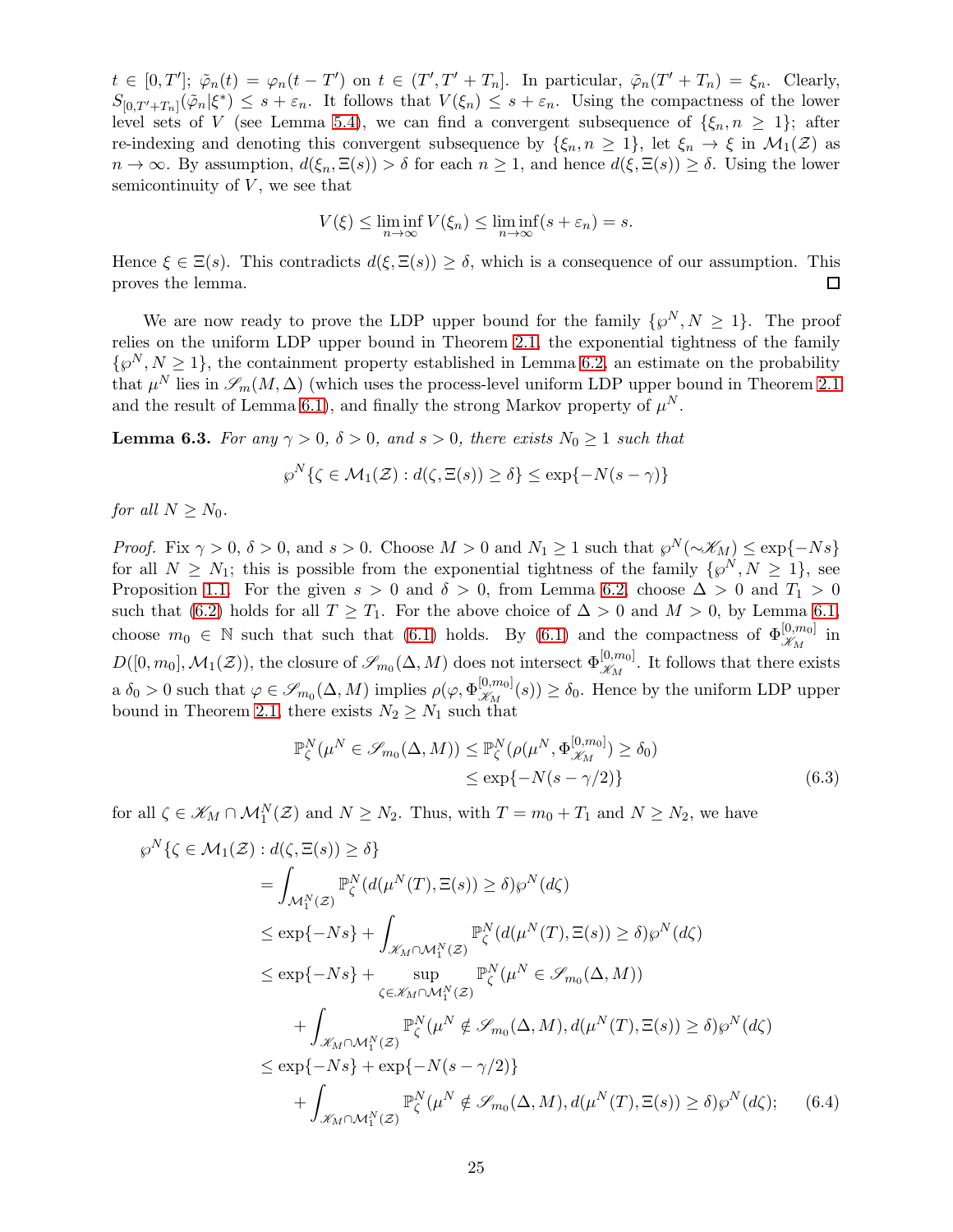here the first equality follows since  $\wp^N$  is invariant to time shifts, the first inequality follows from the choice of  $M$ , and the third inequality follows from  $(6.3)$ .

To bound the integrand in the third term above, let  $T' \geq T_1$  and  $\zeta' \in K(\Delta)$ . Choose  $0 < \delta' < \delta$ (depending on T and s, and not on  $\zeta'$  and T') such that  $\rho(\varphi_1, \varphi_2) < \delta'/2$  implies  $d(\varphi_1(T'), \varphi_2(T')) <$  $\delta/2$  whenever  $\varphi_1 \in D([0,T'], \mathcal{M}_1(\mathcal{Z}))$  and  $\varphi_2 \in \Phi_{\zeta'}^{[0,T']}$  $\zeta'$ . Note that if a trajectory  $\varphi$  on  $[0, T']$ with initial condition  $\varphi(0) = \zeta'$  is such that  $\rho(\varphi, \Phi_{\zeta'}^{[0,T']})$  $\zeta^{(0,T)}(s)$   $< \delta'/2$ , then there exists a trajectory  $\varphi' \in \Phi^{[0,T^{\prime}]}_{\ell^{\prime}}$  $\zeta^{(0,T)}(s)$  such that  $\rho(\varphi,\varphi') < \delta'/2$ . By the choice of  $\delta'$ , we have  $d(\varphi(T'),\varphi'(T')) < \delta/2$ . By Lemma [6.2,](#page-23-0) we find that  $d(\varphi'(T'), \Xi(s)) \leq \delta'/2$ . Hence by triangle inequality  $d(\varphi(T'), \Xi(s))$  $\delta/2 + \delta'/2 < \delta$ . The contrapositive of the above statement is

<span id="page-25-0"></span>
$$
d(\varphi(T'), \Xi(s)) \ge \delta \Rightarrow \rho(\varphi, \Phi_{\zeta'}^{[0,T']}(s)) \ge \delta'/2.
$$

We therefore conclude that

$$
\mathbb{P}_{\zeta'}^N(d(\mu^N(T'), \Xi(s)) \ge \delta) \le \mathbb{P}_{\zeta'}^N(\rho(\mu^N, \Phi_{\zeta'}^{[0,T']}(s)) \ge \delta'/2)
$$
\n(6.5)

for all  $T' \geq T_1$ ,  $\zeta' \in \mathcal{K}(\Delta) \cap \mathcal{M}_1^N(\mathcal{Z})$ , and  $N \geq 1$ .

Note that the integrand in the last term of [\(6.4\)](#page-24-1) can be upper bounded by

$$
\mathbb{P}_{\zeta}^{N}(\mu^{N} \notin \mathcal{S}_{m_{0}}(\Delta, M), d(\mu^{N}(T), \Xi(s)) \geq \delta)
$$
\n
$$
= \mathbb{P}_{\zeta}^{N}(\mu^{N}(m) \in K(\Delta) \text{ for some } m = 1, 2, ..., m_{0}, d(\mu^{N}(T), \Xi(s)) \geq \delta)
$$
\n
$$
\leq \sum_{m=1}^{m_{0}} \sup_{\zeta' \in K(\Delta) \cap \mathcal{M}_{1}^{N}(Z)} \mathbb{P}_{\zeta'}^{N}(d(\mu^{N}(T-m), \Xi(s)) \geq \delta)
$$
\n
$$
\leq \sum_{m=1}^{m_{0}} \sup_{\zeta' \in K(\Delta) \cap \mathcal{M}_{1}^{N}(Z)} \mathbb{P}_{\zeta'}^{N}(\rho((\mu^{N}(t), 0 \leq t \leq T-m), \Phi_{\zeta'}^{[0, T-m]}(s)) \geq \delta'/2) \qquad (6.6)
$$

where the first inequality follows from the strong Markov property of  $\mu^N$  and the second inequality follows from  $(6.5)$  by the choice of T. By the uniform LDP upper bound in Theorem [2.1,](#page-12-0) for each  $m = 1, 2, \ldots m_0$ , there exist  $N(m) \geq N_2$  such that

$$
\mathbb{P}_{\zeta'}^N(\rho((\mu^N(t), 0 \le t \le T - m), \Phi_{\zeta'}^{[0, T - m]}(s)) \ge \delta'/2) \le \exp\{-N(s - \gamma/2)\}
$$

for all  $\zeta' \in \mathcal{K}(\Delta) \cap \mathcal{M}_1^N(\mathcal{Z})$  and  $N \ge N(m)$ . Put  $N_3 = \max\{N(m), m = 1, 2, \ldots, m_0, N_1, N_2\}$ . Then [\(6.6\)](#page-25-1) yields

$$
\mathbb{P}_{\zeta}^{N}(\mu^{N} \notin \mathscr{S}_{m_{0}}(\Delta, M), d(\mu^{N}(T), \Xi(s)) \geq \delta) \leq m_{0} \exp\{-N(s - \gamma/2)\}\
$$

for all  $\zeta \in \mathscr{K}_M \cap \mathcal{M}_1^N(\mathcal{Z})$  and  $N \geq N_3$ . Substitution of this back in [\(6.4\)](#page-24-1) yields

$$
\wp^N\{\zeta \in \mathcal{M}_1(\mathcal{Z}) : d(\zeta, \Xi(s)) \ge \delta\} \le \exp\{-Ns\} + (m_0 + 1)\exp\{-N(s - \gamma/2)\}
$$

for all  $N \ge N_3$ . Finally, choose  $N_0 \ge N_3$  such that  $1 + (m_0 + 1) \exp\{N\gamma/2\} \le \exp\{N\gamma\}$  for all  $N \geq N_0$ . Then the above display becomes

$$
\wp^N\{\zeta \in \mathcal{M}_1(\mathcal{Z}) : d(\zeta, \Xi(s)) \ge \delta\} \le \exp\{-N(s-\gamma)\}\
$$

for all  $N \geq N_0$ . This completes the proof of the lemma.

<span id="page-25-1"></span> $\Box$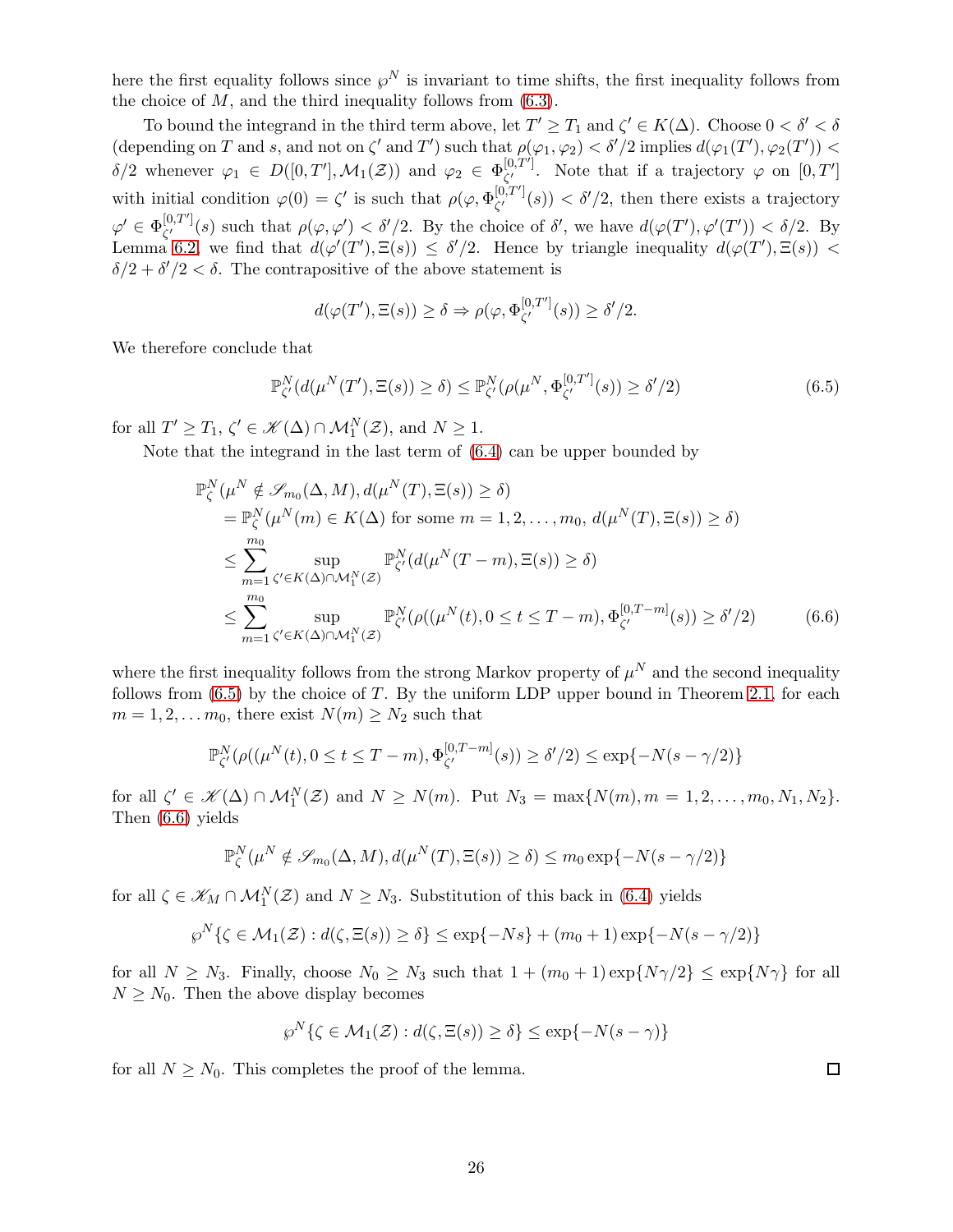## <span id="page-26-1"></span>7 Proof of Theorem [1.1](#page-6-2)

We now complete the proof of Theorem [1.1.](#page-6-2)

- (Compactness of level sets). For any  $s > 0$ , by Lemma [5.4,](#page-22-0) the set  $\Xi(s) = \{ \xi \in \mathcal{M}_1(\mathcal{Z}) :$  $V(\xi) \leq s$  is a compact subset of  $\mathcal{M}_1(\mathcal{Z})$ ;
- (LDP lower bound). Given  $\gamma > 0$ ,  $\delta > 0$ , and  $\xi \in \mathcal{M}_1(\mathcal{Z})$ , by Lemma [4.2,](#page-14-4) there exists  $N_0 \geq 1$ such that

$$
\wp^N\{\zeta \in \mathcal{M}_1(\mathcal{Z}) : d(\zeta, \xi) < \delta\} \ge \exp\{-N(V(\xi) + \gamma)\}
$$

for all  $N \geq N_0$ ;

• (LDP upper bound). Given  $\gamma > 0$ ,  $\delta > 0$ , and  $s > 0$ , by Lemma [6.3,](#page-24-2) there exists  $N_0 \ge 1$  such that

$$
\wp^N\{\zeta \in \mathcal{M}_1(\mathcal{Z}) : d(\zeta, \Xi(s)) \ge \delta\} \le \exp\{-N(s - \gamma)\}\
$$

for all  $N \geq N_0$ .

<span id="page-26-0"></span>This completes the proof of Theorem [1.1.](#page-6-2)

## 8 Two counterexamples

In this section, for two non-interacting counterexamples described in Section [1.1,](#page-2-2) we prove that the quasipotential is not equal to the relative entropy with respect to the corresponding globally asymptotically stable equilibrium. These two counterexamples are (i) a system of non-interacting M/M/1 queues, and (ii) a system of non-interacting nodes in a wireless local area network (WLAN) with constant forward transition rates. We detail the proofs in the case of non-interacting  $M/M/1$ queues. Similar arguments carry over to the case of non-interacting WLAN system with constant forward transition rates as well.

### 8.1 A system of non-interacting  $M/M/1$  queues

Recall the system of non-interacting M/M/1 queues described in Section [1.1.1.](#page-2-3) Recall the relative entropy from [\(1.4\)](#page-2-4) and the process-level large deviations rate function from [\(2.3\)](#page-12-3). Also recall the function  $\vartheta$  and the compact sets  $\mathscr{K}_M$ ,  $M > 0$ . Define the quasipotential

$$
V_Q(\xi) := \inf \{ S_{[0,T]}^Q(\varphi | \xi_Q^*), \varphi(0) = \xi_Q^*, \varphi(T) = \xi, T > 0 \}, \, \xi \in \mathcal{M}_1(\mathcal{Z}),
$$

where  $S^Q$  is defined by [\(2.3\)](#page-12-3) with  $\mathcal E$  replaced by  $\mathcal E_Q$  and  $L_\zeta$  replaced by  $L^Q$  for each  $\zeta \in \mathcal M_1(\mathcal Z)$ .

We first prove that the quasipotential  $V_Q$  is not finite outside  $\mathscr K$ . The key property used for this is the fact that the attractor  $\xi_Q^*$  has geometric decay. As a consequence  $\langle \xi_Q^*, \vartheta \rangle < \infty$ . Using this property, we first show that if  $\xi \notin \mathcal{K}$ , then the associated quasipotential evaluated at  $\xi$  cannot be finite. This is shown by producing a lower bound for the cost of any trajectory starting at  $\xi_Q^*$ and ending at  $\xi \notin \mathcal{K}$  from the rate function in [\(2.3\)](#page-12-3).

<span id="page-26-2"></span>**Lemma 8.1.** If  $\xi \in M_1(\mathcal{Z})$  is such that  $\xi \notin \mathcal{K}$ , then  $V_O(\xi) = \infty$ .

Proof. Fix  $\xi \in \mathcal{M}_1(\mathcal{Z})$ . Let  $T > 0$  and  $\varphi \in D([0, T], \mathcal{M}_1(\mathcal{Z}))$  be such that  $\varphi_0 = \xi_Q^*$  and  $\varphi_T = \xi$ . For each  $n \geq 1$ , define  $f_n$  by

$$
f_n(z) = \begin{cases} z, & \text{if } z \le n \\ 2n - z, & \text{if } n + 1 \le z \le 2n, \\ 0, & \text{if } z > 2n, \end{cases}
$$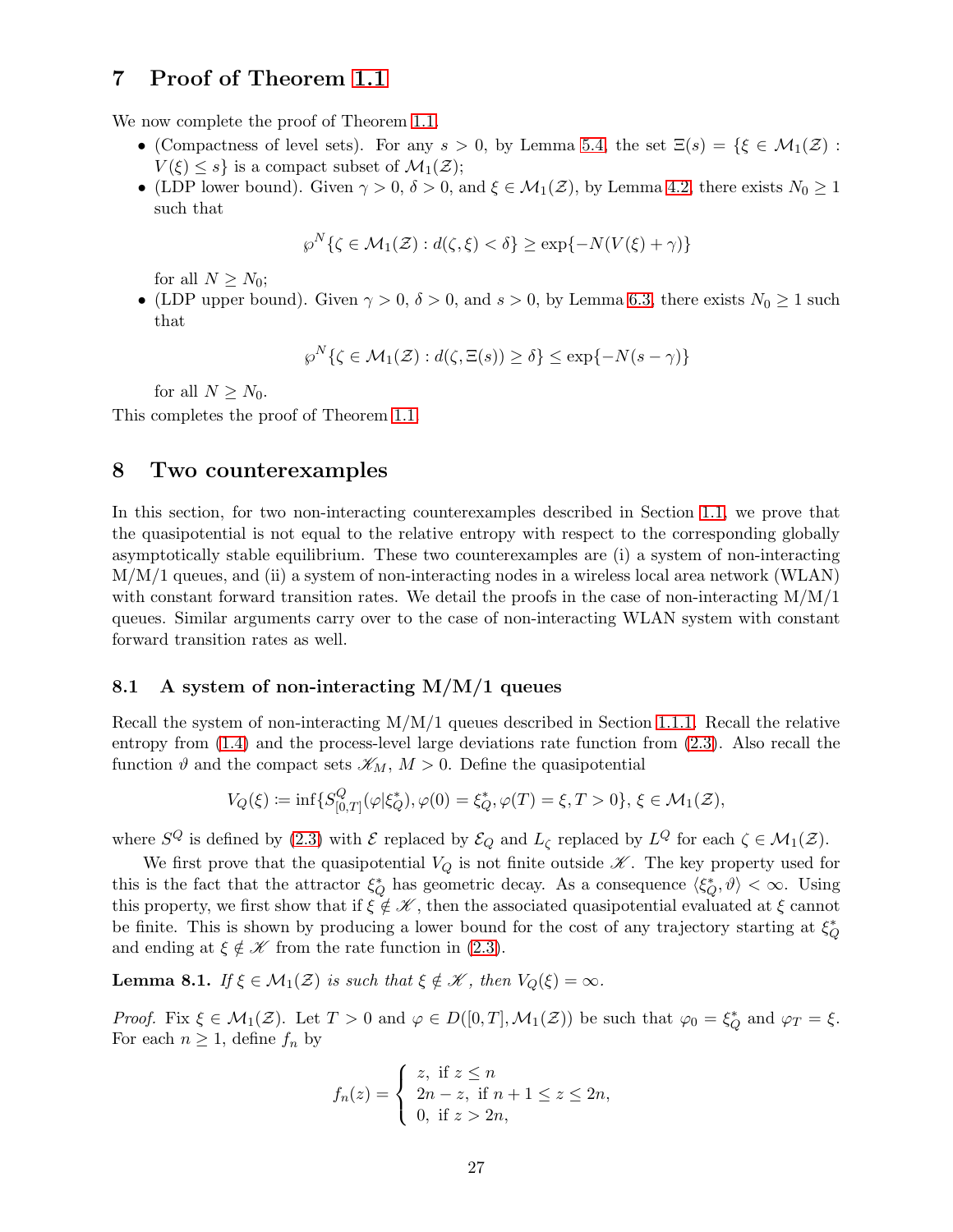and define  $f_{\infty}(z) = z$  for each  $z \in \mathcal{Z}$ . We first assume that  $\langle \xi, f_{\infty} \rangle = \infty$ . In particular,  $\xi \notin \mathcal{K}$ . Using the function  $f_n$  in place of f in the RHS of [\(2.3\)](#page-12-3), we have

$$
S_{[0,T]}^{Q}(\varphi|\xi_{Q}^{*}) \geq \langle \varphi_{T}, f_{n} \rangle - \langle \xi_{Q}^{*}, f_{n} \rangle - \int_{[0,T]} \langle \varphi_{u}, L^{Q} f_{n} \rangle - \int_{[0,T]} \sum_{(z,z') \in \mathcal{E}_{Q}} \tau(f_{n}(z') - f_{n}(z)) \lambda_{z,z'} \varphi_{u}(z) du
$$
  

$$
= \langle \varphi_{T}, f_{n} \rangle - \langle \xi_{Q}^{*}, f_{n} \rangle - \int_{[0,T]} \sum_{(z,z') \in \mathcal{E}_{Q}} (\exp\{f_{n}(z') - f_{n}(z)\} - 1) \lambda_{z,z'} \varphi_{u}(z) du,
$$

where  $\lambda_{z,z+1} = \lambda_f$ ,  $z \in \mathcal{Z}$ , and  $\lambda_{z,z-1} = \lambda_b$ ,  $z \in \mathcal{Z} \setminus \{0\}$ . Noting that  $f_n(z') - f_n(z)$  is either 1, 0 or  $-1$  for each  $(z, z') \in \mathcal{E}_Q$ , we have  $\sum_{(z, z') \in \mathcal{E}_Q} (\exp\{f_n(z') - f_n(z)\} - 1) \lambda_{z, z'} \varphi_u(z) \leq 2(e-1)\lambda_b$  for each  $u \in [0, T]$ . Hence the above becomes

$$
S_{[0,T]}^{Q}(\varphi|\xi_{Q}^{*}) \geq \langle \varphi_{T}, f_{n} \rangle - \langle \xi_{Q}^{*}, f_{n} \rangle - 2(e-1)\lambda_{b}T.
$$

Note that  $\langle \xi_Q^*, f_\infty \rangle < \infty$ . Hence, letting  $n \to \infty$  and using the monotone convergence theorem, we conclude that  $S_{\text{L}}^{Q}$  $\iota_{[0,T]}^Q(\varphi|\xi_Q^*)=\infty.$ 

We now assume that  $\xi \notin \mathcal{K}$  is such that  $\langle \xi, f_{\infty} \rangle < \infty$ . Let  $T > 0$  and  $\varphi \in D([0, T], \mathcal{M}_1(\mathcal{Z}))$  be such that  $\varphi_0 = \xi_Q^*$  and  $\varphi_T = \xi$ . Without loss of generality, we can assume that  $\sup_{t \in [0,T]} \langle \varphi_t, f_\infty \rangle$  $\infty$ ; otherwise the argument in the above paragraph shows that  $S^Q_{0}$  $\mathcal{L}^Q_{[0,T]}(\varphi|\xi_Q^*) = \infty$ . Define

$$
\vartheta_n(z) = \begin{cases} \vartheta(z), & \text{if } z \le n, \\ \vartheta(2n-z) & \text{if } n+1 \le z \le 2n, \\ 0, & \text{if } z > 2n. \end{cases}
$$

Using  $\vartheta_n$  in the RHS of [\(2.3\)](#page-12-3), we get

$$
S_{[0,T]}^Q(\varphi|\xi_Q^*) \ge \langle \xi, \vartheta_n \rangle - \langle \xi_Q^*, \vartheta_n \rangle - \int_{[0,T]} \sum_{(z,z') \in \mathcal{E}_Q} (\exp\{\vartheta_n(z') - \vartheta_n(z)\} - 1) \lambda_{z,z'} \varphi_u(z) du.
$$

Noting that  $\vartheta_n(z') - \vartheta_n(z)$  can be upper bounded by  $1 + \log(z+1)$  for each  $(z, z') \in \mathcal{E}_Q$ , it follows that  $\sum_{(z,z')\in\mathcal{E}_Q} \left( \exp\{\vartheta_n(z') - \vartheta_n(z)\} - 1 \right) \lambda_{z,z'} \varphi_u(z) \leq 2\lambda_b (e(\sup_{t\in[0,T]} \langle \varphi_t, f_{\infty} \rangle + 1) - 1)$  for each  $u \in [0, T]$ . Hence the above display becomes

$$
S_{[0,T]}^Q(\varphi|\xi_Q^*) \ge \langle \xi, \vartheta_n \rangle - \langle \xi_Q^*, \vartheta_n \rangle - 2\lambda_b(e(\sup_{t \in [0,T]} \langle \varphi_t, f_{\infty} \rangle + 1) - 1)T.
$$

As before, letting  $n \to \infty$ , using the monotone convergence theorem, and noting that  $\xi_Q^* \in \mathcal{K}$ , we conclude that  $S_{\text{L}}^{Q}$  $\iota_{[0,T]}^Q(\varphi|\xi_Q^*)=\infty.$ 

Since  $\xi \notin \mathscr{K}, T > 0$ , and  $\varphi \in D([0, T], \mathcal{M}_1(\mathcal{Z}))$  such that  $\varphi_0 = \xi_Q^*$  and  $\varphi_T = \xi$  are arbitrary, the proof of the lemma is complete.

We now prove the main result of this section, namely, the quasipotential  $V_Q$  is not equal to the relative entropy  $I(\cdot || \xi_Q^*).$ 

<span id="page-27-0"></span>**Proposition 8.1.** Let  $\xi \in M_1(\mathcal{Z})$  be such that  $\langle \xi, f_\infty \rangle < \infty$  and  $\xi \notin \mathcal{K}$ . Then  $I(\xi \mid \mid \xi_Q^*) < \infty$  and  $V(\xi) = \infty$ . In particular,  $V \neq I(\cdot || \xi_Q^*).$ 

Proof. By the Donsker-Varadhan variational formula (see Donsker and Varadhan [\[14,](#page-31-17) Lemma 2.1]), for any  $\xi \in \mathcal{M}_1(\mathcal{Z})$  and any bounded function f on  $\mathcal{Z}$ , we have

$$
I(\xi \| \xi_Q^*) \ge \langle \xi, f \rangle - \log \left( \sum_{z \in \mathcal{Z}} \exp\{f(z)\} \xi_Q^*(z) \right).
$$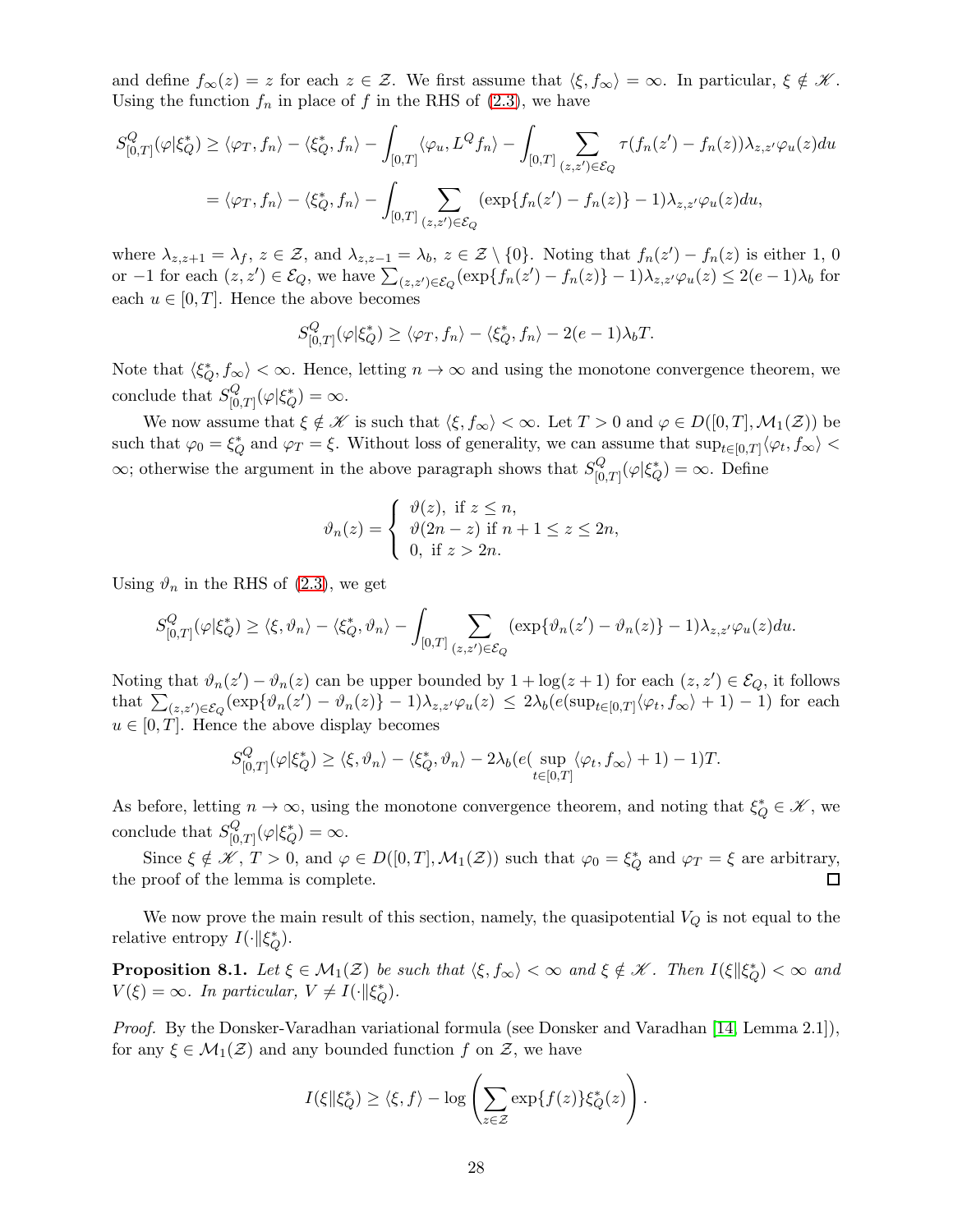Recall the definition of  $f_n$  and  $f_{\infty}$  from the proof of Lemma [8.1.](#page-26-2) Let  $\bar{\beta} > 0$  be such that  $\sum_{z\in\mathcal{Z}} \exp\{\bar{\beta}z\} \xi^*_{Q}(z) < \infty$ . Replacing f by  $\bar{\beta}f_n$  in the above display, letting  $n \to \infty$  and using the monotone convergence theorem, we arrive at

$$
\bar{\beta}\langle \xi, f_{\infty}\rangle \leq I(\xi \| \xi_Q^*) + \log \left( \sum_{z \in \mathcal{Z}} \exp{\{\bar{\beta}z\}} \xi_Q^*(z) \right).
$$

It follows that

$$
\{\xi\in\mathcal{M}_1(\mathcal{Z}):I(\xi\|\xi_Q^*)<\infty\}\subset\{\xi\in\mathcal{M}_1(\mathcal{Z}): \langle\xi,f_\infty\rangle<\infty\}.
$$

On the other hand, since  $\langle \xi_Q^*, f_\infty \rangle < \infty$ , it is easy to check that  $\{ \xi \in \mathcal{M}_1(\mathcal{Z}) : I(\xi \| \xi_Q^*) < \infty \}$  $\{\xi \in \mathcal{M}_1(\mathcal{Z}) : \langle \xi, f_\infty \rangle < \infty\}.$ 

Let  $\xi \in \mathcal{M}_1(\mathcal{Z})$  be such that  $\langle \xi, \vartheta \rangle = \infty$  and  $\langle \xi, f_\infty \rangle < \infty$ . Then the above yields  $I(\xi \|\xi_Q^*) < \infty$ . By Lemma [8.1,](#page-26-2) we see that  $V_Q(\xi) = \infty$ . This completes the proof of the proposition. П

### 8.2 A non-interacting WLAN system with constant forward rates

Recall the model described in Section [1.1.2.](#page-4-3) Define the quasipotential

 $\ddotsc$ 

$$
V_W(\xi) := \inf \{ S_{[0,T]}^W(\varphi | \xi_W^*), \varphi_0 = \xi_W^*, \varphi_T = \xi, T > 0 \}, \xi \in \mathcal{M}_1(\mathcal{Z}),
$$

where  $S^W$  is defined by [\(2.3\)](#page-12-3) with  $\mathcal E$  replaced by  $\mathcal E_W$  and  $L_{\mathcal L}$  replaced by  $L^W$  for each  $\zeta \in \mathcal M_1(\mathcal Z)$ . We now state the main result for this non-interacting wireless local area network.

<span id="page-28-1"></span>**Proposition 8.2.** Let  $\xi \in M_1(\mathcal{Z})$  be such that  $\langle \xi, f_\infty \rangle < \infty$  and  $\xi \notin \mathcal{K}$ . Then  $I(\xi \mid \mid \xi_W^*) < \infty$  and  $V(\xi) = \infty$ . In particular,  $V_W \neq I(\cdot || \xi_W^*)$ .

We start with the following lemma. The proof follows along similar lines of the proof of Lemma [8.1](#page-26-2) by noting that  $\langle \xi_W^*, \vartheta \rangle < \infty$ , and it is left to the reader.

**Lemma 8.2.** If  $\xi \in M_1(\mathcal{Z})$  is such that  $\xi \notin \mathcal{K}$ , then  $V_W(\xi) = \infty$ .

Using the above lemma, we can now prove Proposition [8.2](#page-28-1) along similar lines of the proof of Proposition [8.1](#page-27-0) in the previous section.

### <span id="page-28-0"></span>A Proofs of Section [2](#page-9-0)

*Proof of Lemma [2.1.](#page-11-2)* Fix  $T > 0$ ,  $s > 0$ , and  $K \subset \mathcal{M}_1(\mathcal{Z})$  compact. Given  $\nu \in K$ ,  $\varphi \in \Phi_{\nu}^{[0,T]}(s)$  and a finite set  $B \subset \mathcal{Z}$ , choosing  $f(t, z) = \mathbf{1}_{\{z \in B\}}$  for all  $t \in [0, T]$ , [\(2.2\)](#page-12-2) yields

$$
\varphi_t(B) - \varphi_r(B) = \int_{[r,t]} \sum_{(z,z') \in \mathcal{E}} (f(z') - f(z))(1 + h_{\varphi}(u, z, z')) \lambda_{z,z'}(\varphi_u) \varphi_u(z) du
$$

for all  $0 \leq r < t \leq T$ . Noting that  $h_{\varphi} \geq -1$ , we get

<span id="page-28-2"></span>
$$
|\varphi_t(B) - \varphi_r(B)| \le \int_{[0,T]} \sum_{(z,z') \in \mathcal{E}} (1 + h_{\varphi}(u,z,z')) \times \mathbf{1}_{\{u \in [r,t]\}} \lambda_{z,z'}(\varphi_u) \varphi_u(z) du. \tag{A.1}
$$

Noting that

$$
\sup\left\{\int_{[0,T]}\sum_{(z,z')\in\mathcal{E}}\tau^*(h_{\varphi}(u,z,z'))\lambda_{z,z'}(\varphi_u)\varphi_u(z)du,\varphi\in\Phi_{\nu}^{[0,T]}(s),\nu\in K\right\}\leq s,
$$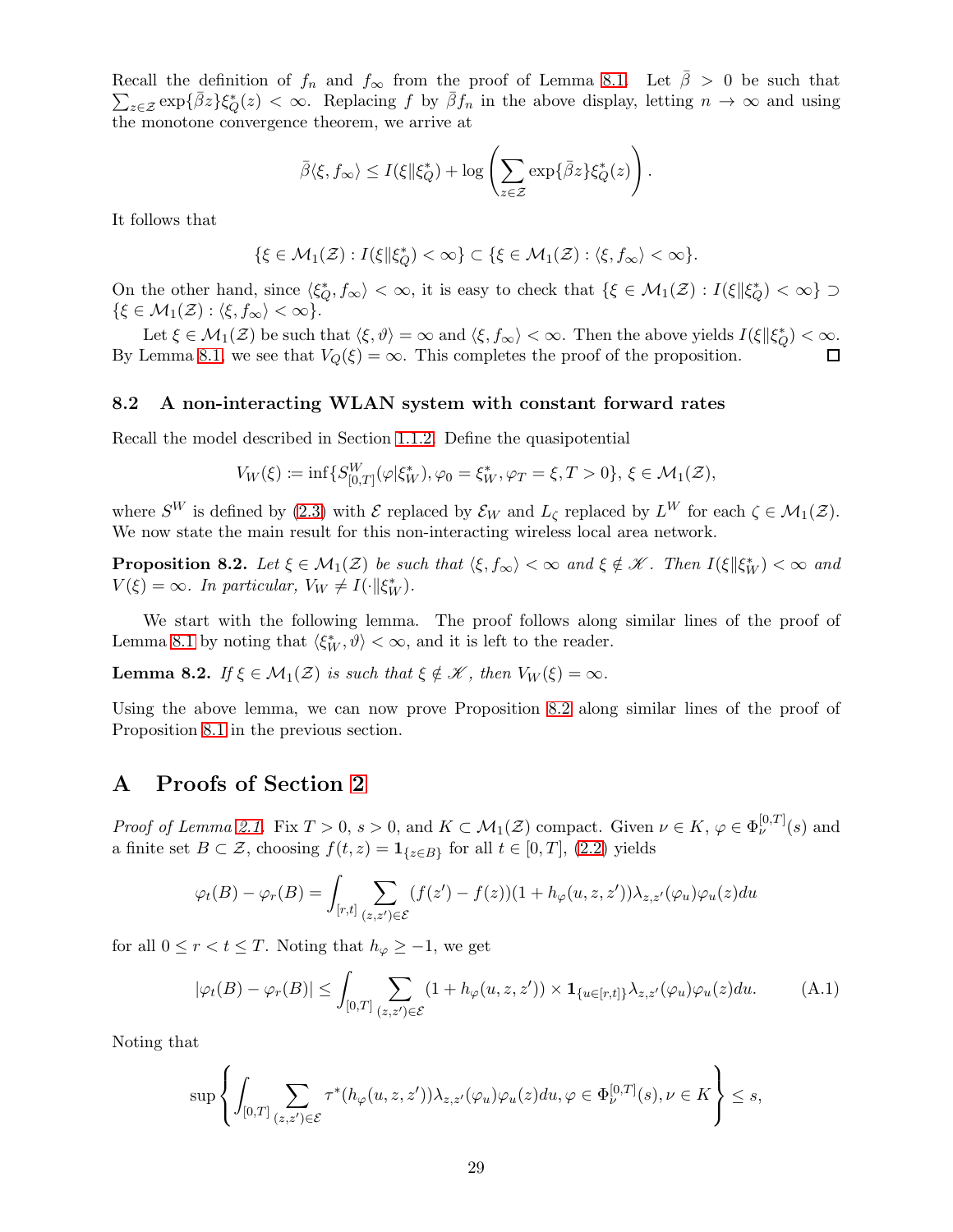it follows that the family  $\{1 + h_{\varphi}, \varphi \in \Phi_{\nu}^{[0,T]}(s), \nu \in K\}$  is uniformly integrable. That is,

$$
\sup\left\{\int_{[0,T]}(1+h_{\varphi}(u,z,z'))\times\mathbf{1}_{\{1+h_{\varphi}\geq M\}}\lambda_{z,z'}(\varphi_u)\varphi_u(z)du,\varphi\in\Phi_{\nu}^{[0,T]},\nu\in K\right\}\to 0
$$

as  $M \to \infty$ . Hence for any  $M > 0$ , using the boundedness of the transition rates (from assumption  $(A2)$ ),  $(A.1)$  yields

$$
|\varphi_t(B) - \varphi_r(B)|
$$
  
\n
$$
\leq 2M\overline{\lambda}(t-r) + \int_{[0,T]} \sum_{(z,z')\in\mathcal{E}} (1 + h_{\varphi}(u,z,z')) \times \mathbf{1}_{\{1+h_{\varphi}\geq M\}} \lambda_{z,z'}(\varphi_u)\varphi_u(z) du.
$$

for all  $0 \leq r < t \leq T$ , and  $B \subset \mathcal{M}_1(\mathcal{Z})$ . It follows that

$$
\sup_{\varphi \in \bigcup_{\nu \in K} \Phi_{\nu}^{[0,T]}(s)} \sup_{t,r:|t-r| \leq \delta} d(\varphi_t, \varphi_r)
$$
\n
$$
\leq 2M\overline{\lambda}\delta + \sup_{\varphi \in \bigcup_{\nu \in K} \Phi_{\nu}^{[0,T]}(s)} \sup_{t,r:|t-r| \leq \delta} \int_{[0,T]} \sum_{(z,z') \in \mathcal{E}} (1 + h_{\varphi}(u,z,z'))
$$
\n
$$
\times \mathbf{1}_{\{1 + h_{\varphi} \geq M\}} \lambda_{z,z'}(\varphi_u) \varphi_u(z) du
$$

Letting  $\delta \to 0$  first and then  $M \to \infty$ , we arrive at

$$
\lim_{\delta\downarrow 0}\sup_{\varphi\in \cup_{\nu\in K}\Phi_{\nu}^{[0,T]}(s)}\sup_{t,r:|t-r|\leq \delta}d(\varphi_t,\varphi_r)=0.
$$

Hence it follows that  $\cup_{\nu\in K} \Phi_{\nu}^{[0,T]}(s)$  is precompact in  $D([0,T],\mathcal{M}_1(\mathcal{Z}))$  (see, for example, Billingsley [\[4,](#page-30-10) Theorem 12.3]).

To show that  $\cup_{\nu\in K}\Phi_{\nu}^{[0,T]}(s)$  is closed, let  $\{\varphi_n, n\geq 1\}\subset \cup_{\nu\in K}\Phi_{\nu}^{[0,T]}(s)$  and suppose that  $\varphi_n\to\varphi$ in  $D([0,T], \mathcal{M}_1(\mathcal{Z}))$ . Note that the mapping

$$
\mathcal{M}_1(\mathcal{Z}) \times C_0(\mathcal{Z}) \ni (u, v) \mapsto \sup_{\alpha \in C_0(\mathcal{Z})} \left\{ \langle \alpha, v - \Lambda_u^* u \rangle - \sum_{(z, z') \in \mathcal{E}} \tau(\alpha(z') - \alpha(z)) \lambda_{z, z'}(u) u(z) \right\}
$$

is lower semicontinuous (see, for example, Berge [\[1,](#page-30-11) Theorem 1, page 115]). Hence, by Fatou's lemma, we see that

$$
S_{[0,T]}(\varphi|\varphi(0)) \le \liminf_{n \to \infty} S_{[0,T]}(\varphi_n|\varphi_n(0)) \le s,
$$

and it follows that  $\cup_{\nu\in K}\Phi_{\nu}^{[0,T]}(s)$  is closed. Consequently,  $\cup_{\nu\in K}\Phi_{\nu}^{[0,T]}(s)$  is a compact subset of  $D([0,T],\mathcal{M}_1(\mathcal{Z})).$  $\Box$ 

Proof of Theorem [2.1.](#page-12-0) Let  $\mathcal{M}_1^N(\mathcal{Z}) \ni \nu_N \to \nu$  in  $\mathcal{M}_1(\mathcal{Z})$  as  $N \to \infty$ . Then the family  $\{\mu_{\nu_N}^N, N \ge 1\}$ satisfies the LDP on  $D([0,T], \mathcal{M}_1(\mathcal{Z}))$  with rate function  $S_{[0,T]}(\cdot | \nu)$  (see Léonard [\[21,](#page-31-2) Theorem 3.1] and Borkar and Sundaresan [\[7,](#page-30-0) Theorem 3.2]). By Lemma [2.1](#page-11-2) on the compactness of level sets of  $S_{[0,T]}(\cdot|\nu), \nu \in K$ , for any compact subset K of  $\mathcal{M}_1(\mathcal{Z})$ , it follows that the family  $\{\mu^N_\nu, \nu \in$  $\mathcal{M}_1^N(\mathcal{Z}), N \geq 1$  satisfies the uniform large deviation principle on  $D([0,T], \mathcal{M}_1(\mathcal{Z}))$  over the class of compact subsets of  $\mathcal{M}_1(\mathcal{Z})$  with the family of rate functions  $\{S_{[0,T]}(\cdot|\nu), \nu \in \mathcal{M}_1(\mathcal{Z})\}$  (see Budhiraja and Dupuis [\[8,](#page-30-12) Propositions 1.12, 1.14]). □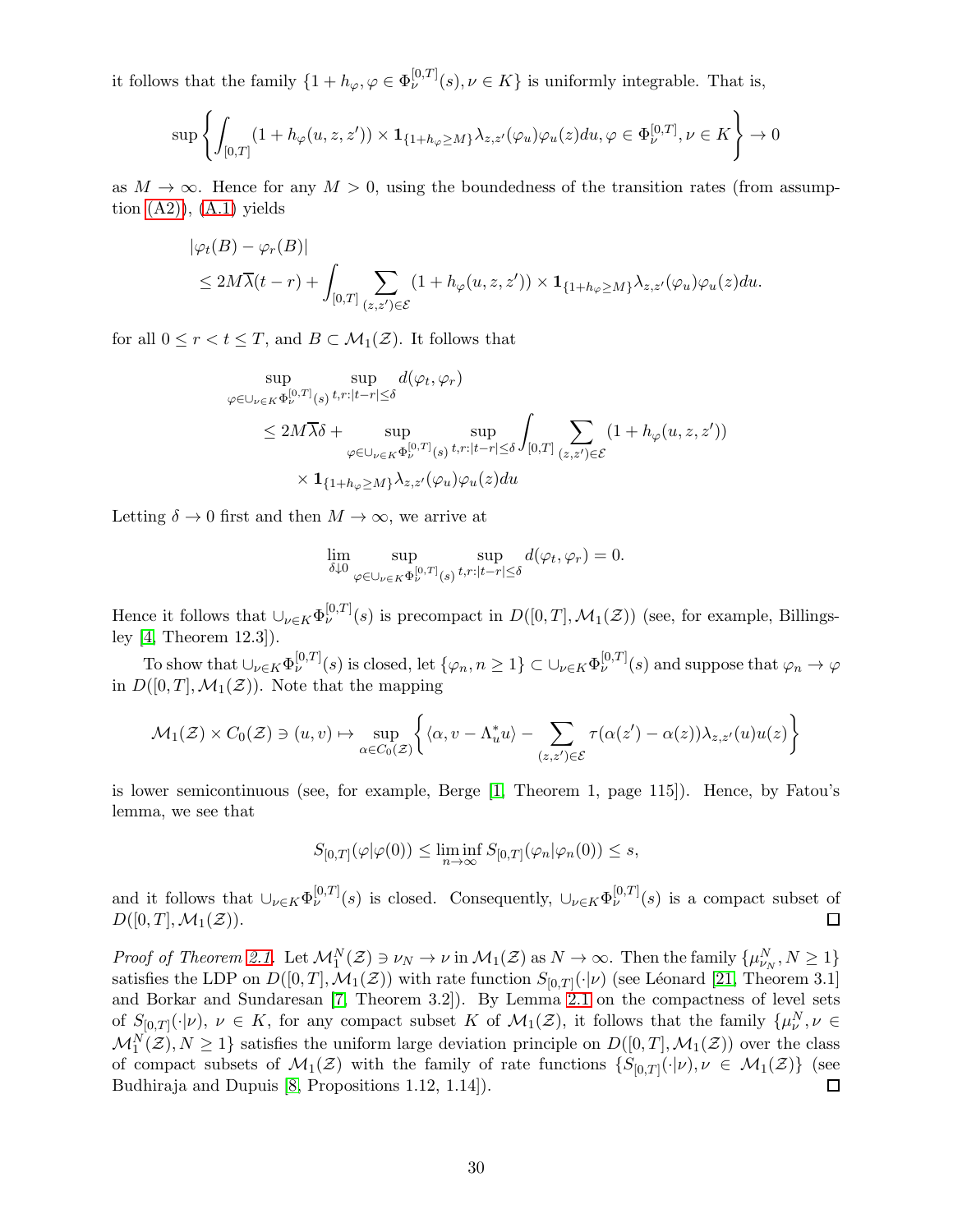## Acknowledgements

The authors were supported by a grant from the Indo-French Centre for Applied Mathematics on a project titled "Metastability phenomena in algorithms and engineered systems". The first author was supported by a fellowship grant from the Centre for Networked Intelligence (a Cisco CSR initiative), Indian Institute of Science, Bangalore.

## <span id="page-30-11"></span>References

- <span id="page-30-5"></span>[1] C. Berge. Topological Spaces: Including a Treatment of Multi-Valued Functions, Vector Spaces, and Convexity. Courier Corporation, 1997.
- [2] L. Bertini, A. De Sole, D. Gabrielli, G. Jona-Lasinio, and C. Landim. Macroscopic fluctuation theory for stationary non-equilibrium states. Journal of Statistical Physics, 107(3):635–675, 2002.
- <span id="page-30-6"></span>[3] L. Bertini, A. De Sole, D. Gabrielli, G. Jona-Lasinio, and C. Landim. Large deviations for the boundary driven symmetric simple exclusion process. Mathematical Physics, Analysis and Geometry, 6(3):231–267, 2003.
- <span id="page-30-10"></span><span id="page-30-9"></span>[4] P. Billingsley. Convergence of Probability Measures. Wiley Series in Probability and Statistics, 2 edition, 1999.
- <span id="page-30-2"></span>[5] T. Bodineau and G. Giacomin. From dynamic to static large deviations in boundary driven exclusion particle systems. Stochastic Processes and their Applications, 110(1):67–81, 2004.
- [6] C. Bordenave, D. McDonald, and A. Proutiere. A particle system in interaction with a rapidly varying environment: Mean field limits and applications. Netw. Heterog. Media, 5(1):31–62, 2010.
- <span id="page-30-12"></span><span id="page-30-0"></span>[7] V. S. Borkar and R. Sundaresan. Asymptotics of the invariant measure in mean field models with jumps. Stoch. Syst., 2(2):322–380, 2012.
- [8] A. Budhiraja and P. Dupuis. Analysis and Approximation of Rare Events. Springer, New York, NY, 2019.
- <span id="page-30-4"></span>[9] S. Cerrai and N. Paskal. Large deviations principle for the invariant measures of the 2d stochastic Navier-Stokes equations with vanishing noise correlation. *arXiv preprint arXiv:2012.14953*, 2020.
- <span id="page-30-7"></span>[10] S. Cerrai and M. Röckner. Large deviations for stochastic reaction-diffusion systems with multiplicative noise and non-Lipschitz reaction term. The Annals of Probability,  $32(1B)$ :1100 – 1139, 2004.
- <span id="page-30-1"></span>[11] S. Cerrai and M. Röckner. Large deviations for invariant measures of stochastic reaction–diffusion systems with multiplicative noise and non-Lipschitz reaction term. Annales de l'Institut Henri Poincare (B) Probability and Statistics, 41(1):69–105, 2005.
- <span id="page-30-8"></span>[12] D. A. Dawson and J. Gärtner. Large deviations from the McKean-Vlasov limit for weakly interacting diffusions. Stochastics, 20(4):247–308, 1987.
- <span id="page-30-3"></span>[13] A. Dembo and O. Zeitouni. Large Deviations Techniques and Applications. Springer-Verlag Berlin Heidelberg, 2 edition, 2010.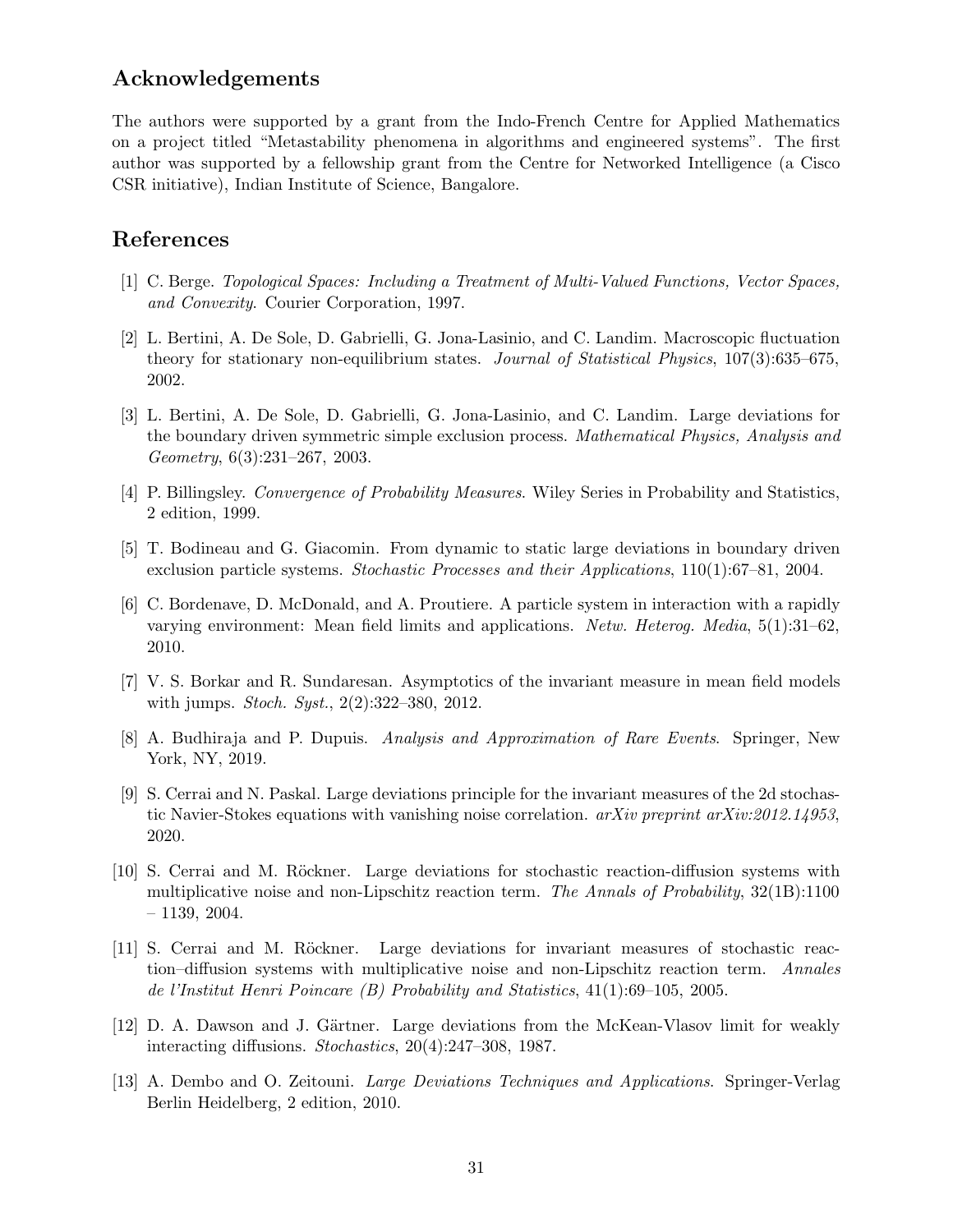- <span id="page-31-17"></span>[14] M. D. Donsker and S. R. S. Varadhan. Asymptotic evaluation of certain Markov process expectations for large time, I. Communications on Pure and Applied Mathematics, 28(1):1–47, 1975.
- <span id="page-31-15"></span><span id="page-31-14"></span>[15] R. Durrett. Probability: Theory and Examples. Cambridge University Press, 5th edition edition, 2019.
- <span id="page-31-1"></span>[16] S. N. Ethier and T. G. Kurtz. Markov Processes: Characterization and Convergence. John Wiley & Sons, 2 edition, 2005.
- <span id="page-31-0"></span>[17] J. Farfán, C. Landim, and K. Tsunoda. Static large deviations for a reaction–diffusion model. Probability Theory and Related Fields, 174(1):49–101, 2019.
- <span id="page-31-11"></span>[18] M. I. Freidlin and A. D. Wentzell. Random Perturbations of Dynamical Systems. Grundlehren der mathematischen Wissenschaften. American Mathematical Society, 3 edition, 2012.
- <span id="page-31-4"></span>[19] R. Khasminskii. Stochastic Stability of Differential Equations, volume 66 of Stochastic Modelling and Applied Probability. Springer, Berlin, Heidelberg, 2012.
- <span id="page-31-2"></span>[20] A. Kumar, E. Altman, D. Miorandi, and M. Goyal. New insights from a fixed point analysis of single cell IEEE 802.11 WLANs. In IEEE INFOCOM 2006, 2006.
- <span id="page-31-16"></span>[21] C. Léonard. Large deviations for long range interacting particle systems with jumps. Ann. Inst. Henri Poincaré Probab. Stat., 31(2):289–323, 1995.
- <span id="page-31-6"></span>[22] C. Léonard. On large deviations for particle systems associated with spatially homogeneous Boltzmann type equations. Probability Theory and Related Fields, 101(1):1–44, Mar 1995.
- [23] R. Liptser. Large deviations for two scaled diffusions. Probability theory and related fields, 106(1):71–104, 1996.
- <span id="page-31-10"></span>[24] D. Martirosyan. Large deviations for stationary measures of stochastic nonlinear wave equations with smooth white noise. Communications on Pure and Applied Mathematics, 70(9):1754–1797, 2017.
- <span id="page-31-3"></span>[25] H. P. McKean. Propagation of chaos for a class of non-linear parabolic equations. In Lecture Series in Differential Equations, Catholic University (Washington D. C.), 1967.
- <span id="page-31-5"></span>[26] S. P. Meyn, P. Barooah, A. Bušić, Y. Chen, and J. Ehren. Ancillary service to the grid using intelligent deferrable loads. IEEE Transactions on Automatic Control, 60(11):2847–2862, 2015.
- <span id="page-31-12"></span><span id="page-31-7"></span>[27] A. Puhalskii. Large deviations of the long term distribution of a non Markov process. Electronic Communications in Probability, 24:1 – 11, 2019.
- <span id="page-31-13"></span>[28] A. A. Puhalskii. On large deviations of coupled diffusions with time scale separation. Ann. Probab., 44(4):3111–3186, 07 2016.
- <span id="page-31-8"></span>[29] A. A. Puhalskii. Large deviation limits of invariant measures. arXiv preprint arXiv:2006.16456, 2020.
- [30] M. Salins, A. Budhiraja, and P. Dupuis. Uniform large deviation principles for Banach space valued stochastic differential equations. Transactions of the American Mathematical Society, pages 8363–8421, 2019.
- <span id="page-31-9"></span>[31] M. Salins and K. Spiliopoulos. Metastability and exit problems for systems of stochastic reaction-diffusion equations. The Annals of Probability, 49(5):2317–2370, 2021.